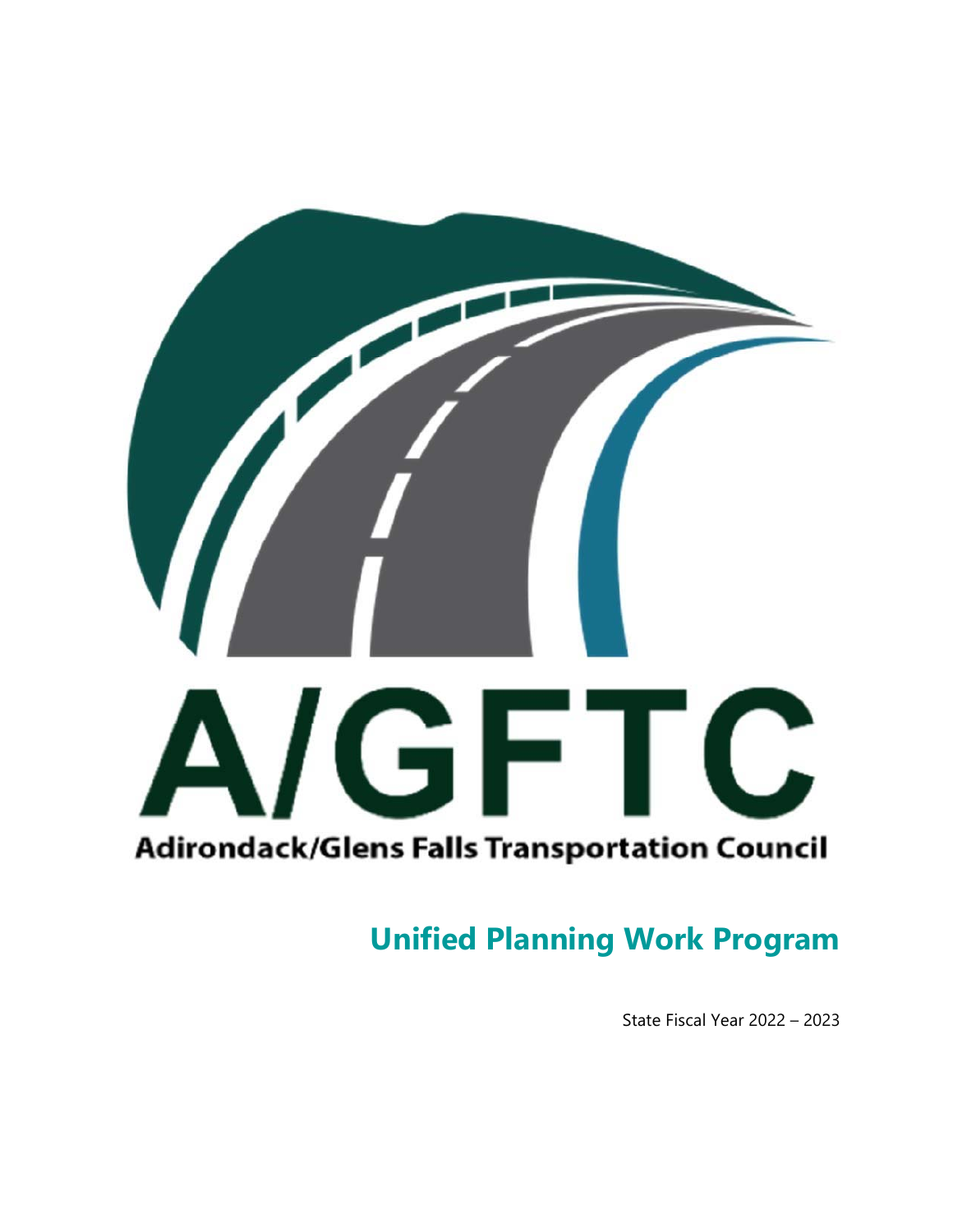### Resolution 22-01 of the Adirondack / Glens Falls Transportation Council to Adopt its 2022-2023 Unified Planning Work Program

Whereas, the Adirondack/Glens Falls Transportation Council is designated by the Governor of New York State as the Metropolitan Planning Organization (MPO) for the Glens Falls Urbanized Area and the entirety of Warren and Washington Counties and the Town of Moreau in Saratoga County; and

Whereas, Title 23 CFR Part 450 and Title 49 CFR Part 613 require that a work program describing the expected transportation planning activities be developed and adopted each year by the Metropolitan Planning Organization; and

Whereas, the A/GFTC Planning Committee developed this 2022-2023 Unified Planning Work Program through the continuous, comprehensive and cooperative transportation planning process in coordination with state, regional and local officials; and

Whereas, this UPWP update contains a full programming of existing fund balances from previous years: and

Whereas, the Planning Committee recommends that the Council adopt the 2022-2023 UPWP; **SO** 

Now Be It Therefore Resolved, that the Adirondack/Glens Falls Transportation Council endorses the 2022-2023 UPWP; and

Be It Further Resolved, that the Adirondack/Glens Falls Transportation Council certifies that the requirements of 23 CFR Part 450 have been met; and

Be It Further Resolved, that the Adirondack/Glens Falls Transportation Council authorizes its Planning Committee to make necessary revisions to this work program throughout the program year, including financial revisions necessary to reconcile discrepancies between estimated and actual programmed balances; and

Be It Further Resolved, that the Adirondack/Glens Falls Transportation Council authorizes its Secretary to transmit this 2022-2023 UPWP to the New York State Department of Transportation for submission to the Federal Highway Administration to secure highway planning funds; and

Be It Further Resolved, that the Council also authorizes transmittal of this 2022-2023 UPWP to NYSDOT to be used for an application by DOT to the Federal Transit Administration to obtain transit planning funds on behalf of the Council; and

Be It Further Resolved, that the Council also authorizes submittal of the 2022-2023 UPWP to the statewide and areawide clearinghouses to fulfill any federal and state review requirements for the work to be done and the funds to be used.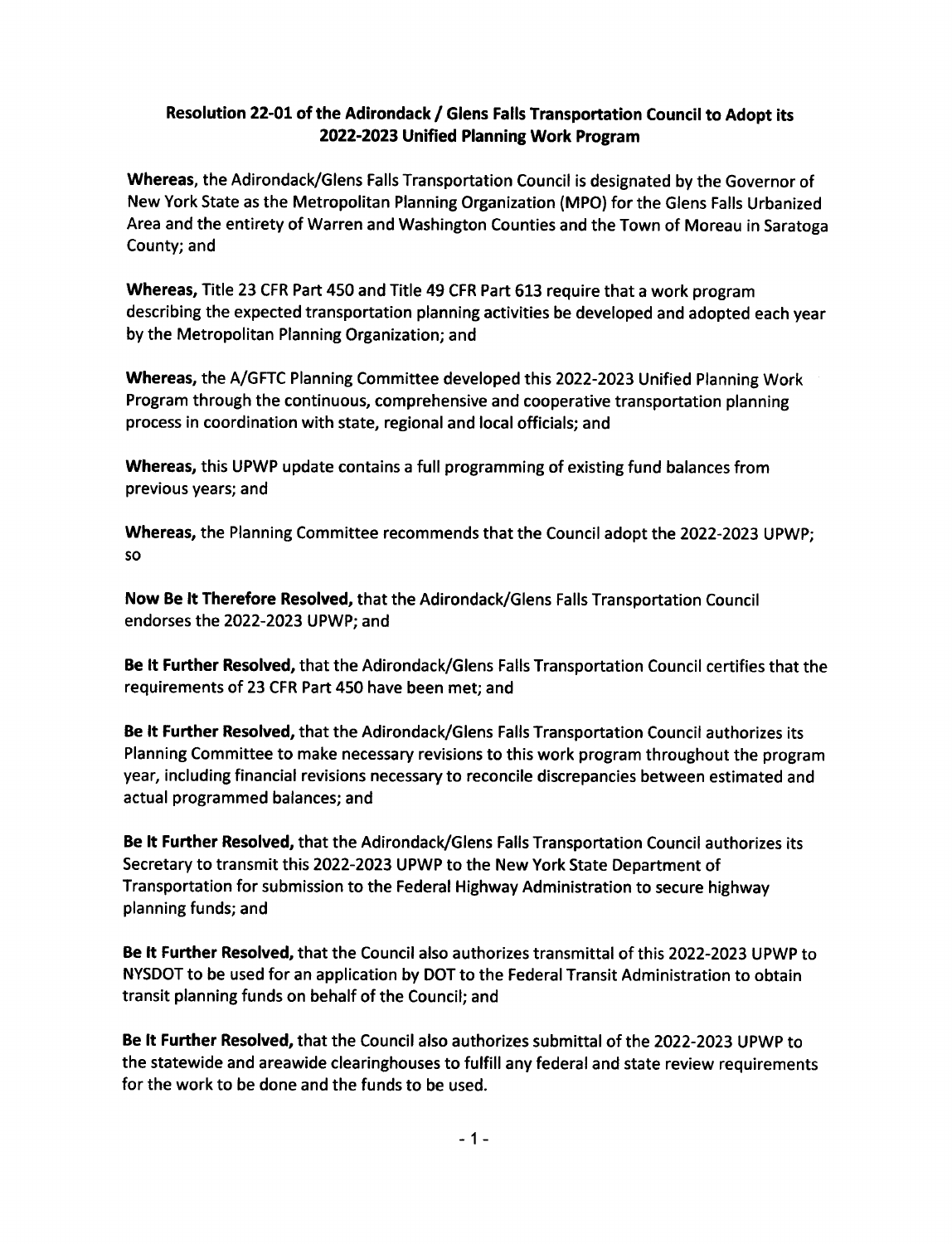# Chairman's Certification

The 2022-2023 draft Unified Planning Work Program Update was approved by the A/GFTC Planning Committee on January 12, 2022 for public review and comment. Following the close of the public comment period on February 15, 2022, the UPWP was adopted by the Policy Committee on February 16, 2022.

 $2 - 16 - 22$ 

John Strough Supervisor, Town of Queensbury Chairman, A/GFTC

Date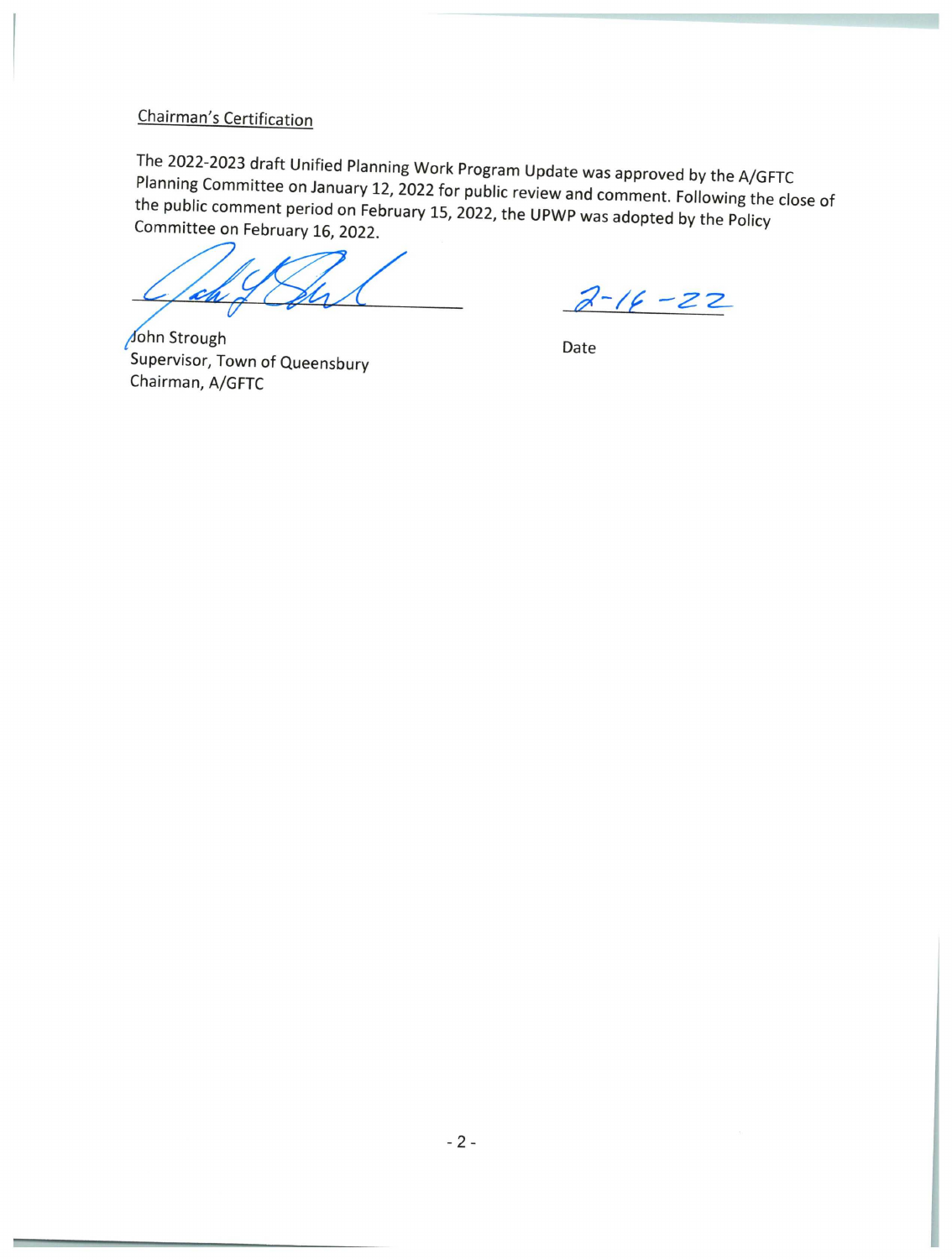### **Policy Committee**

John E. Barton **Mayor, Village of Hudson Falls** Bob Blais Mayor, Village of Lake George Bill Collins **Bill Collins Example 20** Mayor, City of Glens Falls Dennis Dickinson **Digest Contract Contract Contract Contract Contract Contract Contract Contract Contract Contract Contract Contract Contract Contract Contract Contract Contract Contract Contract Contract Contract Contract** Catherine Fedler **Catherine Fedler Exercise Supervisor**, Town of Cambridge Timothy Fisher **Supervisor**, Town of Fort Edward Dana Hogan Supervisor, Town of Kingsbury

### **Planning Committee**

Mike Valentine, Administrative Chair Senior Planner, Saratoga County Nick Bodkin **Mayor**, Village of South Glens Falls Dana Hogan Supervisor, Town of Kingsbury Todd Kusnierz Supervisor, Town of Moreau Bob Rice RPPM, NYSDOT Region 1 Scott Sopczyk Director, Greater Glens Falls Transit Matthew Traver **Matthew Traver Edward** Mayor, Village of Fort Edward

### **Advisory Members**

### **A/GFTC Staff**

John Strough, Chairman Supervisor, Town of Queensbury Samuel J. Hall, Vice‐Chairman Chairman, Washington County Board of Supervisors Patrick Barnes, A/GFTC Secretary Regional Director, NYSDOT Region 1 Mayor, Village of South Glens Falls Kevin Geraghty *Chairman, Warren County Board of Supervisors* Todd Kusnierz Chairman, Saratoga County Board of Supervisors and Supervisor, Town of Moreau<br>
Supervisor, Town of Chester<br>
Supervisor, Town of Chester Supervisor, Town of Chester Joseph Moloughney Director, Albany Div. NYS Thruway Authority David O'Brien Chairman, LC‐LG Regional Planning Board Matthew Traver **Matthew Traver Edward** Mayor, Village of Fort Edward

Stuart Baker Senior Planner, Town of Queensbury Dan Barusch **Director, Town of Lake George Planning and Zoning** Brian Brockway **Superintendent of Highways, Town of Fort Edward** Deborah Donohue *Superintendent of Public Works, Washington County* Sasha Eisenstein Trails Manager, NYS Canal Corporation Michael Fiorillo Superintendent of Public Works, Village of Hudson Falls Jeff Flagg Economic Development Director, City of Glens Falls Elizabeth Gilles Executive Director, LC‐LG Regional Planning Board Kevin Hajos **Martin Liberaldens** Superintendent, Warren County DPW Wayne LaMothe *Director, Warren County Planning Department* Keith Lanfear **Superintendent of Public Works, Village of Lake George** Superintendent of Public Works, Village of Lake George Laura Oswald Director, Washington County Economic Development

Lisa Cataldo NYSDOT, Statewide Planning Bureau Richard Marquis **Base Contract Contract Contract Contract Contract Contract Contract Contract Contract Contract Contract Contract Contract Contract Contract Contract Contract Contract Contract Contract Contract Contract Co** Nicole McGrath FHWA NY Division Ayla Schermer **Internal Community Planner**, FTA Greg Wichser **Calculation COVER 1 COVER 1 COVER 1 COVER 1 COVER 1 COVER** 1 Toufiq Zahan Passenger Transport Division, NYSDOT

Aaron Frankenfeld Director, Planning Committee Co‐Chair Jack Mance **Transportation Planner** Senior Transportation Planner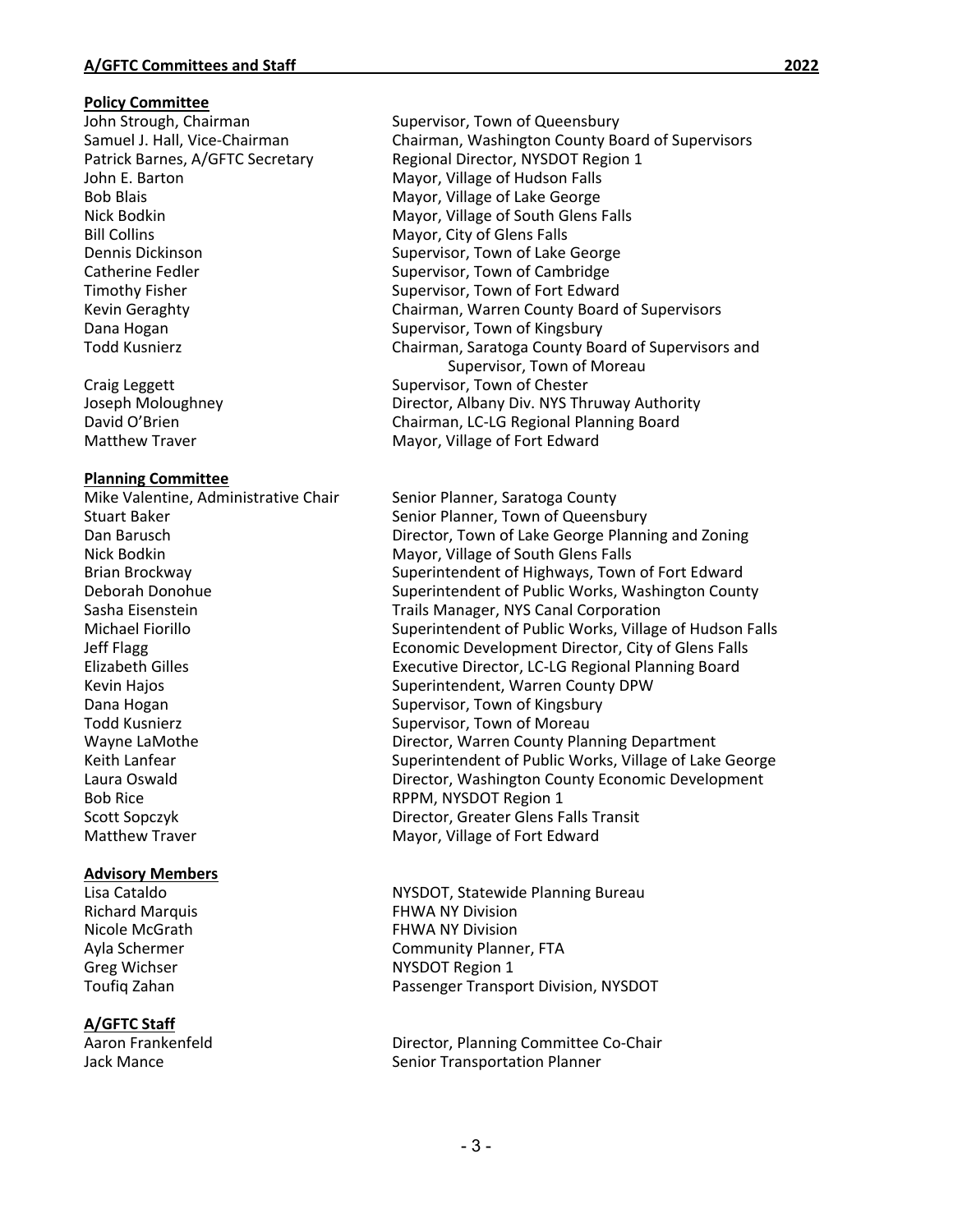### **Overview of the Adirondack / Glens Falls Transportation Council**

The Adirondack / Glens Falls Transportation Council Policy Committee (A/GFTC) is the Metropolitan Planning Organization (MPO) designated by the Governor of the State of New York for Warren and Washington Counties and the Town of Moreau in Saratoga County. It has the responsibility of developing and maintaining both a Regional Long Range Transportation Plan and a Transportation Improvement Program for the area's federal aid ‐ eligible highway and public transit facilities.

The Council was established in 1982 after the population of the Glens Falls urbanized area exceeded 50,000 as determined by the 1980 Census. At that time, the geographic area for the Glens Falls Urban Area Transportation Council's transportation planning functions was limited to the Census‐defined urbanized area. In 1993, the Council voted to expand its planning and programming are to include the rural areas of Warren and Washington Counties and the entire town of Moreau in Saratoga County. The official name of the Council was later formally changed to the Adirondack / Glens Falls Transportation Council to reflect that expansion**.**

The Council consists of two principal working groups – the Policy Committee and the Planning Committee. The Policy Committee is responsible for reviewing and approving all planning undertaken by the Council and its staff. This committee's membership includes the Chairpersons of the Boards of Supervisors of Saratoga, Warren and Washington Counties, the Mayor of the City of Glens Falls, the Mayors of the Villages of South Glens Falls, Fort Edward, Hudson Falls, and Lake George, the Supervisor of the Town of Moreau in Saratoga County, the Supervisors of the Town of Queensbury and the Town of Lake George in Warren County, the Supervisors of the Town of Fort Edward and Town of Kingsbury in Washington County, the Chairperson of the Lake Champlain‐Lake George Regional Planning Board, the Regional Director from Region One of the New York State Department of Transportation and the Division Engineer of the New York State Canal Corporation. In addition, Warren and Washington Counties each appoint one Town Supervisor from outside of the Glens Falls Urban Area to act as Rural Representatives. The Federal Highway Administration, the Federal Transit Administration, and Greater Glens Falls Transit also provide representation to the A/GFTC Policy Committee, each in an Advisory Member capacity.

Policy Committee members also designate a representative from their municipality to serve on the A/GFTC Planning Committee. Planning Committee members assume an active role in the development of plans and programs that address current and emerging issues with the local and state surface transportation system and the operation of the area's transit service. Through the intergovernmental forum of A/GFTC and its Planning Committee, local and regional transportation issues are discussed, and transportation plans and programs are developed.

### **2022 – 2023 UPWP**

The 2022‐2023 Unified Planning Work Program (UPWP) is the document that outlines the transportation planning and programming activities that are to be undertaken by Council staff for the State Fiscal Year (SFY) period between April 1, 2022 and March 31, 2023.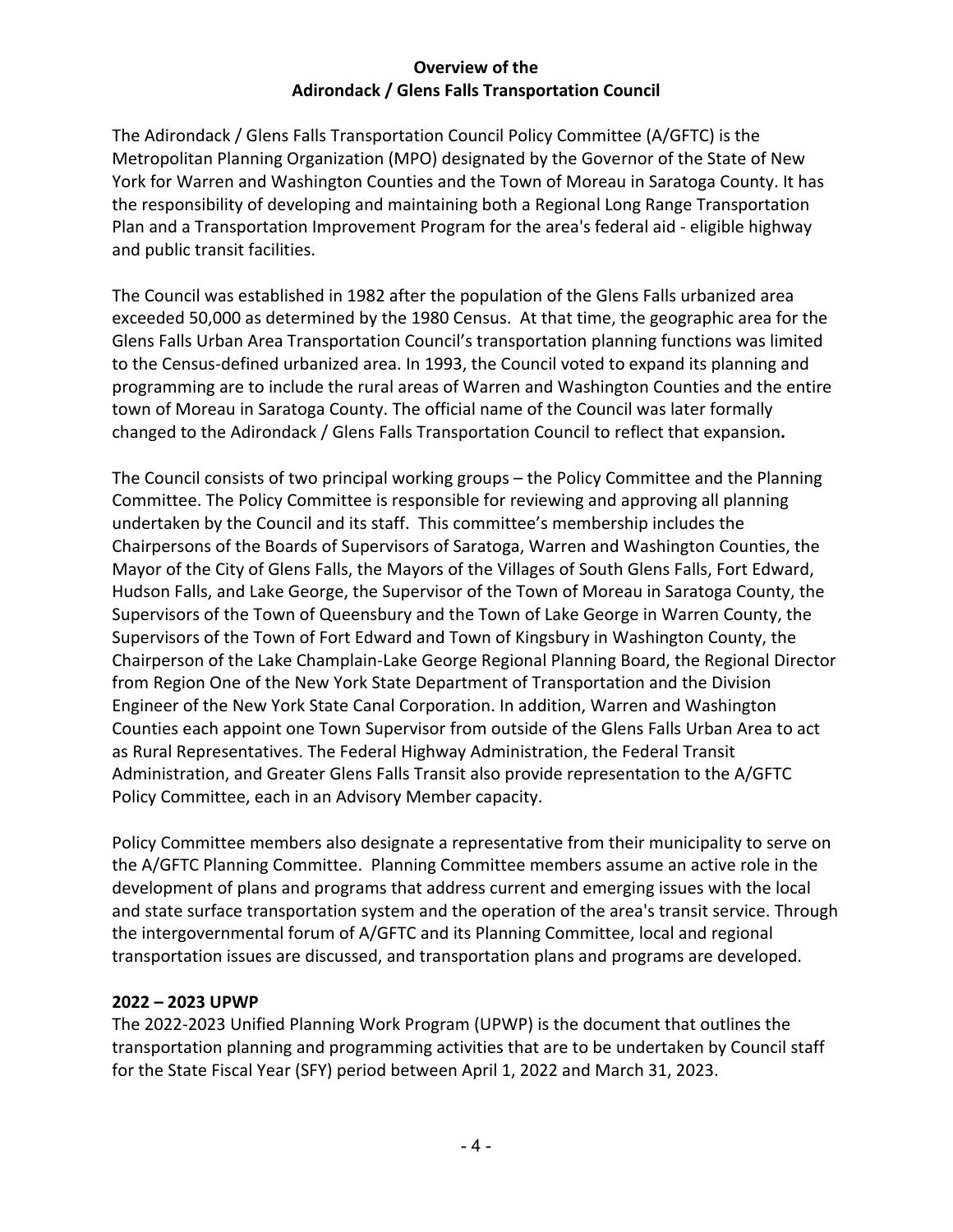This comprehensive work program is developed to advance the coordination of transportation and transportation‐related planning activities in the region. The necessary funds that allow the Council to pursue the tasks listed in the UPWP are provided by the Federal Highway Administration and the Federal Transit Administration.

The tasks detailed in this document will be conducted by staff working out of the A/GFTC office in Glens Falls or from home offices in accordance with Covid‐19 protocols that remain in place as of January 2022. Additional technical assistance will be provided by staffs at Greater Glens Falls Transit, the NYSDOT Region One Office of Planning and Program Management in Albany,and from Council members and their respective agencies. In addition, technical work is carried out under contract with private consulting firms as warranted.

This UPWP is formulated to provide comprehensive, coordinated, and continuing transportation planning for the A/GFTC area. Infrastructure maintenance, safety concerns, capacity and congestion problems, transit development, non‐motorized transportation, and operations planning will receive appropriate consideration. The development and implementation of federally‐aided transportation plans, programs, and projects in the A/GFTC planning and programming area will be planned, approved, and carried out in consultation and cooperation with officials of federal, state, and local agencies as well as the general public. In‐ kind services will be provided by Greater Glens Falls Transit, NYSDOT and local agency staff as appropriate.

### **Carryover Funds**

Throughout its history, A/GFTC has accrued a positive fund balance of previously unspent FHWA PL and FTA MPP funds. While FTA MPP grants are drawn down and closed out on a three‐year cycle, small positive balances from year‐to‐year are typical. FHWA PL savings are carried over from one year to the next and programmed in full into the following year. The Council makes no effort to reserve or set aside FHWA PL or FTA MPP carryover funds; this UPWP, like its preceding versions, contains full programming of funds available from previous years with the intention of spending down those accrued savings. Organizational practice has been to program the UPWP with a volume of tasks that provide the Council with options and the opportunity to reassess priorities during the course of a given year. By assigning all previous savings from prior UPWPs towards the next work program, staff flexibility to entertain relevant work requests that are consistent with the included tasks and A/GFTC planning principles is maximized, as is A/GFTC's ability to withstand funding rescissions, unforeseen program amendments, or staffing changes during the program year. Incomplete work elements or tasks may be carried over into following years. Carryover tasks from previous program years are identified as such within this program.

### **Planning Factors and Emphasis Areas**

A/GFTC is committed towards working with its state and federal partners to ensure that its plans, programs, and activities are compliant with the provisions of federal transportation law, *Infrastructure Investment and Jobs Act (IIJA), w*hich continues the policy commitments established in preceding federal law, *Moving Ahead for Progress in the 21st Century (MAP‐21),*  including continuing to require that performance measurements and performance‐based planning be incorporated into the MPO process. Specific performance measures will be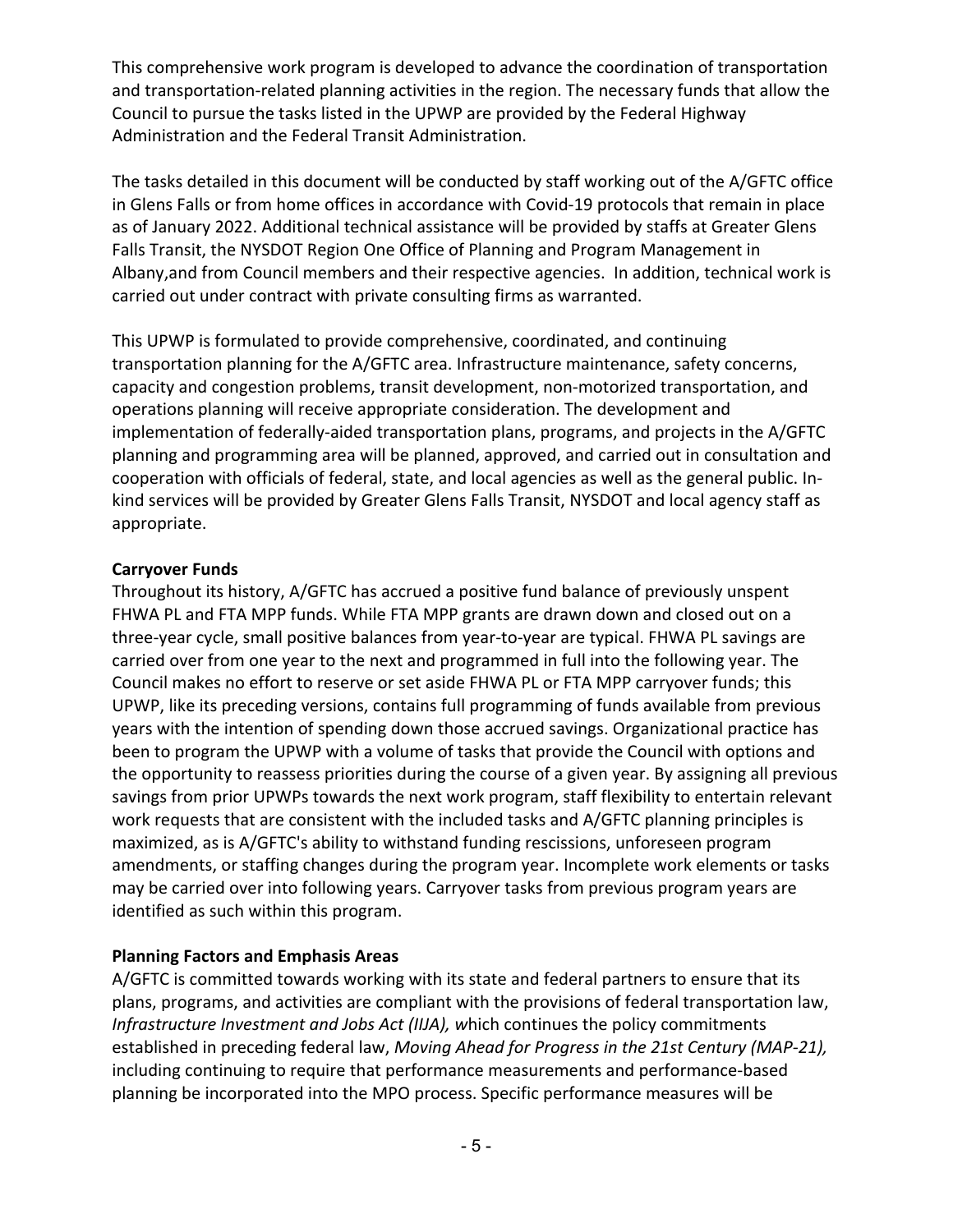documented as part of the Long Range Plan and Transportation Improvement Program and implemented as applicable to advance attainment of the following national goals:

- **Safety**—To achieve a significant reduction in traffic fatalities and serious injuries on all public roads.
- **Infrastructure condition**—To maintain highway, bridge, and transit infrastructure assets in a state of good repair.
- **Congestion reduction**—To achieve a significant reduction in congestion on the NHS.
- **System reliability**—To improve the efficiency of the surface transportation system.
- **Freight movement and economic vitality**—To improve the national freight network, strengthen the ability of rural communities to access national and international trade markets, and support regional economic development.
- **Environmental sustainability**—To enhance the performance of the transportation system while protecting and enhancing the natural environment.
- **Reduced project delivery delays**—To reduce project costs, promote jobs and the economy, and expedite the movement of people and goods by accelerating project completion through eliminating delays in the project development and delivery process, including reducing regulatory burdens and improving agencies' work practices.

Similarly, §450.306(b) contains the following planning factors to be addressed through implementation of the metropolitan planning process:

(1) Support the economic vitality of the metropolitan area, especially by enabling global competitiveness, productivity, and efficiency;

(2) Increase the safety of the transportation system for motorized and non‐motorized users;

(3) Increase the security of the transportation system for motorized and non‐motorized users;

(4) Increase accessibility and mobility of people and freight;

(5) Protect and enhance the environment, promote energy conservation, improve the quality of life, and promote consistency between transportation improvements and State and local planned growth and economic development patterns;

(6) Enhance the integration and connectivity of the transportation system, across and between modes, for people and freight;

(7) Promote efficient system management and operation;

(8) Emphasize the preservation of the existing transportation system;

(9) Improve the resiliency and reliability of the transportation system and reduce or mitigate stormwater impacts of surface transportation; and

(10) Enhance travel and tourism.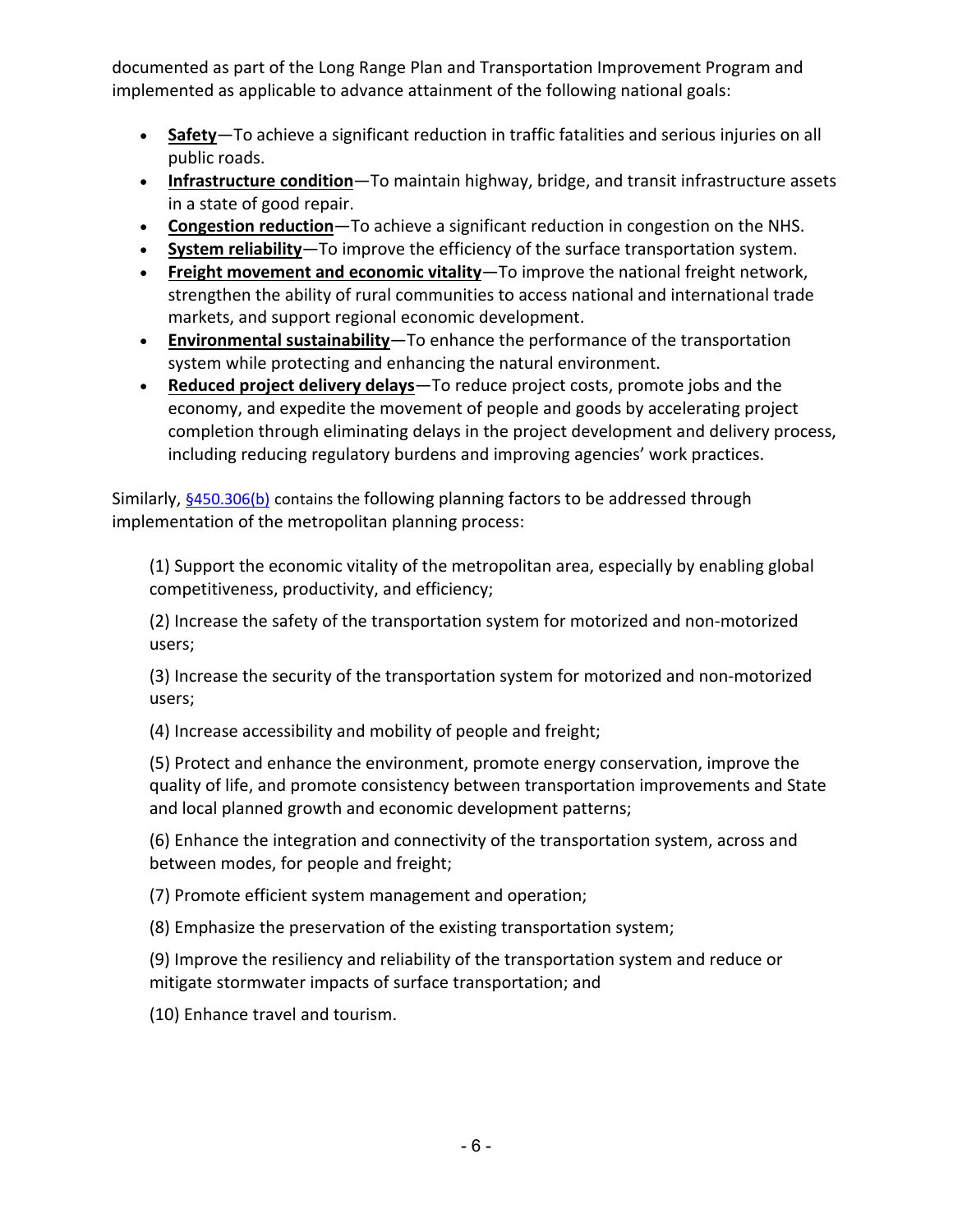The following Planning Emphasis Areas have been developed by FHWA and FTA as topics to be considered by MPOs when formulating annual work programs and associated tasks:

- Tackling the Climate Crisis Transition to a Clean Energy, Resilient Future work to ensure that greenhouse gas reduction, emissions reduction, and increased climate resilency goals are met.
- Equity and Justice40 in Transportation Planning work to advance racial equity and support for underserved communities
- Complete Streets work to review current policies and plans and future infrastructure to enhance safety for all users
- Public Involvement work to increase meaningful public involvement in transportation planning
- Strategic Highway Network (STRAHNET)/U.S. Department of Defense (DOD) Coordination – increase coordination with the Department of Defense for planning and projects involving STRAHNET routes and connectivity
- Federal Land Management Agency (FLMA) Coordination enhance coordination with FLMAs or planning and projects on access routes and other transportation services that connect to Federal lands
- Planning and Environment Linkages (PEL) implement collaborative and integrated planning approaches that consider environmental, community, and economic goals early in the process to inform the environmental review process
- Data in Transportation Planning enhance and incorporate data sharing principles in to the planning process

A/GFTC planning and programming activities, including the tasks listed within this UPWP update, are consistent with the federal planning factors articulated by the annual UPWP Call Letter and listed above, with particular emphases on safety, efficiency, multimodal connectivity, and the enhancement of travel and tourism. Planning factors addressed by specific UPWP tasks are listed in the narrative along with those tasks.

Other priorities articulated in the UPWP Call Letter include:

- 1. Planning Fund Allocations (see Appendix A) all new available and estimated carryover funds have been programmed.
- 2. Project detail project start and end dates and recurring, ongoing tasks are noted, as are carryover tasks from the 2021‐22 program.
- 3. Local Match A/GFTC documents the required non-federal match to both the FHWA PL and FTA MPP programs on a monthly basis.
- 4. FTA Compliance and Procurement –A/GFTC has adopted a procurement policy consistent with the FTA‐approved policy of Greater Glens Falls Transit.
- 5. Drawdown of FTA grants to the extent that is allowed by the task-based categorical assignment of funds, A/GFTC makes every effort to close out FTA grants in the order that those grants were opened. FTA Grant 30 will be closed out during SFY 2021‐22.
- 6. Timetable (final UPWP is scheduled for approval by 2/16/22).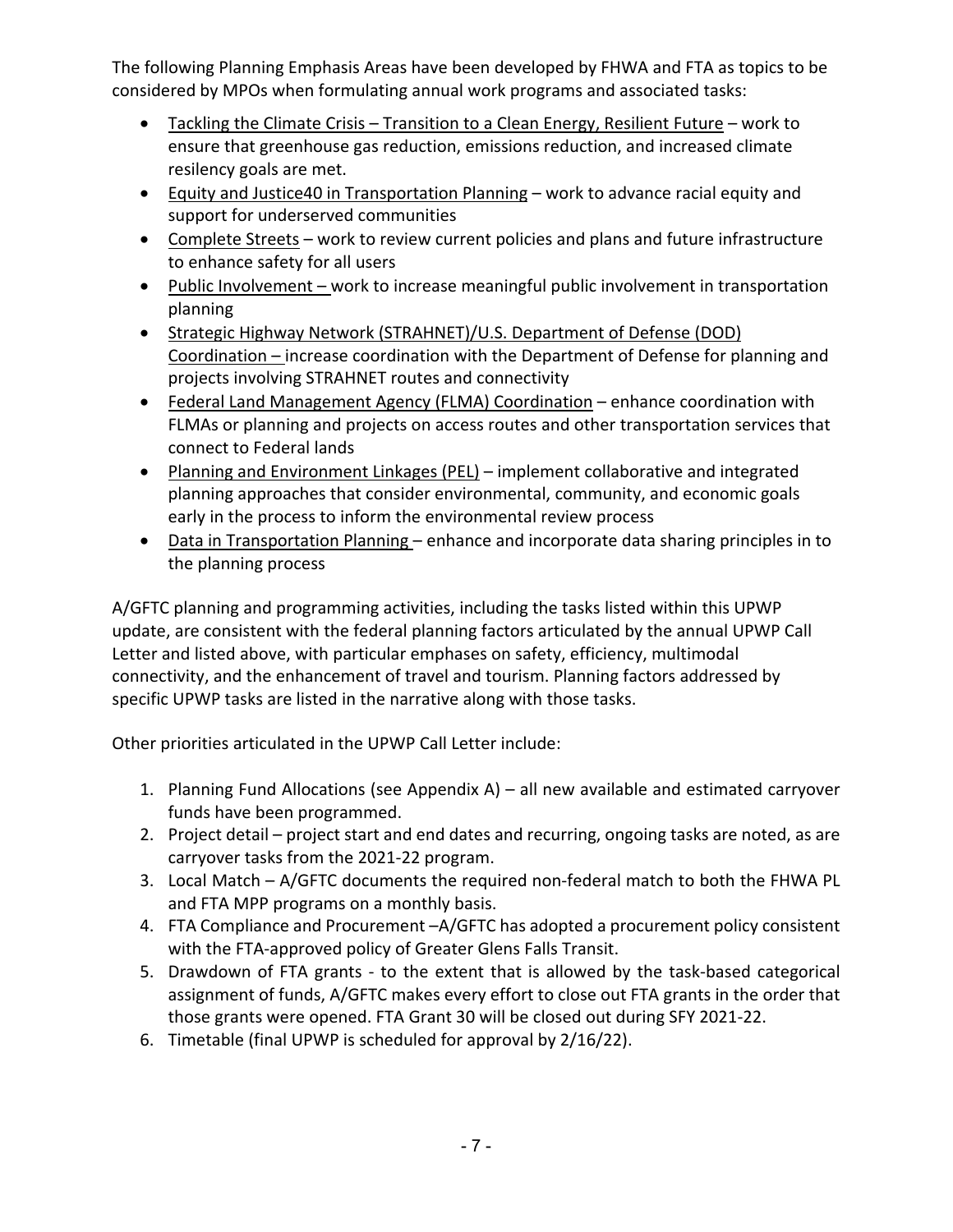### **A/GFTC Accomplishments: SFY 2021 – 2022**

- $\circ$  Completed a code revision project for the Village of Greenwich to formulate recommended revisions to local development codes to enhance Complete Streets principles.
- o Completed an analysis of pedestrian accessibility for the Glen Street / Bay Street / South Street and Glen Street / Washington Street / Sherman Avenue intersections in the city of Glens Falls.
- o Completed a conceptual plan of for pedestrian and bicyclist accommodation improvements along North Road in the Town of Greenwich.
- $\circ$  Continued to assist the Town of Queensbury with the Aviation/Quaker Adaptive Signal Control Technologies (ASCT) Feasibility Study, facilitated by a grant recently awarded to the Town through the New York State Department of Transportation (NYSDOT)/New York State Energy Research Development Agency (NYSERDA) joint research solicitation *Improving the Efficiency of New York's Transportation System,* Program Opportunity Notice (PON) 3833. This project will carry over to SFY 2022‐23.
- o Completed an update to the Public Participation Plan.
- o Completed an inventory of signing along the regional multi‐use trail system using a mobile app developed by Warren County Planning.
- o Completed an administrative amendment to the UPWP to correct budget estimate discrepancies.
- o Completed a pedestrian access improvement study in the Hamlet of Chestertown (consultant: CME).
- o Initiated the 2022‐2027 Transportation Improvement Program update.
- $\circ$  Initiated an update to the Environmental Justice assessment. This project may carry over to SFY 2022‐23 pending receipt of requisite data.
- $\circ$  Initiated a pedestrian improvement and streetscaping plan for the Town of Salem.
- $\circ$  Initiated an assessment of contemporary access and future buildout estimates for the Carey Road Industrial park in the Town of Queensbury.
- o Continued to collect, maintain, and disseminate transportation related data.
- o Provided transportation‐related planning assistance to member municipalities as needed or requested.
- o Continued to participate in NYS Association of MPOs.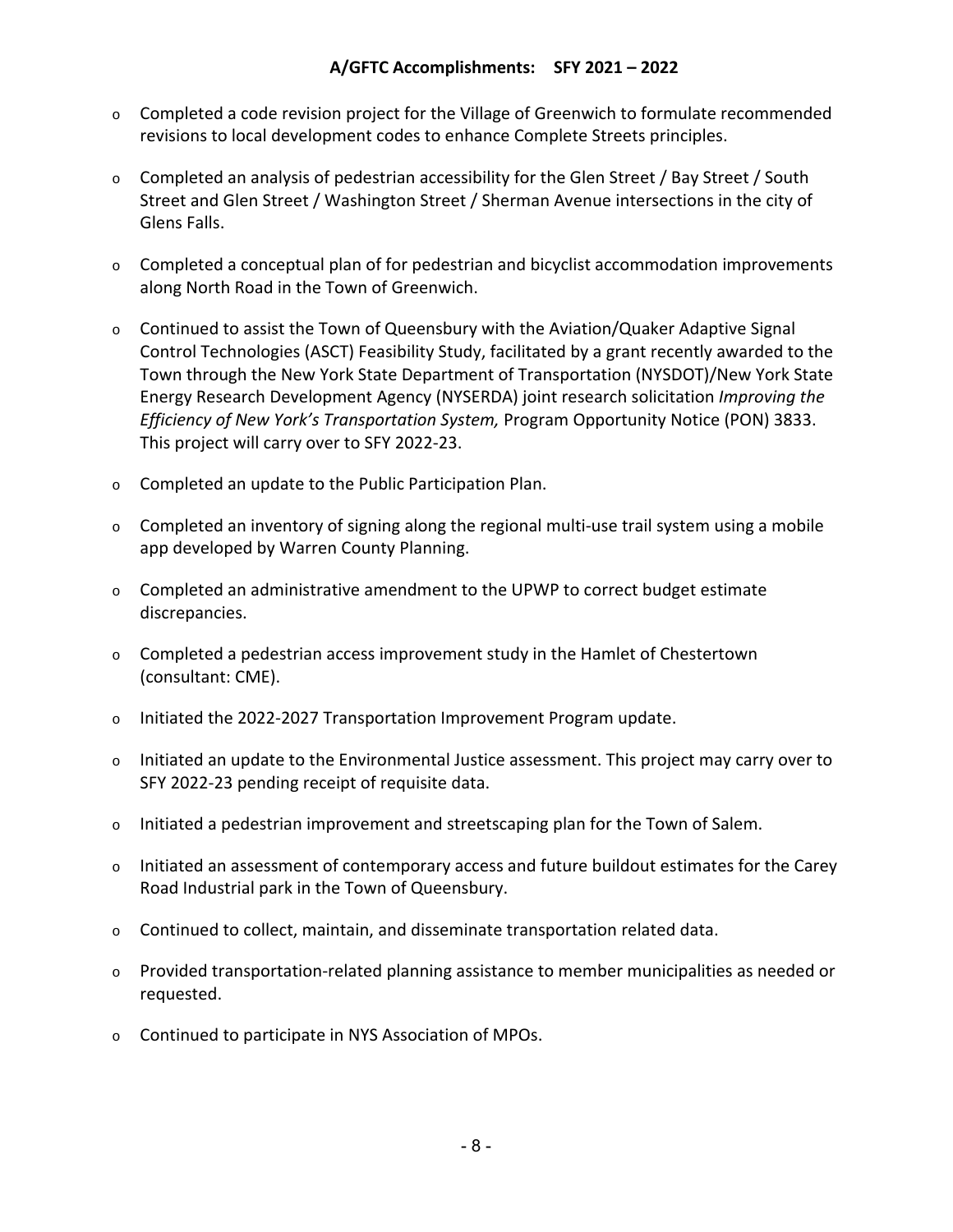

# **Unified Planning Work Program 2022‐2023**

**Tasks** 

| 1. Program Support and Administration             | Pg. 10 |
|---------------------------------------------------|--------|
| 2. General Development and Comprehensive Planning | Pg. 13 |
| 3. Long Range Transportation Plan Activities      | Pe. 19 |
| 4. Transportation Improvement Program Development | Pg. 23 |

| <b>Financial Update</b>                 | Appendix A |
|-----------------------------------------|------------|
| A/GFTC Planning Principles              | Appendix B |
| FTA Status Report (final document only) | Appendix C |
| <b>SPR Projects</b>                     | Appendix D |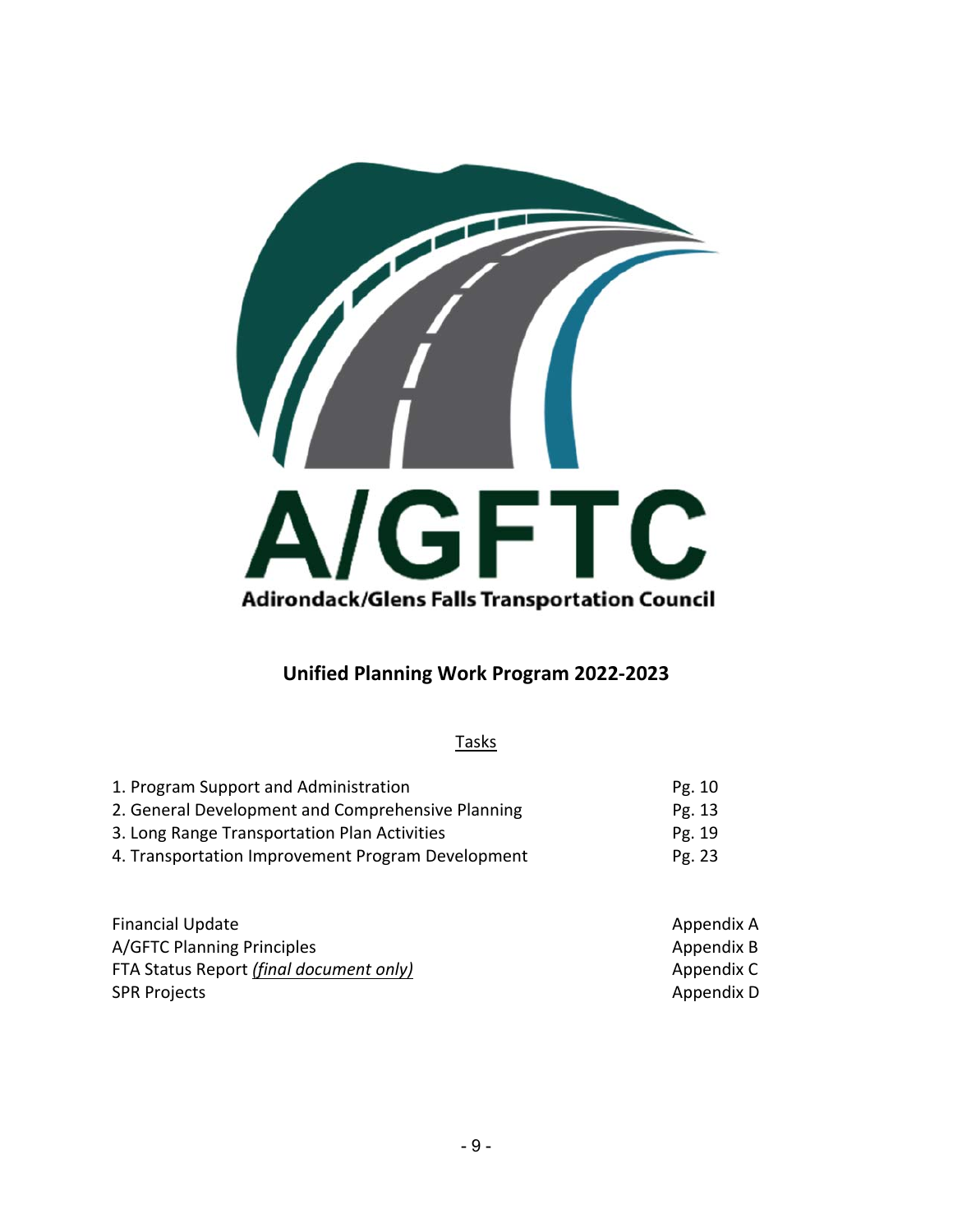The effective operation of the Metropolitan Planning Organization is accomplished through the coordination and communication of program goals and objectives among A/GFTC, NYSDOT staff, local officials, area residents, and other affected parties. The efforts and tasks described in this work program are facilitated through essential administrative functions such as reporting, accounting, meeting planning and related tasks.

As the host agency to A/GFTC, the Lake Champlain – Lake George Regional Planning Board (LC‐ LGRPB) provides first instance funding for all MPO expenses. The A/GFTC Transportation Planning Director consults with the LC‐LGRPB Executive Director regarding administrative matters as needed.

# **Task 1.10 General Administration**

- Carry out necessary administrative tasks as required, with assistance as needed from its Host Agency, the Lake Champlain ‐ Lake George Regional Planning Board (LC‐LGRPB), to:
	- o Satisfy administrative responsibilities associated with the operation of central staff and the accomplishment of the Unified Planning Work Program, including but not necessarily limited to payment of rent, communications and correspondence costs, utilities, and procurement of materials, supplies, and other accounting activities. This will result in the enhanced and efficient operation of central staff and administration of the UPWP.
	- o Plan, conduct and document necessary meetings of the various A/GFTC active committees, including the Planning Committee and the Policy Committee. Regular scheduling and documentation of A/GFTC committee meetings will be provided. For Calendar Year 2022, A/GFTC will continue to conduct online virtual meetings in place of in‐person meetings until it is prudent to and is instructed to do otherwise.
	- o Complete grant administrative requirements, including the preparation and submission of billings and required reports. This will provide essential accounting functions to administer budget and grants.
	- $\circ$  Facilitate the continuing professional development and education of staff through participation and attendance at relevant training programs, conferences, meetings, and workshops.
	- o Update and maintain the A/GFTC website as necessary to enhance its utility as a communication portal.
	- o Plan and host relevant training seminars that will benefit and enhance the professional development of the local transportation planning and engineering community. For SFY 2022‐23, A/GFTC staff will collaborate with LC‐LGRPB staff to identify and deliver applicable training opportunities.
	- o Continue to participate within the New York State Association of Metropolitan Planning Organizations (NYSAMPO) and its various Working Groups related to the following topics: Bicycle and Pedestrian Planning, Climate Change Adaptation and Resiliency, Freight Planning, Geographic Information Systems, Safety Planning,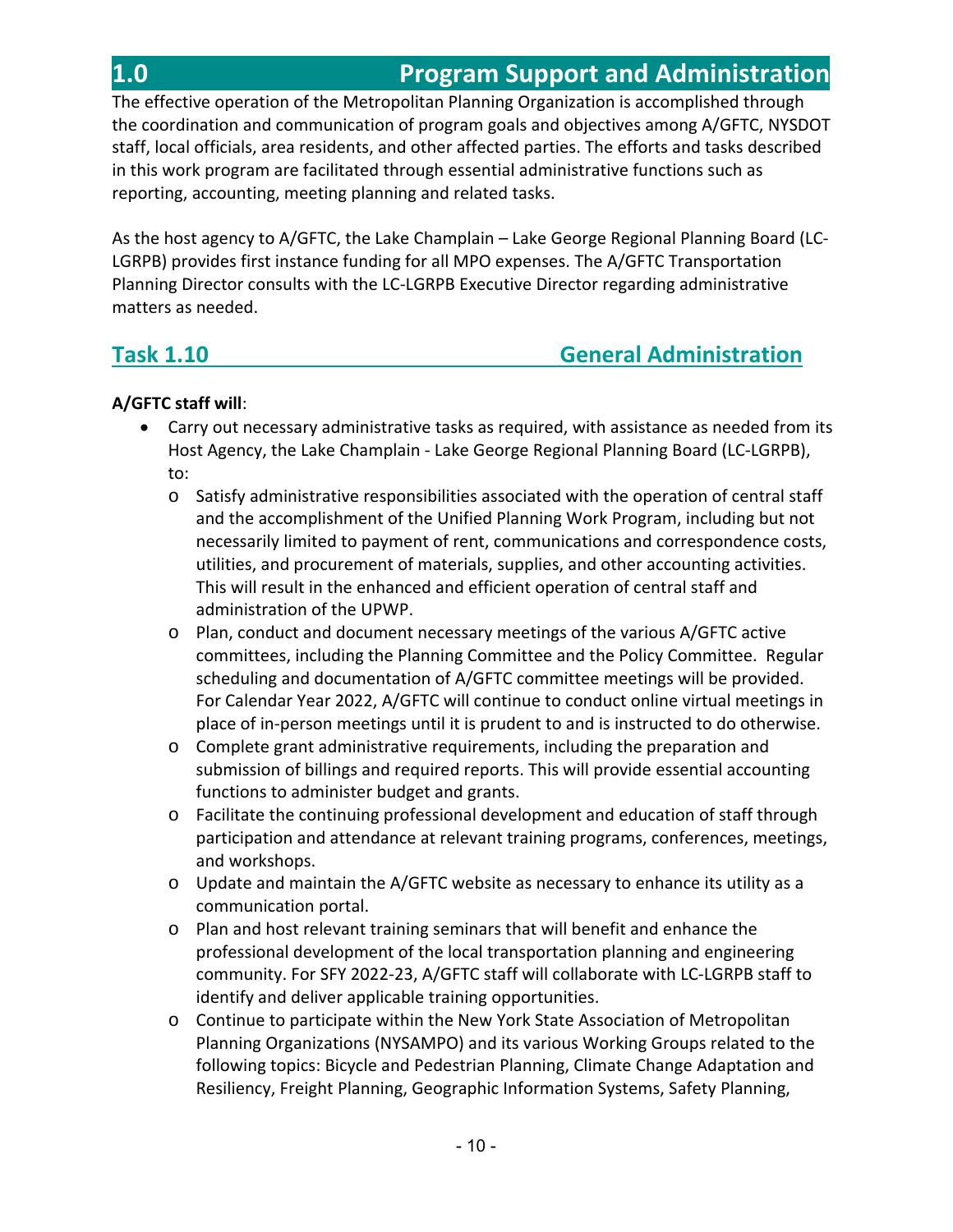Transit Planning, Transportation System Management and Operations, and Travel Demand Modeling.

### **Other Administrative Items:**

- **Administrative Costs:** As the designated host agency for A/GFTC, the Lake Champlain‐Lake George Regional Planning Board will be reimbursed for expenses incurred (not to exceed \$45,000 annually) for routine administrative services and support that are necessary for the continued operation of the MPO, including partial funding of the annual salary of the LC‐LGRPB's Senior Account Clerk position to continue administrative staff support services.
- **Equipment:** Maintain and replace computer hardware and software, office equipment and supplies as needed.
- **Shared Cost Initiatives:** As part of UPWP development each year, the 14 MPOs in New York State collectively reserve a limited amount of federal transportation planning funds to fund a series of statewide shared cost initiatives (SCIs) and pay annual dues to the Association of Metropolitan Planning Organizations (AMPO). As available, NYSDOT has provided FHWA Statewide Planning and Research (SPR) funds to NYSAMPO to supplement SCIs funded with FHWA PL and FTA MPP funds. SCI Costs shown are total costs to all MPOs. The required FHWA PL funds are subtracted from the total funds available to the MPOs in New York State prior to a formula‐ based distribution. Additional regional and statewide initiatives funded by the SPR program are listed in *Appendix D*. For SFY 2022‐23, the following activities will be advanced through the SCI program:

### **NYSAMPO Staff Support**

Objective: Provide administrative and technical support for NYSAMPO efforts, including working groups.

Cost: \$250,000 (\$150,000 FHWA PL and \$100,000 NYSDOT SPR) Lead Agency: Capital District Transportation Committee

### **NYSAMPO Staff Training**

Objective: Provide relevant training and professional development opportunities for the staffs and member agencies of MPOs. Cost: \$73,795 FHWA PL, \$104,345 FTA Section 5303 MPP/ \$26,086 NYSDOT IKS

Lead Agency: Genesee Transportation Council

### **AMPO Dues**

Objective: Ensure that MPOs are aware of and considered in the development of national transportation policy. Cost: \$51,611 FHWA PL Lead Agency: Binghamton Metropolitan Transportation Study

### **Shared Transit Service Planning and Analytics Initiative**

Objective: Support a set of collaborative pilot applications of common transit mobility planning and analysis tools.

Cost: \$458,590 FTA Section 5303 MPP/\$114,648 NYSDOT IKS Lead Agency: Capital District Transportation Committee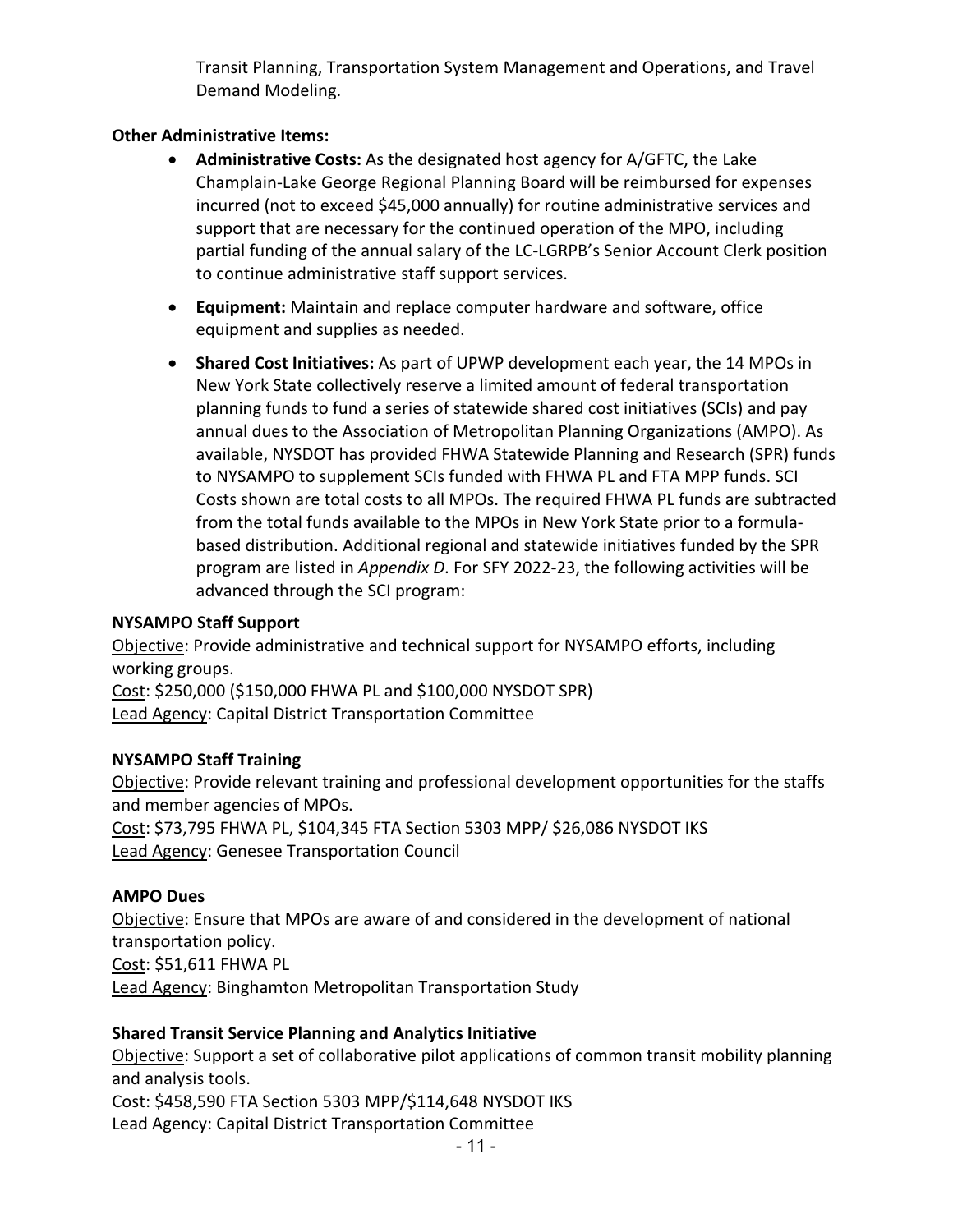| Major Participants: A/GFTC Staff |                                             |
|----------------------------------|---------------------------------------------|
|                                  | <b>LC-LGRPB Staff</b>                       |
|                                  | <b>NYSDOT Staff</b>                         |
|                                  | Consultant Services (NYSAMPO Staff Support) |
|                                  | <b>Staff from MPOs throughout NYS</b>       |
| <b>Planning Factors:</b>         | 2, 3, 4, 6, 7, 9                            |
| Timeframe:                       | Ongoing                                     |

# **Task 1.20 <b> I I I Reporting and Compliance**

### **A/GFTC staff will**:

- Complete and submit required FHWA and FTA grant reports on a monthly and semiannual basis to NYSDOT and relevant federal funding agencies as required to detail progress toward completion of this work program.
- Complete and submit civil rights, self‐certification and other required reports as necessary. This will result in completed Title VI updates, updated Environmental Justice reports triggered by changes to core planning documents, and other documentation and submissions as necessary.
- Determine that the transportation planning process conducted by A/GFTC is addressing the major transportation issues in the metropolitan area, and that the process is in accordance with applicable requirements.

| Major Participants: A/GFTC Staff                                             |
|------------------------------------------------------------------------------|
| NYSDOT Staff                                                                 |
| <b>Warren County GIS staff</b>                                               |
| Ongoing; development of Environmental Justice report update was initiated in |
| Calendar Year 2021 and will continue in 2022 upon issuance of updated        |
| American Community Survey data.                                              |
|                                                                              |

# **Task 1.30 UPWP Updates**

### **A/GFTC staff will:**

 Complete the required annual work program to reflect yearly changes to funding levels, balances, and local and regional priorities. Available resources and emerging planning needs will be examined to incorporate necessary changes as appropriate. The resulting product will be the 2023‐2024 A/GFTC UPWP.

| <b>Major Participants:</b> A/GFTC Staff |
|-----------------------------------------|
| <b>NYSDOT Staff</b>                     |
| <b>Local Agency Staff</b>               |
| November 2022 - March 2023              |
|                                         |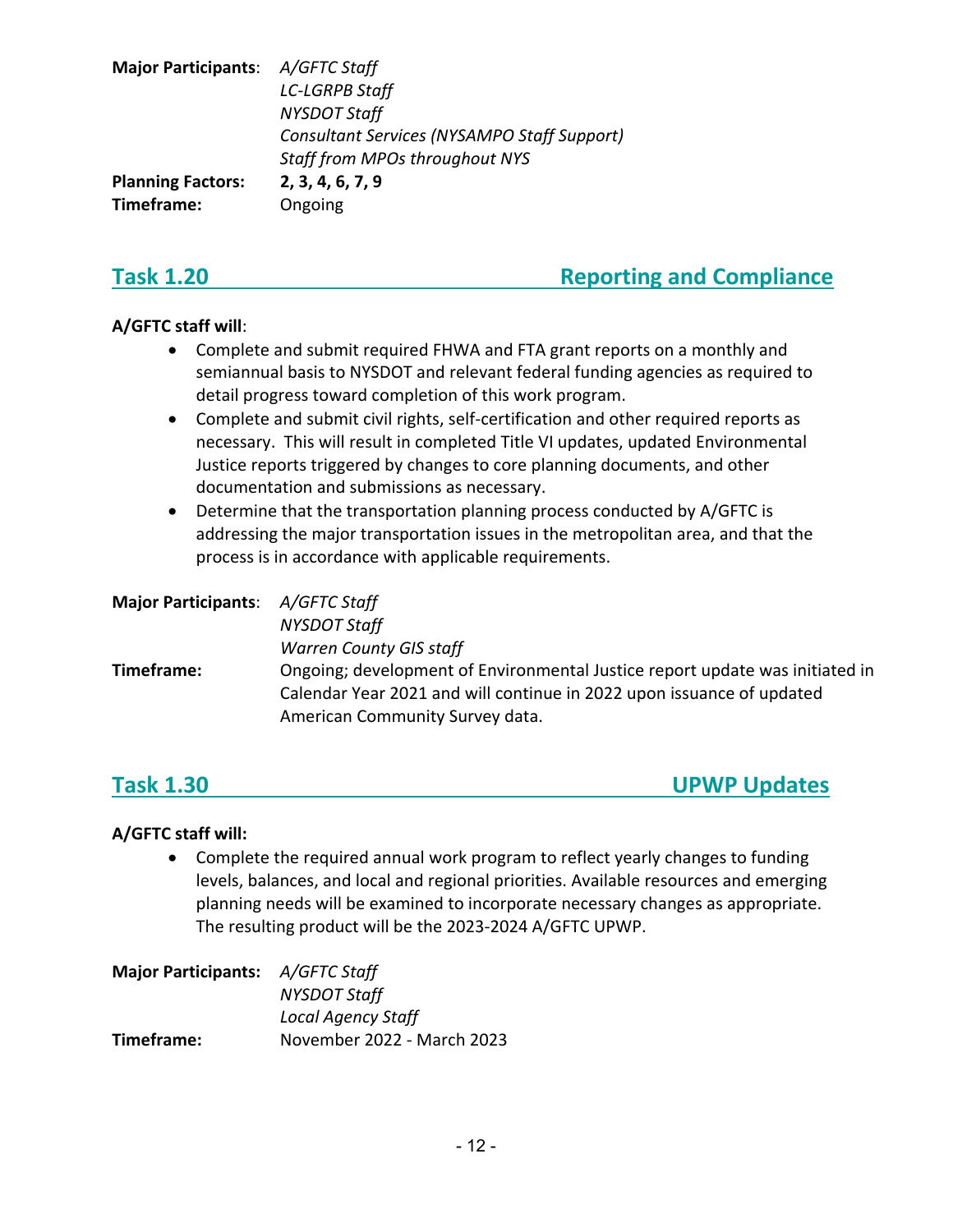The collection, organization, and sharing of transportation data and the provision of transportation planning assistance to local communities supports and adds value to a range of regional interests that participate in the operation and development of the regional transportation system. A/GFTC will maintain those efforts through the ongoing tasks outlined in this section.

**Task 2.10 Transportation Data Inventory** 

# **A/GFTC staff will:**

- Continue cooperative working relationships with various area agencies and municipalities to inform continued and sound transportation system investments, with activities to include:
	- o Updating and summarizing transportation‐related system data, including data collection. For 2022‐2023, A/GFTC anticipates continued assistance from NYSDOT in supplementing and updating the local system traffic counting program.
	- o Disseminating as requested regional transportation system characteristics and information for the planning area.
	- o Maintaining performance targets as warranted by reporting cycles and data updates.
	- o Coordinating with FHWA staff on the production of an MPO fact sheet specific to A/GFTC, highlighting organizational history, programming emphasis areas, and regional demographics.
	- $\circ$  Organize and report data in a manner and format that is suited to local needs. Data and reports, including additional analysis and related planning reviews, will be shared with member municipalities and the public as is reasonable and appropriate.

| Major Participants: A/GFTC Staff |                                                                   |
|----------------------------------|-------------------------------------------------------------------|
|                                  | <b>NYSDOT Staff</b>                                               |
|                                  | <b>Local Agency Staff</b>                                         |
|                                  | Consultant Services (as needed)                                   |
| <b>Planning Factors:</b>         | 1, 2, 4, 7, 8, 10                                                 |
| Timetable:                       | Ongoing; supplemental traffic counts from NYSDOT – summer 2022    |
|                                  | A/GFTC Fact Sheet / Data Atlas - carryover project from fall 2021 |

**Task 2.20 Transportation and Land Use**

# **A/GFTC staff will:**

 Continue to monitor current and emerging regional land use and development patterns within the region and the resulting effects on the transportation system. This will be accomplished by tracking land use changes through communication and interaction with local planning officials, including staff presence at municipal meetings when relevant and feasible.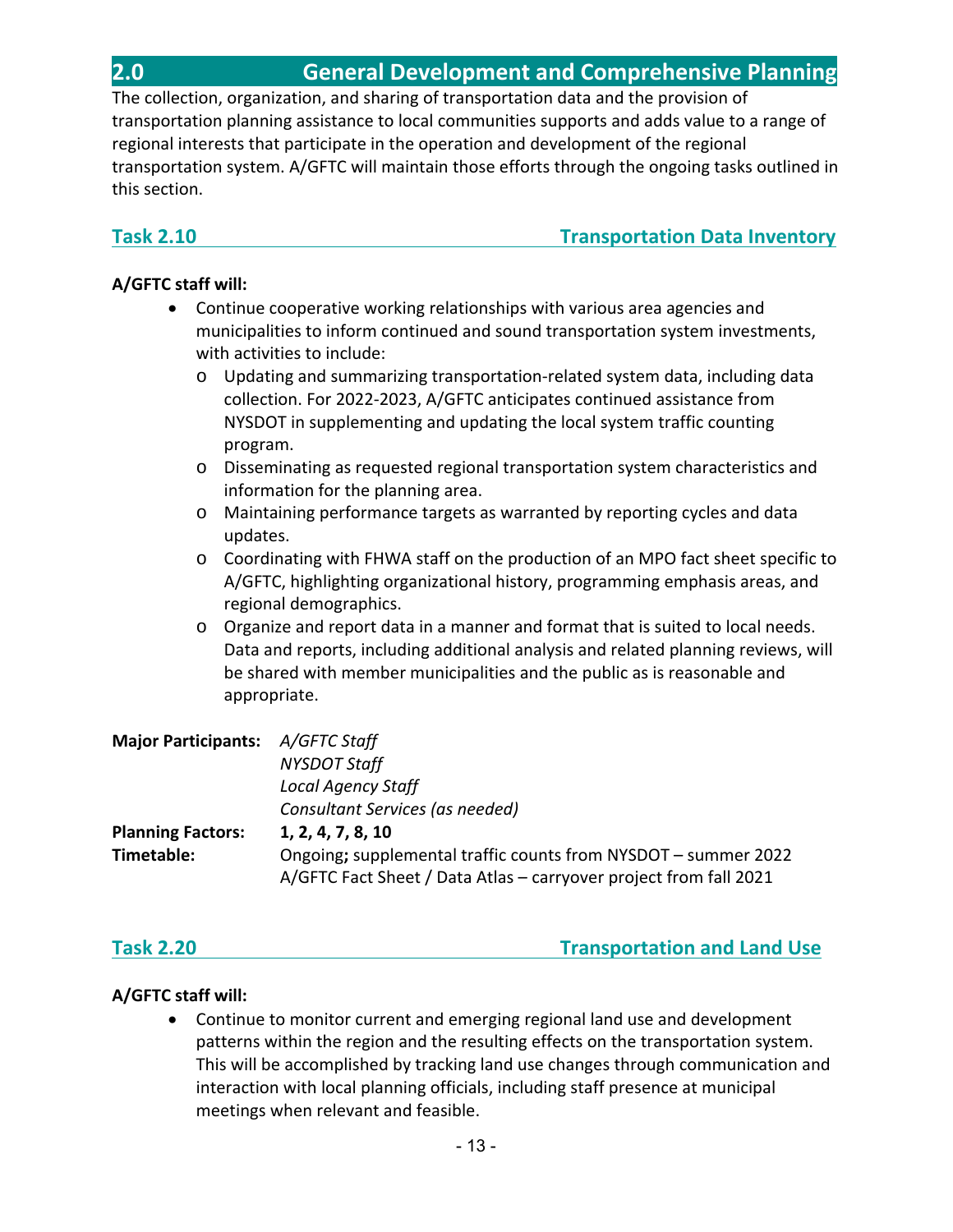- Enhance the coordination of transportation and land use planning. Technical assistance will also be provided to municipalities on potential traffic impacts of land use decisions and proposals. This will expand opportunities for transportation planning input into local land use decisions.
- Provide improved traffic model outputs upon request. Land use changes will be incorporated into the regional traffic simulation model and GIS. For 2022‐23, staff will explore procuring consultant assistance to update, calibrate, and operate the A/GFTC travel demand model.

| <b>Major Participants:</b> | A/GFTC Staff              |
|----------------------------|---------------------------|
|                            | <b>Local Agency Staff</b> |
| <b>Planning Factors:</b>   | 1, 3, 4, 5, 9, 10         |
| Timeframe:                 | Ongoing                   |

### **Task 2.30 Transit Service Monitoring & Analysis**

### **A/GFTC and GGFT staff will:**

- Work with Greater Glens Falls Transit staff to update statistical analyses of the area's public transit system performance. Current GGFT service statistics for continuing planning analysis and service improvement recommendations will be produced as requested. Passenger, employer, and agency surveys will be considered as needed. Periodic review of GGFT's ridership, expenditures, and safety performance within the context of applicable targets and performance measures will be considered as needed.
- Assist in the development of new and or improved intermodal links where possible. Additional service planning assistance will be provided as needed.

| <b>Major Participants:</b> | A/GFTC staff         |
|----------------------------|----------------------|
|                            | <b>GGFT Staff</b>    |
| <b>Planning Factors:</b>   | 1, 4, 5, 6, 7, 8, 10 |
| Timeframe:                 | Ongoing              |

**Note:** A Memorandum of Understanding (MOU) was signed by GGFT and A/GFTC in 2017 that allows A/GFTC to compensate GGFT for direct contributions by GGFT staff for staff services related to the advancement of this and other transit-related planning tasks. For SFY 22-23, compensation to GGFT staff for services rendered to advance the related tasks listed in this UPWP will not exceed \$7,500.

**Task 2.40 Safety Planning** 

- Continue efforts to develop an area highway safety monitoring program and comprehensive safety planning process. This includes:
	- o Continuing to integrate available data from CLEAR, the successor crash data portal to ALIS, that allows staff efficient access to crash records. Staff will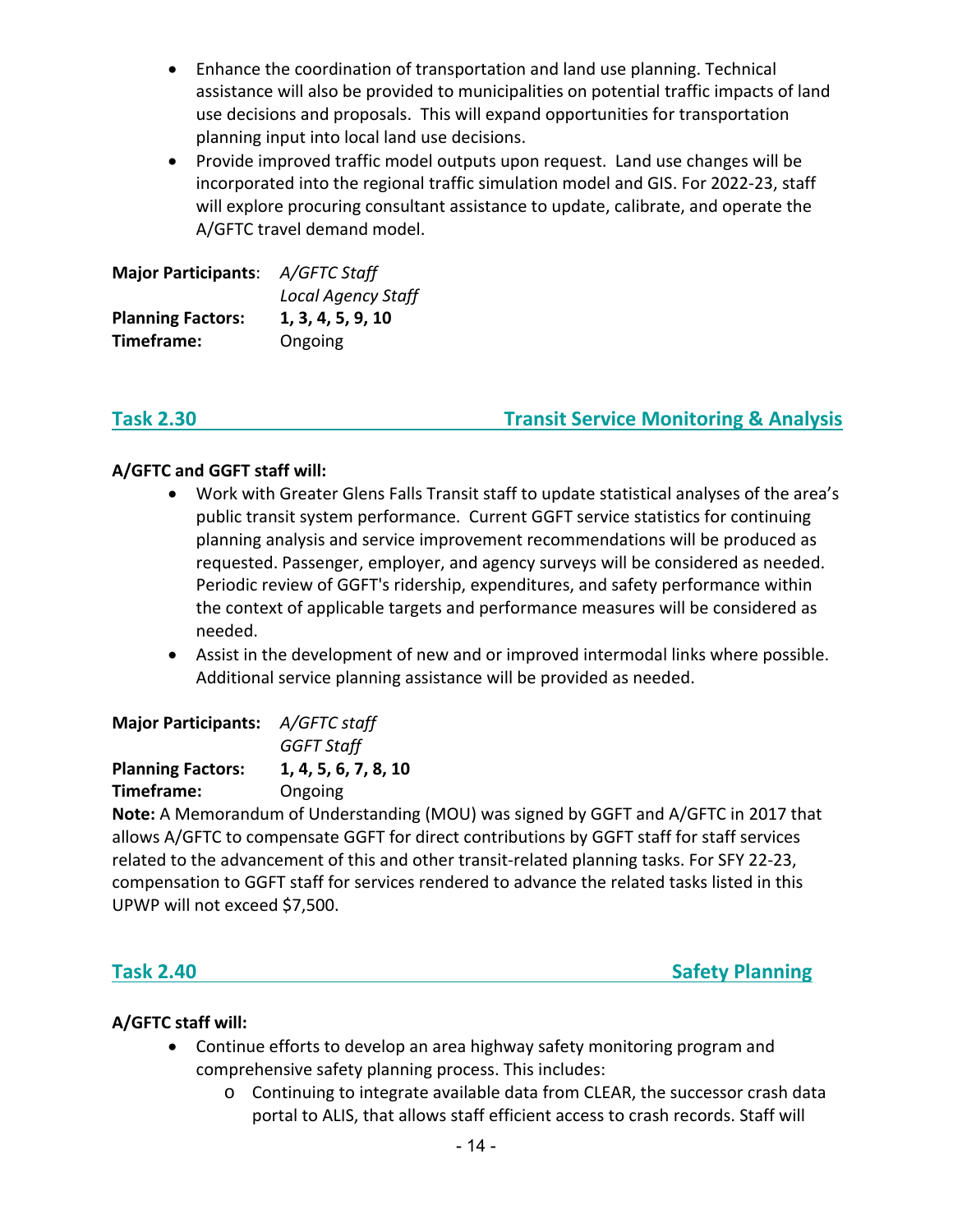participate in any necessary training to continue to maximize the value of this data access.

- o Updating regional crash summary reports as warranted by new data and reporting mechanisms, including updating the compilations of crash incidents, rates, and types for off‐State system highways on a countywide basis for Warren and Washington Counties and the Town of Moreau.
- o Working to identify and address correctable deficiencies in support of advancement of national safety goals and performance measures.
- o Working in conjunction with the NYSMPO Safety Working Group as well as state, federal and local partners to develop and implement safety planning processes, including the State Highway Safety Plan, Pedestrian Safety Action Plan, and Roadway Departure Safety Action Plan, and the Public Transportation Agency Safety Plan
- o Utilizing data to assist in the identification of needed transportation safety improvements throughout the area.
- o Coordinate Road Safety Assessments (RSAs) to municipalities upon request.
- o Work with GGFT to review safety performance related to public transportation operations.

| Major Participants: A/GFTC Staff |                              |
|----------------------------------|------------------------------|
|                                  | <b>NYSDOT Region 1 Staff</b> |
|                                  | <b>Local Agency Staff</b>    |
|                                  | <b>NYSMPO Association</b>    |
| <b>Planning Factors:</b>         | 2, 3, 4, 5, 7                |
| Timeframe:                       | Ongoing                      |

# **Task 2.50 Alternative Transportation Promotion and Development**

- Continue working with GGFT and area bicyclist and pedestrian groups to plan and promote the development and improvement of facilities for non‐automobile forms of transportation. This will be accomplished through the following:
	- o Promoting and encouraging the use of energy‐efficient transportation alternatives such as walking, bicycling, and public transit.
	- o Identifying opportunities to incorporate Complete Streets planning principles into preservation and maintenance projects.
	- o Continuing to serve on the advisory board for Greater Glens Falls Transit to discuss and promote greater public awareness and use of alternative transportation modes.
	- o Production and distribution of the regional bicycle map.
	- o Collecting user volume data along the multi‐use trail system.
	- o Mapping and communications support services to GGFT, including website hosting.
	- o Continued participation with the Adirondack Cycling Advocates and Champlain Canalway Trail Working Group.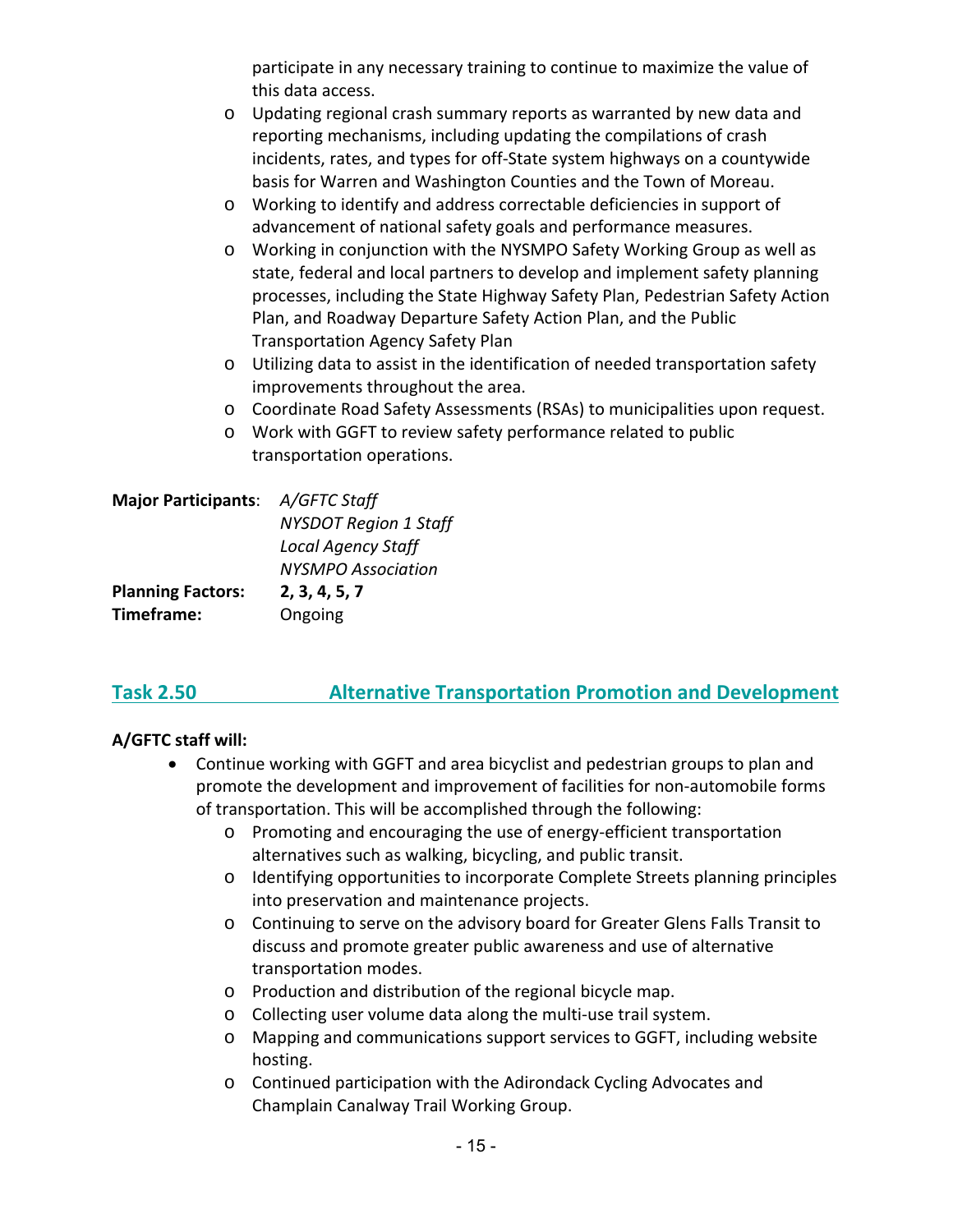- o Assisting in planning efforts to provide the necessary facilities to increase the utility of shared facilities to accommodate alternative modes within the area transportation system. This may include streetscape improvements, route system planning, sign placement, traffic calming and similar activities.
- o Reviewing capital project designs for inclusion of accommodations for bicyclists and pedestrians.
- o Administering the Make the Connection Program, including capital project solicitation and sponsor assistance to implement small‐scale improvement to the regional bicycle and pedestrian network.
- o Continue to provide staff collaboration and data analysis on an as‐needed basis for the CDPHP Cycle! Bike Share Program.

| <b>Major Participants:</b> | A/GFTC Staff               |
|----------------------------|----------------------------|
|                            | <b>Local Agency Staff</b>  |
|                            | <b>GGFT Staff</b>          |
|                            | <b>NYSDOT Staff</b>        |
|                            | <b>Consultant Services</b> |
| <b>Planning Factors:</b>   | 1, 2, 4, 5, 6, 7, 8, 10    |
| Timeframe:                 | Ongoing                    |

## **Task 2.60 Public Participation**

- Encourage and promote enhanced understanding of and access to the transportation planning process by elected officials, planning and zoning boards and the general public. This includes a continued commitment to public outreach and providing educational materials and publications. Mechanisms for the distribution of transportation planning‐related information and opportunities for input will be provided as appropriate.
- Continue to apply A/GFTC's updated Public Participation Plan to all ongoing activities and maintain compliance with federal regulations for public outreach.
- Administer, update, and enhance A/GFTC's website.
- Continue to explore ways that A/GFTC staff can reach a broader public audience.
- Facilitate intermunicipal communication and coordination of planning activities.

| Participants:            | A/GFTC Staff                                                                                                                                                                                                                             |
|--------------------------|------------------------------------------------------------------------------------------------------------------------------------------------------------------------------------------------------------------------------------------|
| <b>Planning Factors:</b> | 2, 3, 4, 5, 7                                                                                                                                                                                                                            |
| Timeframe:               | Ongoing; due to Covid-19 protocols, A/GFTC will continue to conduct<br>online virtual meetings in place of in-person meetings until it is otherwise<br>prudent. These meetings will continue to be advertised and open to the<br>public. |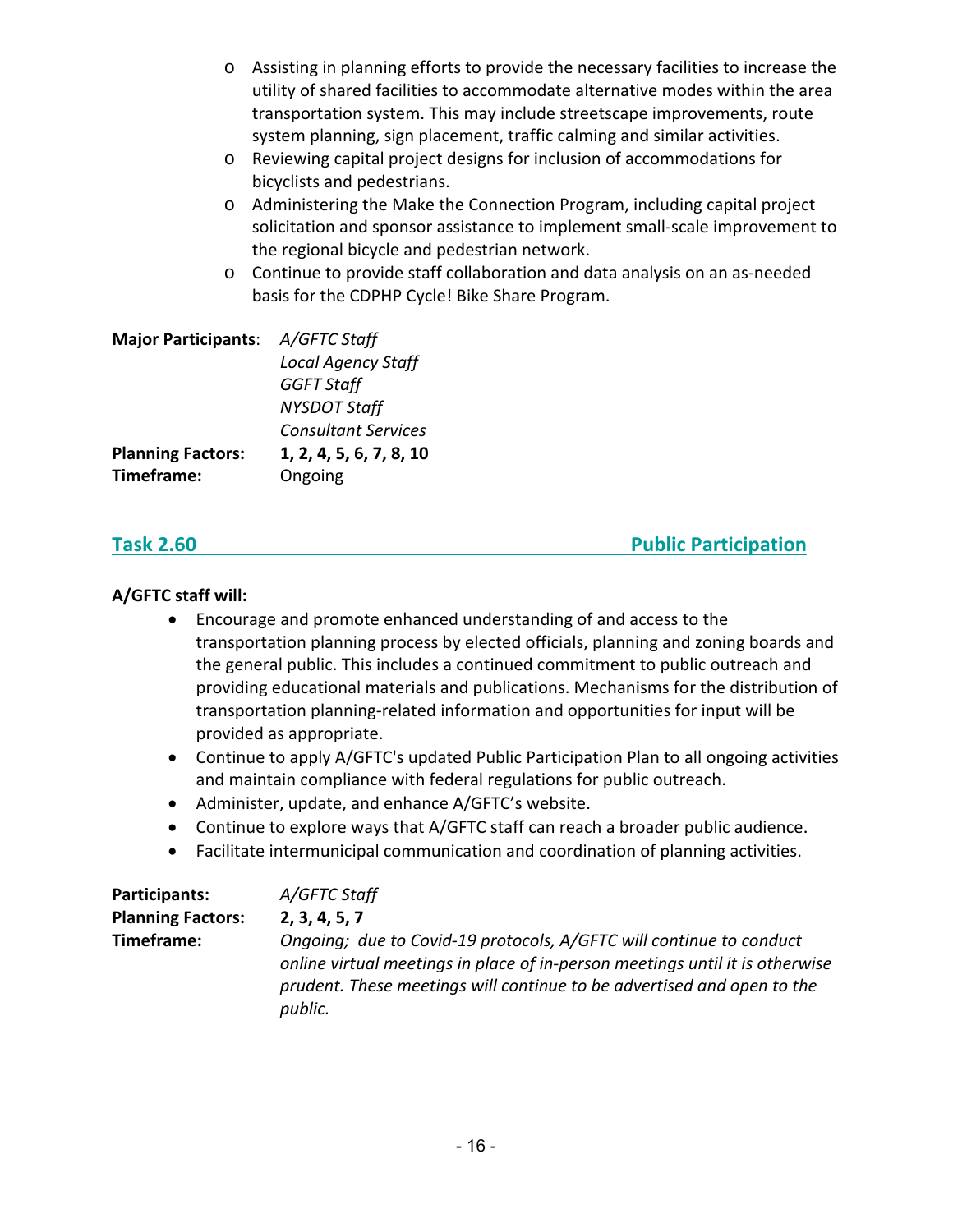### **A/GFTC staff will:**

- Provide effective program development and coordination between A/GFTC staff, NYSDOT staff and various local agencies and municipalities. Coordinating MPO activities with municipal, NYSDOT and neighboring MPO efforts will ensure effective and efficient transportation planning. It will also enhance awareness of transportation/land use linkages and transportation planning at the local government level.
- Assist local governments in securing funding for transportation needs and in assessing and mitigating traffic impacts of land use development. This includes communicating with local officials and A/GFTC members on a regular basis regarding specific transportation infrastructure and planning issues. Coordination between various agency staff and local officials will assist in completing the tasks identified in the current work program. Administration of transportation‐related grants that are consistent with A/GFTC Planning Principles (see Appendix B) on behalf of member municipalities will be considered upon request.
- Provide transportation planning assistance as needed to local municipalities and the public. Planning analyses of municipal transportation related projects that may have regional significance will be conducted by staff. Specific initiatives for 2022‐2023 include:
	- o Assist the Town of Queensbury with the Aviation/Quaker Adaptive Signal Control Technologies (ASCT) Feasibility Study, facilitated by a grant awarded to the Town by the New York State Energy Research Development Agency's (NYSERDA's) *Improving the Efficiency of New York's Transportation System* program.
- Maintain a presence with local municipal officials and meet with various local groups, government boards, and the public as is practical and beneficial to discuss transportation issues and planning efforts. Increased staff presence at municipal meetings will be explored. This will strengthen the channels of communication concerning transportation activities in the A/GFTC area.

| Major Participants: A/GFTC Staff |                                                                       |
|----------------------------------|-----------------------------------------------------------------------|
|                                  | NYSDOT Staff                                                          |
|                                  | <b>Local Agency Staff</b>                                             |
| <b>Planning Factors:</b>         | 1, 2, 4, 5, 6, 7, 8, 10                                               |
| Timeframe:                       | Ongoing                                                               |
|                                  | Aviation/Quaker ASCT Feasibility Study - spring 2022 (carryover task) |

### **Task 2.80 Local Transportation Planning and Engineering Assistance Program**

### **A/GFTC staff will:**

● Provide access to transportation planning and engineering expertise on an asneeded basis for eligible municipal transportation projects and proposals that are consistent with A/GFTC goals. This will result in quality local transportation projects consistent with regional objectives.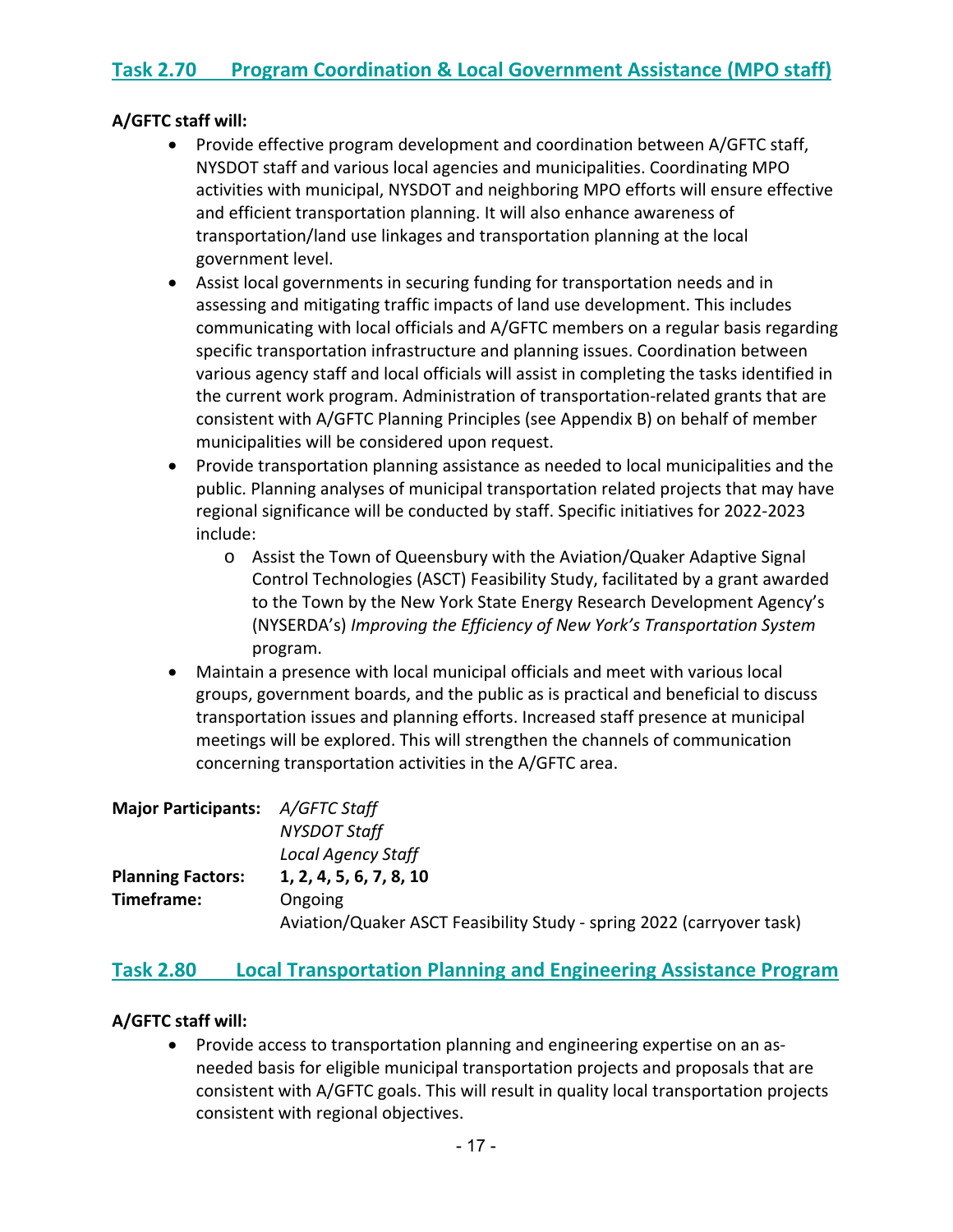- Facilitate convenient access by area municipalities to professional transportation engineering expertise for review of developer traffic impact study proposals. This will enable access to private transportation planning/engineering consultants for municipalities in situations where levels of assistance and expertise required are beyond what would be readily available directly from A/GFTC staff. A/GFTC will continue the maintenance of hourly fee‐for‐service contracts with up to three private consultants for short term or minor Traffic Impact Study reviews or similar generic tasks.
- This arrangement may also be utilized to provide additional expertise to A/GFTC staff on an as-needed basis to supplement ongoing MPO activities and other tasks listed in this UPWP. The A/GFTC Planning Committee will be consulted on all projects administered under this task.

| Major Participants: A/GFTC Staff |                                                                                           |
|----------------------------------|-------------------------------------------------------------------------------------------|
|                                  | <b>Local Agency Staff</b>                                                                 |
|                                  | <b>Consultant Services</b>                                                                |
| <b>Planning Factors:</b>         | 1, 2, 4, 5, 7, 8, 10                                                                      |
| Timeframe:                       | Ongoing; candidate projects are considered as they are proposed and as<br>funding allows. |

# **Task 2.90 Geographic Information Systems (GIS) Support and Operation**

- Continue the utilization of GIS as a valuable and integral tool that supports most of the planning and support activities outlined in this program.
- Research and procure necessary hardware and software to optimize GIS utilization.
- Continue the shared services agreement with the Warren County Planning Department to provide professional GIS expertise to A/GFTC on an as-needed basis, not to exceed \$10,000 for SFY 2022‐23.

| Major Participants: A/GFTC Staff |                                |
|----------------------------------|--------------------------------|
|                                  | <b>Local Agency Staff</b>      |
|                                  | <b>Warren County GIS Staff</b> |
|                                  | <b>Consultant Services</b>     |
| <b>Planning Factors:</b>         | 5, 7                           |
| Timeframe:                       | Ongoing                        |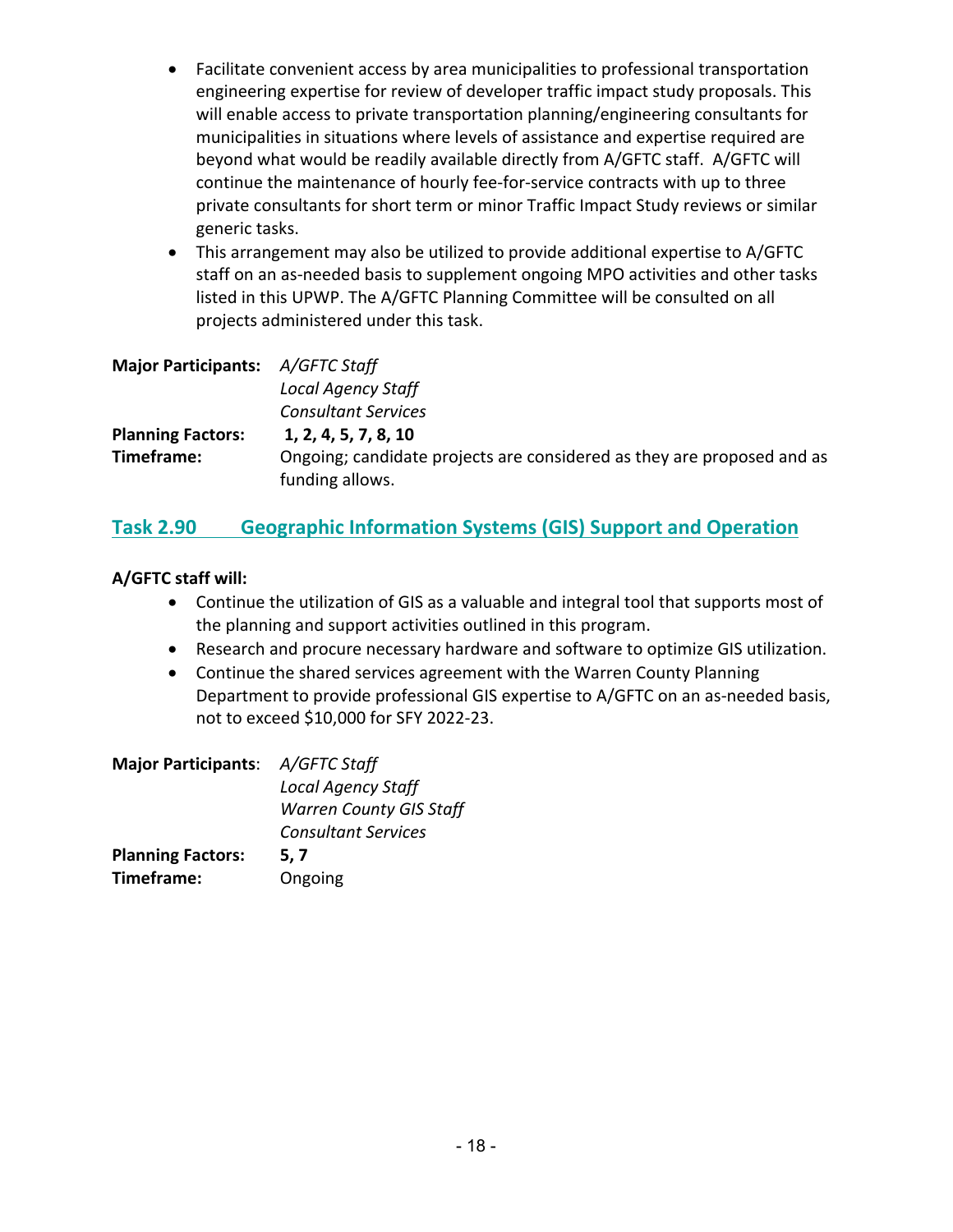A principal task of the A/GFTC staff is to conduct studies and develop plans that inform and guide members of the Planning and Policy Committees to plan and implement longer‐term improvement concepts and develop the Transportation Improvement Program. While the Long Range Plan (LRP) sets the direction for major transportation investments in the A/GFTC Planning and Programming Area over a 20‐ to 25‐year horizon, tasks derived from the LRP require continued coordination of program efforts and data collection, refinements of the LRP, inclusion of the public in the scoping of major capital investments, and the consideration of new transportation issues that may have arisen since the adoption of the LRP.

# **Task 3.10 Long Range Plan (LRP)**

### **A/GFTC staff will:**

- Continue the commitments of *2040 Ahead,* the A/GFTC Long Range Plan.
- Update and amend *2040 Ahead* as warranted by emerging federal guidance related to performance measurement.

| Major Participants: A/GFTC Staff |                                                                                  |
|----------------------------------|----------------------------------------------------------------------------------|
|                                  | NYSDOT Staff                                                                     |
|                                  | <b>Local Agency Staff</b>                                                        |
| <b>Planning Factors:</b>         | all                                                                              |
| Timeframe:                       | Ongoing; 2040 Ahead completed in 2018; 2045 LRP update will begin in<br>mid-2022 |

**Task 3.20 Travel Demand Modeling**

- Continue to improve the quality, accuracy, and reliability of A/GFTC's regional travel demand model for use in long range planning efforts. Consultant expertise will be retained as needed to assist with validation and improvements to the model. The end products will be:
	- o Simulations of future conditions using the most current traffic forecast and growth rates data for use in project planning.
	- o Development and refinements of both peak and off‐peak seasonal models to better assess tourism‐related traffic impacts and future demand.
	- o Identification of transportation measures that reduce energy consumption and pollution emissions.

| <b>Major Participants:</b> A/GFTC Staff |                                                   |
|-----------------------------------------|---------------------------------------------------|
|                                         | <b>Consultant Services</b>                        |
| <b>Planning Factors:</b>                | 1, 3, 4, 5, 7, 9                                  |
| Timeframe:                              | Ongoing; travel demand model was updated in 2018. |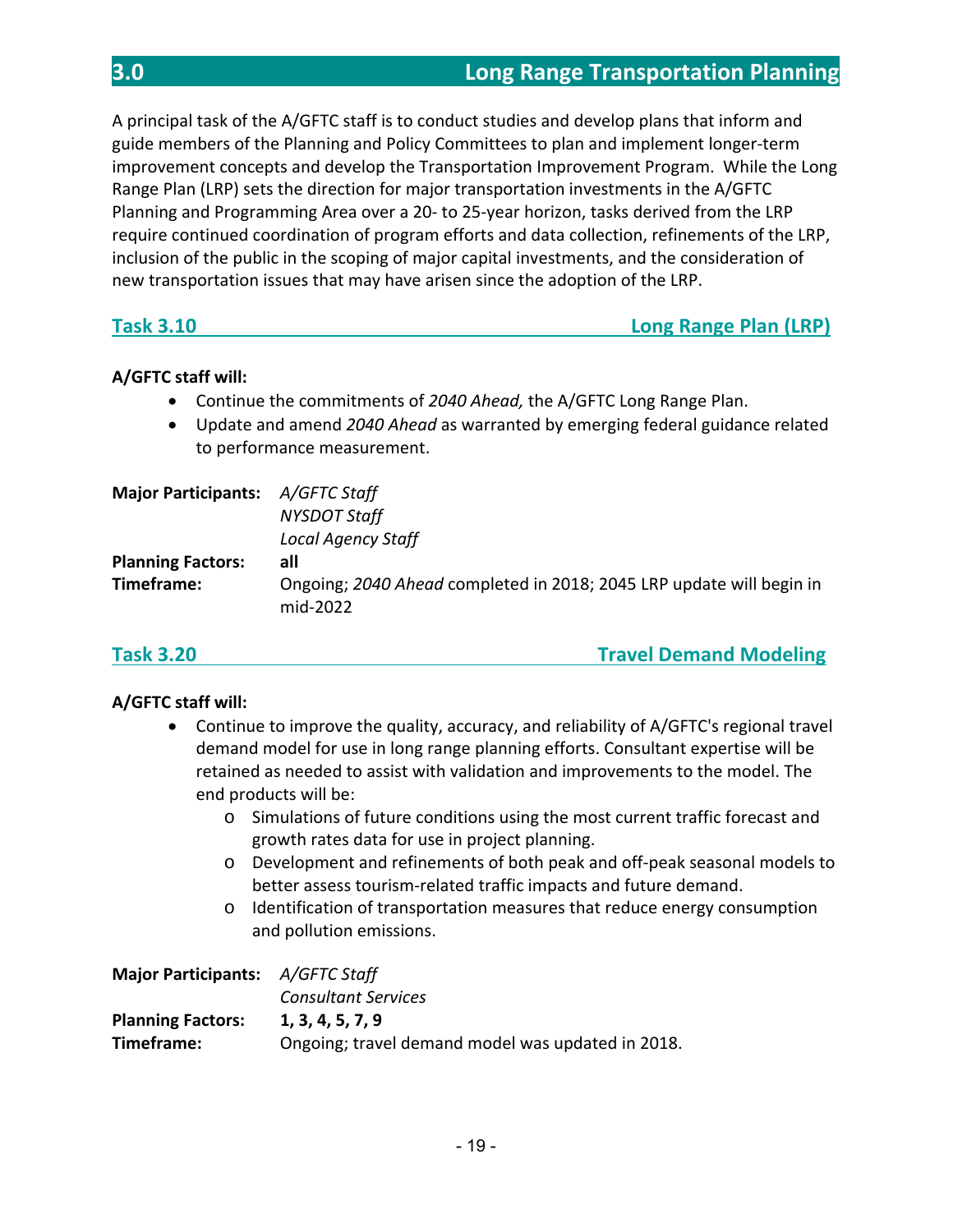### **A/GFTC and GGFT staff will:**

- Assist GGFT with the effective programming of available and projected financial resources as consistent with long‐term service goals. This will include working with GGFT to monitor its available capital resources for operational and equipment replacement needs.
- Provide long-term planning and analytical assistance to local transportation service providers as needed.
- Consider strategies to implement recommendations from the A/GFTC Rural Mobility Needs Assessment and Options Analysis, initiated in 2016 as a comprehensive analysis of rural transportation challenges and mobility opportunities, with the goal of formulating recommendations for improved and appropriately scaled transportation service options.
- Work with LC-LGRPB staff to engage employers and residents to develop a Rural Transportation Plan.
- Assist communities and the general public in quantifying existing and future needs for transit services and mobility options.
- Work with GGFT to identify capital investments that will identify and advance progress towards attaining and preserving state of good repair.
- Update the Coordinated Human Services Transportation Plan.

| Major Participants: A/GFTC Staff |                                                          |
|----------------------------------|----------------------------------------------------------|
|                                  | <b>GGFT Staff</b>                                        |
|                                  | <b>LC-LGRPB staff</b>                                    |
|                                  | <b>Local Agency Staff</b>                                |
|                                  | <b>Local Transportation and Human Services Providers</b> |
| <b>Planning Factors:</b>         | 1, 3, 4, 5, 6, 7                                         |
| Timeframe:                       | Ongoing                                                  |

**Note:**  A Memorandum of Understanding (MOU) was signed by GGFT and A/GFTC in 2017 that allows A/GFTC to compensate GGFT for direct contributions by GGFT staff for staff services related to the advancement of this and other transit‐ related planning tasks. For SFY 22‐23, compensation to GGFT staff for services rendered to advance this UPWP will not exceed \$7,500.

### **Task 3.40 Rural Warren County EV Charging Station Siting Assessment**

### **A/GFTC staff will:**

 Work with Warren County Planning Department staff and procure consultant and technical services as necessary to develop a conceptual plan for the future location of electric vehicle charging stations throughout rural Warren County. The plan will include suggested locations for charging sites that complement regional mobility, tourism and economic development objectives.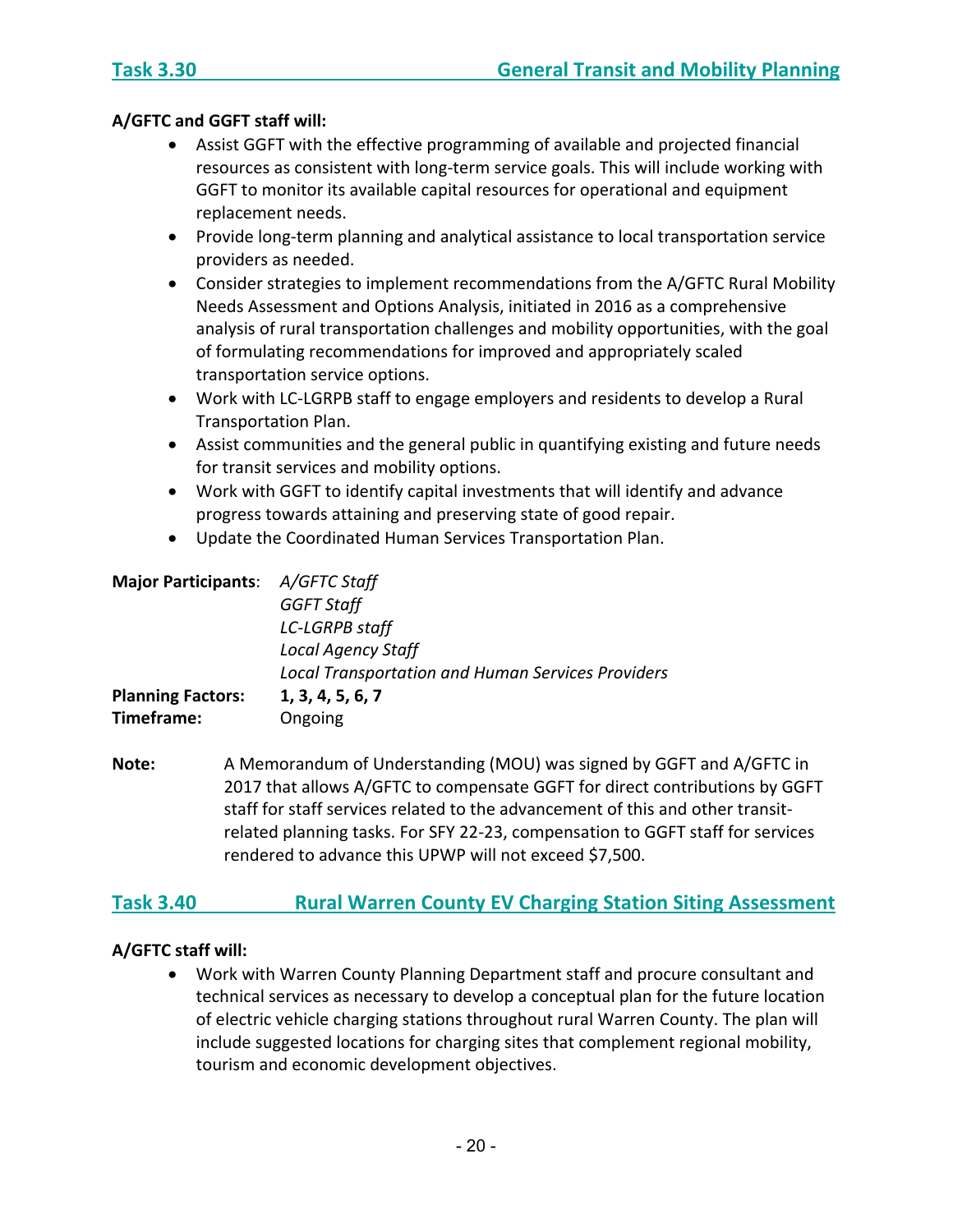| Major Participants: A/GFTC Staff |                                     |
|----------------------------------|-------------------------------------|
|                                  | <b>Warren County Planning staff</b> |
|                                  | <b>Local Agency Staff</b>           |
|                                  | Consultant staff as needed          |
| <b>Planning Factors:</b>         | 1, 2, 3, 4, 5, 6, 7, 10             |
| Timeframe:                       | Spring 2022                         |

# **Task 3.50 Bicycle and Pedestrian Planning**

### **A/GFTC staff will:**

- Progress plans for a comprehensive regional network of bicycle routes, sidewalks, street crossings and shoulders to enhance and improve facilities for bicyclists and pedestrians throughout the area as needed and appropriate. This includes:
	- o Continuing to implement projects and goals outlined in the updated Regional Bicycle Plan and Long Range Plan.
	- o Working with relevant municipalities, community groups, and other organizations as appropriate to develop new bicycle and pedestrian plans. Specific initiatives identified during the candidate project solicitations include:
		- Feeder Canal Connection analysis, intended to identify a conceptual link between the two sections of Feeder Canal Trail in the City of Glens Falls
		- Mill Pond Beach Pedestrian Access and Safety Assessment, Town of Horicon, intended to identify pedestrian safety improvements in the Hamlet of Brant Lake

| Major Participants: A/GFTC Staff |                                     |
|----------------------------------|-------------------------------------|
|                                  | <b>NYSDOT Staff</b>                 |
|                                  | <b>Local Agency Staff</b>           |
|                                  | <b>Consultant Services</b>          |
| <b>Planning Factors:</b>         | 1, 2, 4, 5, 6, 7, 8, 10             |
| Timeframe:                       | City of Glens Falls $-$ spring 2022 |
|                                  | Town of Horicon - summer 2022       |

**Task 3.60 Environmental Planning** 

- Work with interested municipalities to identify and quantify transportation infrastructure that may be vulnerable to severe weather events related to climate change and develop strategies to assist municipalities in pursuing related improvements. This includes:
	- o Assisting municipalities in developing specific strategies for capital or other improvements which address vulnerabilities identified as part of this task.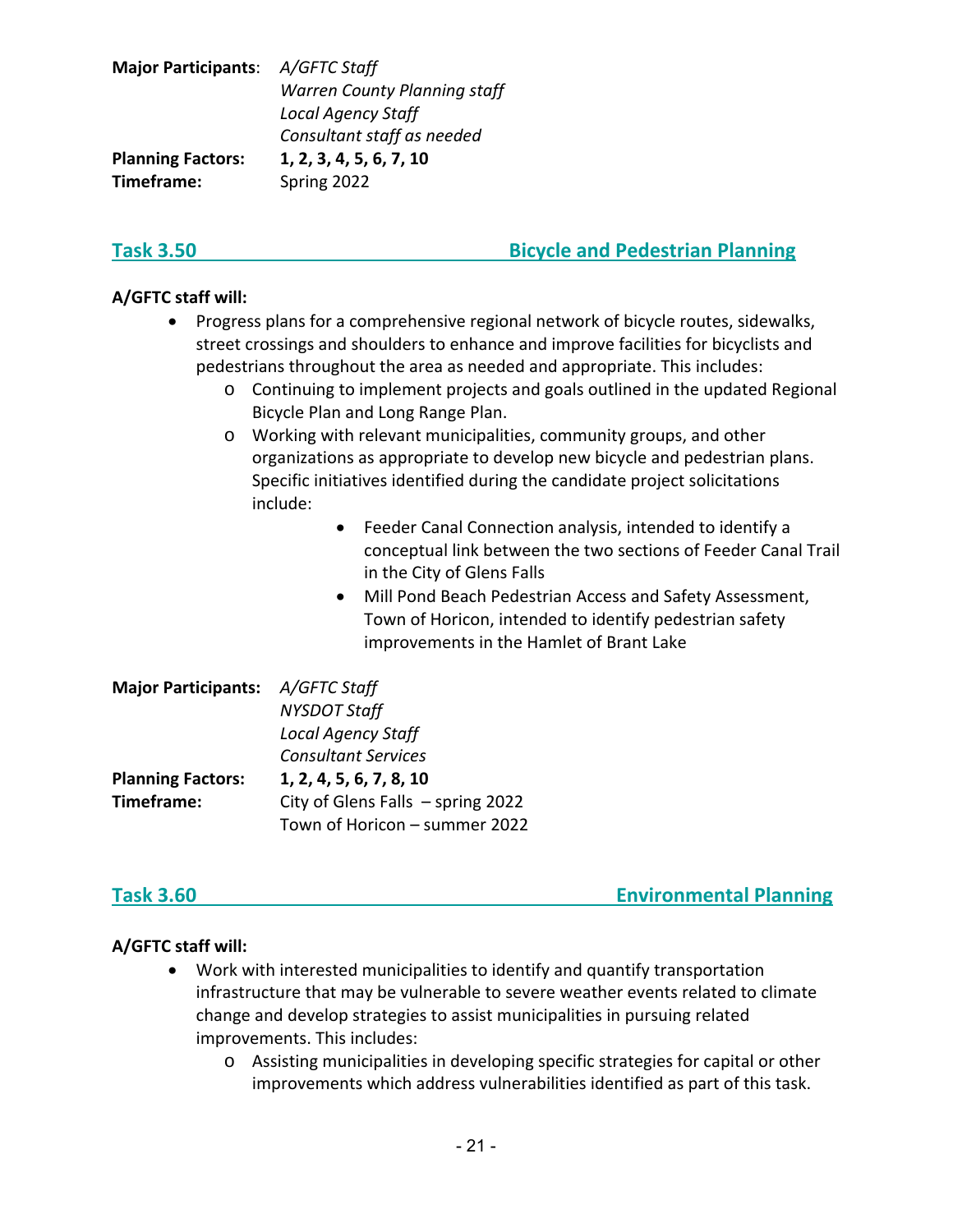- Improve coordination with local municipalities to lessen the environmental impacts of the maintenance and operation of the surface transportation system, including improved coordination with ongoing road salt reduction efforts.
- Continue participation with Warren County's Climate Smart Task Force.
- Participate in the Transportation Sector technical work group of the New York State Climate Impacts Assessment.

| Major Participants: A/GFTC Staff |                                                                           |
|----------------------------------|---------------------------------------------------------------------------|
|                                  | <b>NYSDOT Staff</b>                                                       |
|                                  | <b>Local Agency Staff</b>                                                 |
|                                  | <b>Consultant Services</b>                                                |
| <b>Planning Factors:</b>         | 1, 2, 3, 5, 7, 9                                                          |
| Timeframe:                       | Ongoing; assistance to municipalities considered as requests are received |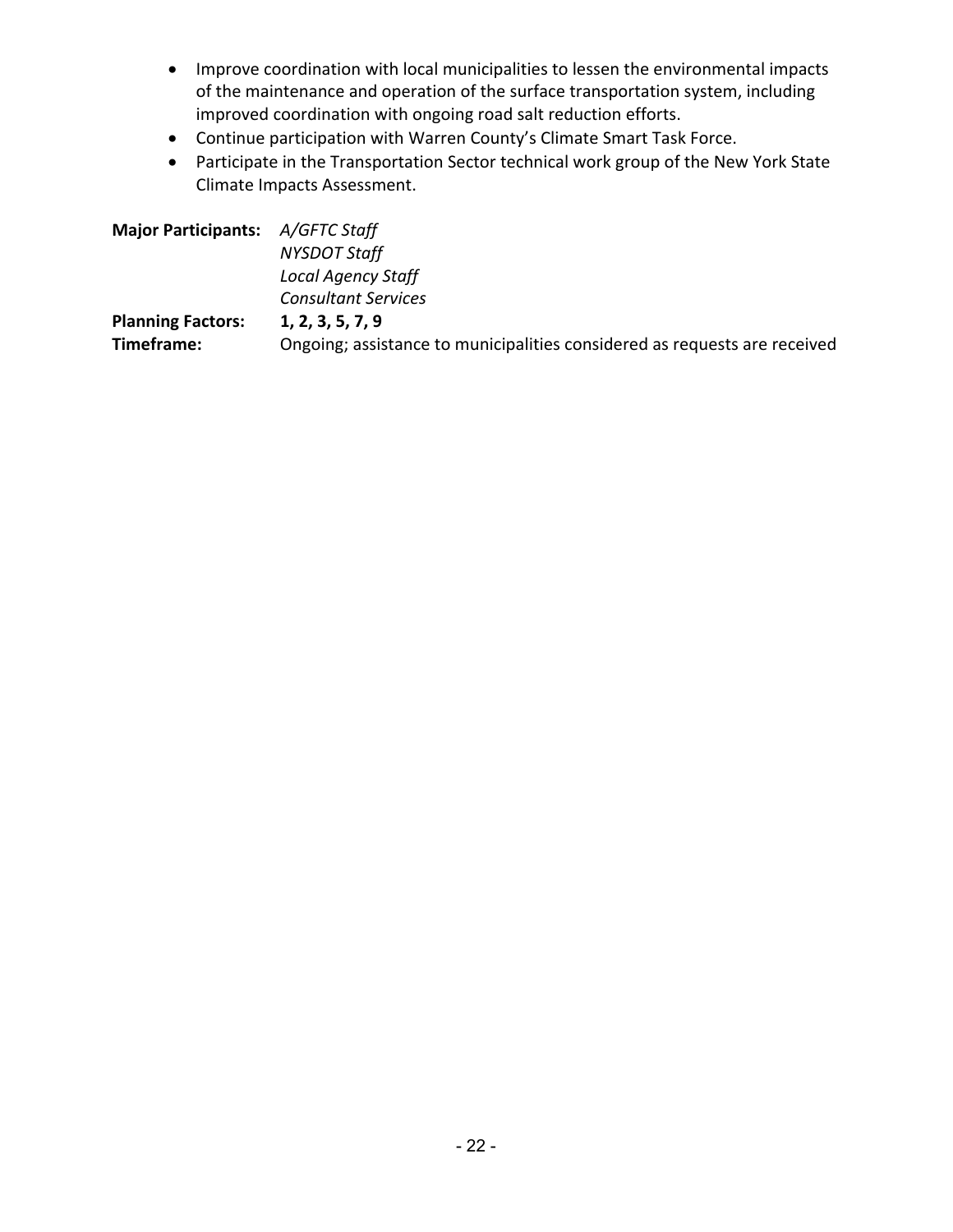The current 2019‐2024 TIP was adopted June 2019. Development of the **2022‐2027** TIP was initiated during the 2021‐2022 UPWP cycle and will be completed by summer 2022.

# **Task 4.10 2019‐2024 TIP Maintenance, Monitoring, and Implementation**

### **A/GFTC staff will:**

- Maintain a current and accurate TIP that reflects the up-to-date status of all listed projects. This includes processing requested TIP amendments as needed.
- Update as necessary the online TIP project viewer.
- Continue to work with NYSDOT Region 1 to identify and implement project candidates that can be advanced in the event of targeted project solicitations.
- Facilitate as requested and participate in public outreach efforts associated with the advancement and design of TIP projects.
- Conduct project solicitations and selection for the various local preservation and safety setasides.

| <b>Major Participants:</b> | A/GFTC Staff               |
|----------------------------|----------------------------|
|                            | <b>NYSDOT Staff</b>        |
|                            | <b>GGFT staff</b>          |
|                            | <b>Consultant Services</b> |
| <b>Planning Factors:</b>   | all                        |
| Timeframe:                 | Ongoing                    |

# **Task 4.20 2022‐2027 TIP Development and Implementation**

- Coordinate the process of soliciting, evaluating, and prioritizing capital project candidates for inclusion in the 2022‐2027 Transportation Improvement Program.
- Develop the draft TIP document for eventual public review and committee consideration.
- Consult with the Capital District Transportation Committee and NYSDOT on any necessary updates to regional air quality conformity documentation triggered by the program update.

| Major Participants: A/GFTC Staff |                                                                                                  |
|----------------------------------|--------------------------------------------------------------------------------------------------|
|                                  | <b>NYSDOT Staff</b>                                                                              |
|                                  | <b>Local Agency staff</b>                                                                        |
|                                  | <b>CDTC</b> staff                                                                                |
| <b>Planning Factors:</b>         | all                                                                                              |
| Timeframe:                       | Initiation in fall 2021; completion in summer 2022 with an effective date<br>of October 1, 2022. |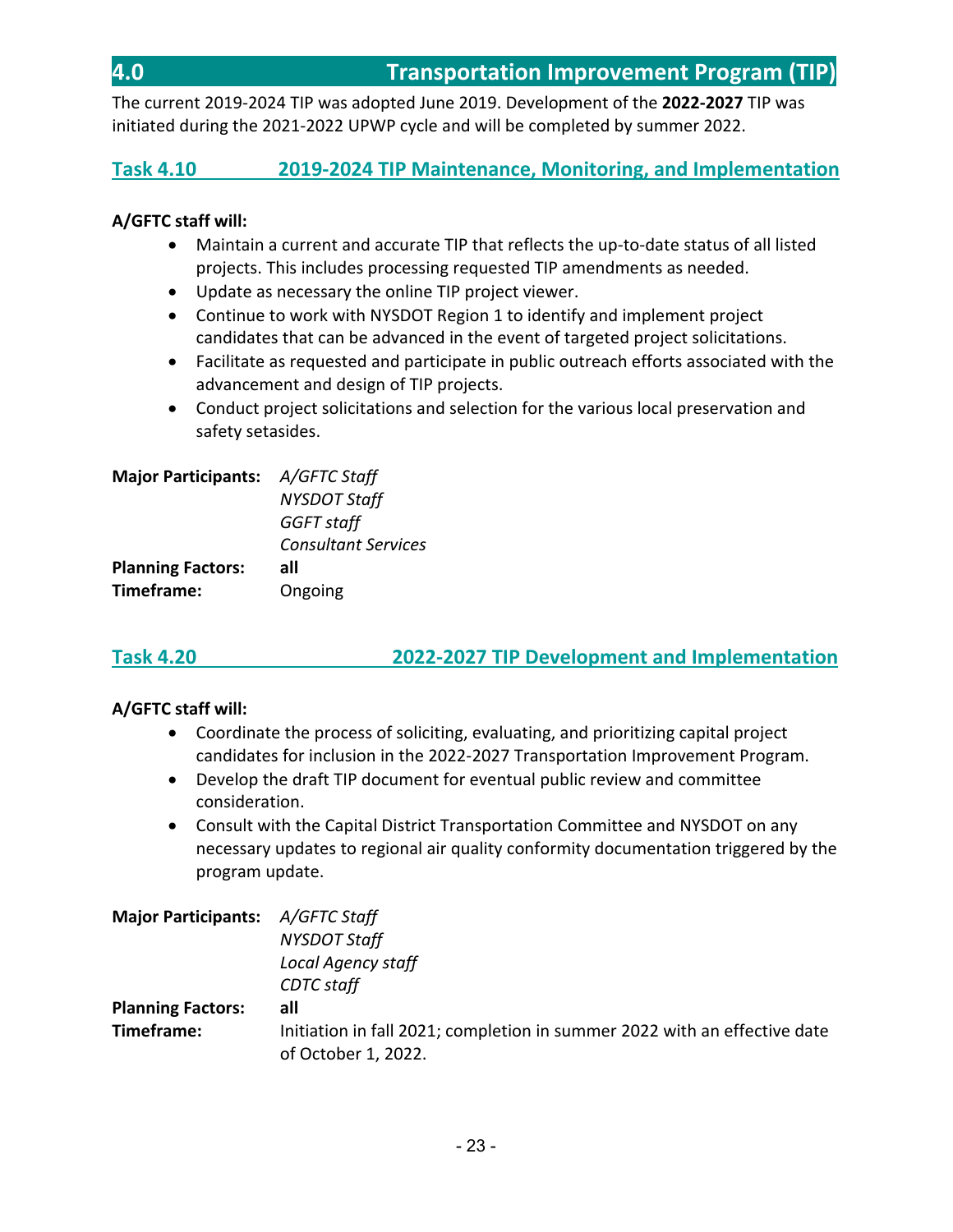**Appendix A** 

**Financial Update**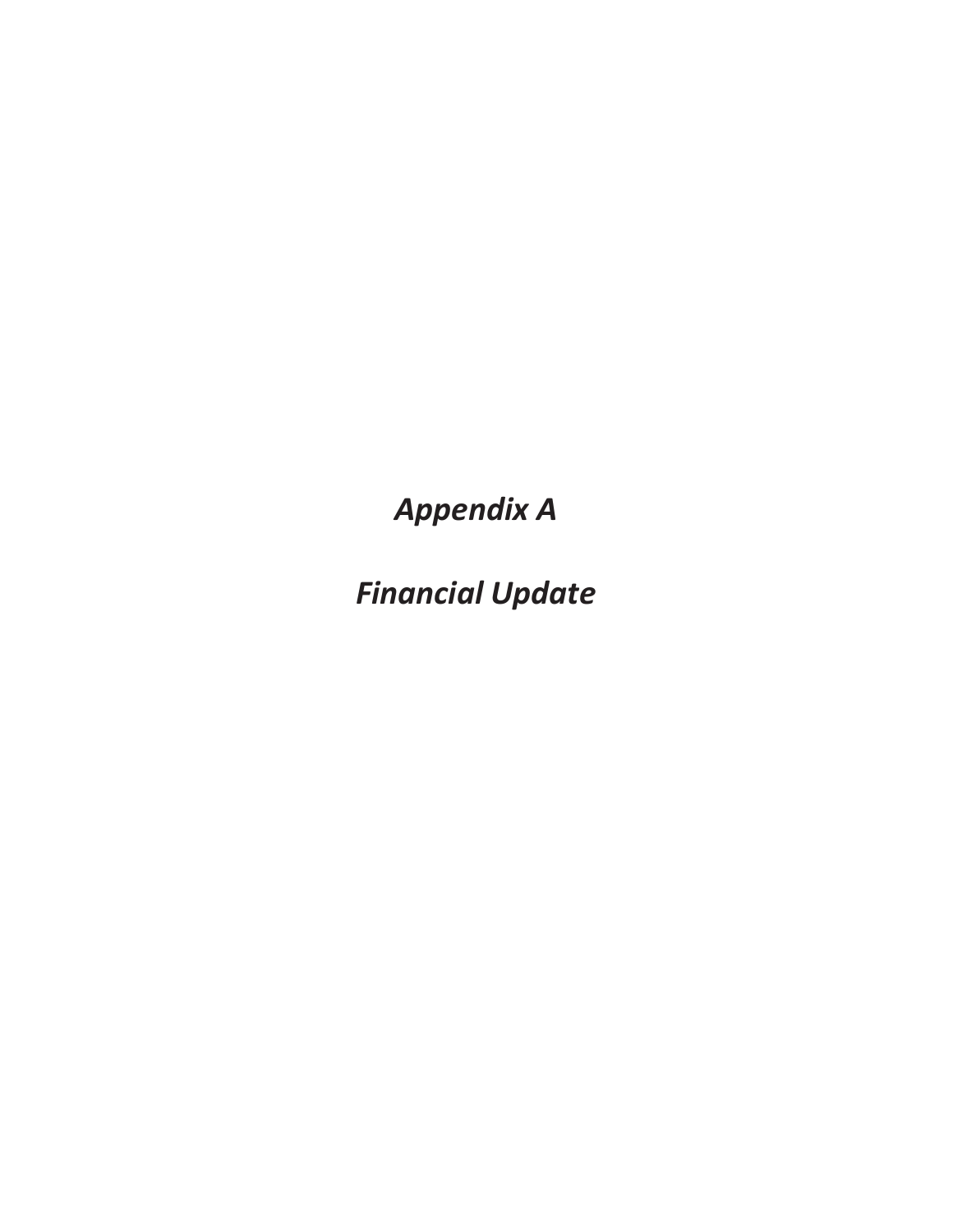# **2022‐2023 Planning Grants Available to A/GFTC**

| <b>FHWA:</b>                                                   |                 | Available       | 2022/2023<br>Programmed |            |
|----------------------------------------------------------------|-----------------|-----------------|-------------------------|------------|
| New Funds                                                      |                 | 366,865         | 366,865                 |            |
| <b>Available Savings</b>                                       |                 | 44,517          | 44,517                  |            |
| <b>FHWA PL Funds Programmed</b><br>NYSDOT Match<br>Local Match |                 |                 | 411,382                 |            |
|                                                                |                 |                 | 64,955<br>21,652        |            |
|                                                                |                 |                 |                         |            |
| <b>TOTAL FHWA Program</b>                                      |                 |                 | 497,989                 |            |
| FTA:                                                           | $\ast$          |                 |                         |            |
|                                                                | Programmed      | Expended        | Unspent                 | Programmed |
|                                                                | Through 3-31-22 | Through 3-31-22 | <b>Balance</b>          | 2022-2023  |
| Grant No. X030 (2020-2021)                                     |                 |                 |                         |            |
| Federal                                                        | 18,884          | 18,884          | 0                       | 0          |

| <b>FEUEL AL</b>                                         | 10,004                   | 10,004 | v      | U            |
|---------------------------------------------------------|--------------------------|--------|--------|--------------|
| State                                                   | 3,188                    | 3,188  | 0      | 0            |
| Local                                                   | 2,850                    | 2,850  | 0      | 0            |
| <b>TOTAL</b>                                            | 24,922                   | 0      | 0      | $\mathbf{0}$ |
| Grant No. X031 (2021-22)                                |                          |        |        |              |
| Federal                                                 | 46,472                   | 22,641 | 23,831 | 23,831       |
| State                                                   | 8,714                    | 4,245  | 4,469  | 4,469        |
| Local                                                   | 2,905                    | 2,849  | 56     | 56           |
| <b>TOTAL</b>                                            | 58,090                   | 29,735 | 28,355 | 28,355       |
| Grant No. X032 (2022-23)                                |                          |        |        |              |
| Federal                                                 | 55,196                   | 0      | 0      | 55,196       |
| State                                                   | 10,349                   | 0      | 0      | 10,349       |
| Local                                                   | 3,450                    | 0      | 0      | 3,450        |
| <b>TOTAL</b>                                            | 68,995                   |        | 0      | 68,995       |
| TOTAL FTA Available & Programmed (federal \$) 2022-2023 |                          |        |        | 79,027       |
| <b>TOTAL NYSDOT Match</b>                               |                          |        |        | 14,818       |
| <b>TOTAL LOCAL Match</b>                                |                          |        |        | 3,505        |
|                                                         | <b>TOTAL FTA PROGRAM</b> |        |        |              |

| Total Combined Program 2022-2023 (federal \$) | 490.409 |
|-----------------------------------------------|---------|
| Total Matched Program 2022-2023               | 595.339 |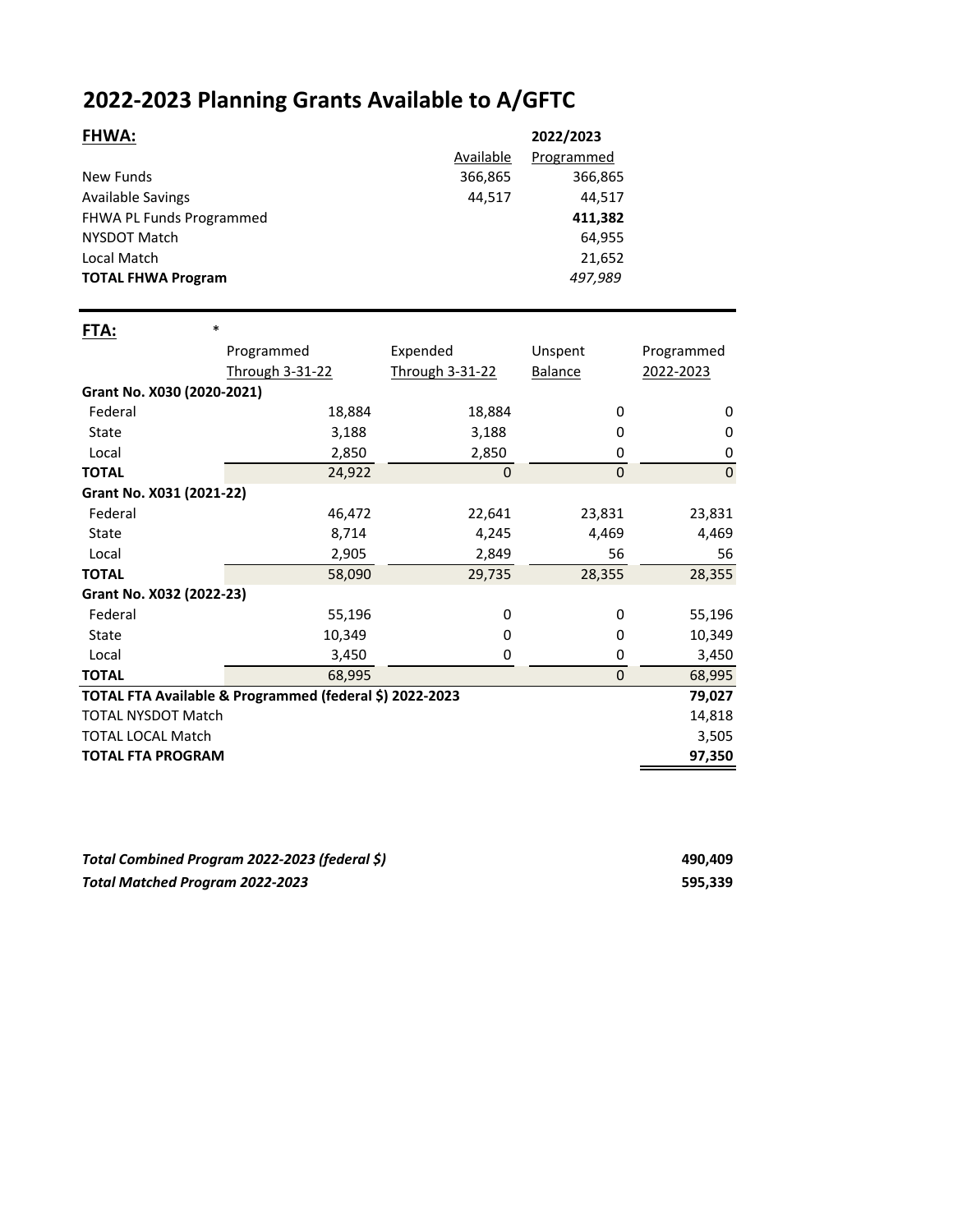| <b>A/GFTC Auditable Budget</b><br>Obligation Date 4/01/22 |                                           | 2022-2023    | <b>FHWA PL Budget</b>       |                         |                |
|-----------------------------------------------------------|-------------------------------------------|--------------|-----------------------------|-------------------------|----------------|
| <b>Approved Project Budget</b><br>PH23.11.881             |                                           | <b>TOTAL</b> | MPO/<br><b>Shared Staff</b> | <b>NYSDOT</b><br>Match* | Local<br>Match |
| 44.20.01                                                  | Personnel                                 | \$181,234    | \$166,800                   |                         | \$14,434       |
| 44.20.02                                                  | Fringe                                    | \$94,328     | \$87,110                    |                         | \$7,217        |
| 44.20.03                                                  | <b>Travel and Training</b>                | \$1,590      | \$1,590                     |                         |                |
| 44.20.04                                                  | Equipment                                 | \$4,400      | \$4,400                     |                         |                |
| 44.20.05                                                  | Supplies / Toner                          | \$1,004      | \$1,004                     |                         |                |
| 44.20.06                                                  | Contractual                               | \$102,136    | \$102,136                   |                         |                |
| 44.20.07                                                  | <b>Utilities</b>                          | \$837        | \$837                       |                         |                |
| 44.20.08                                                  | Phone, Postage                            | \$3,432      | \$3,432                     |                         |                |
| 44.20.09                                                  | Indirect                                  | \$44,073     | \$44,073                    |                         |                |
|                                                           | <b>Toll Credits</b>                       | \$64,955     |                             | \$64,955                |                |
|                                                           | <b>Total</b>                              | \$497,989    | \$411,382                   | \$64,955                | \$21,652       |
|                                                           |                                           | <b>TOTAL</b> |                             |                         |                |
|                                                           | Federal                                   | \$411,382    | \$411,382                   |                         |                |
|                                                           | <b>State</b>                              | \$64,955     |                             | \$64,955                |                |
|                                                           | Local                                     | \$21,652     |                             |                         | \$21,652       |
|                                                           | <b>Total</b>                              | \$497,989    | \$411,382                   | \$64,955                | \$21,652       |
| <b>APPROVED</b>                                           | <b>TASK BUDGET</b>                        | <b>TOTAL</b> |                             |                         |                |
| 44.21.00                                                  | Program Administration                    | \$145,066    | \$123,415                   | \$19,487                | \$2,165        |
| 44.22.00                                                  | General Development / Comp. Planning      | \$149,397    | \$123,415                   | \$19,487                | \$6,496        |
| 44.23.00                                                  | Long Range Transportation Planning        | \$149,397    | \$123,415                   | \$19,487                | \$6,496        |
| 44.25.00                                                  | <b>Transportation Improvement Program</b> | \$54,129     | \$41,138                    | \$6,496                 | \$6,496        |
|                                                           | <b>Total</b>                              | \$497,989    | \$411,382                   | \$64,955                | \$21,652       |

\* NYSDOT Match for FHWA PL is facilitated by use of Toll Credits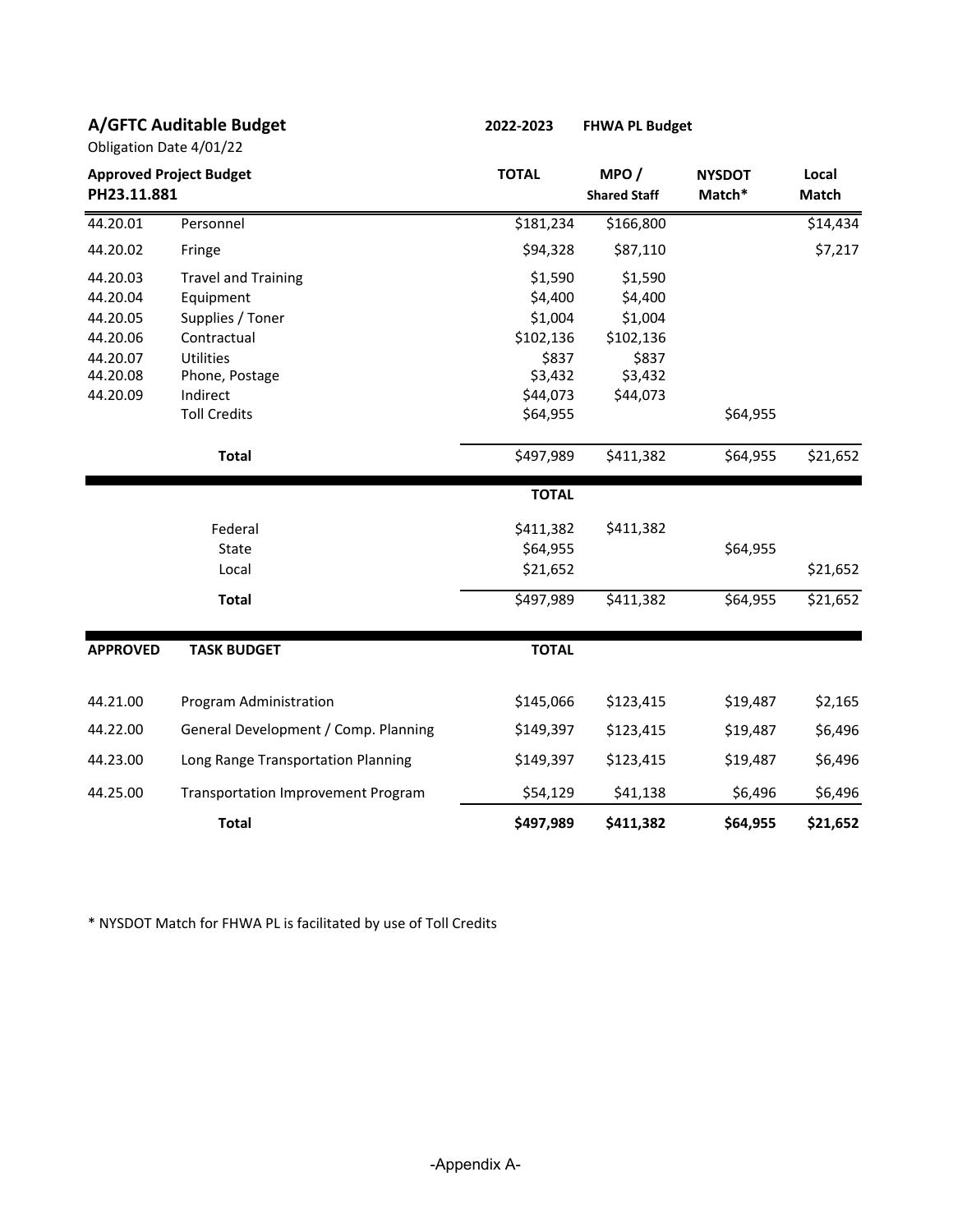|                                                                                  | A/GFTC Auditable Budget                                                                                                           | FTA Grant 031<br>(carryover)                                 |                                                              |                         |                       |  |
|----------------------------------------------------------------------------------|-----------------------------------------------------------------------------------------------------------------------------------|--------------------------------------------------------------|--------------------------------------------------------------|-------------------------|-----------------------|--|
| PT22.11.80A                                                                      | 2022-2023 FTA MPP Budget                                                                                                          | <b>TOTAL</b>                                                 | MPO/<br><b>Shared Staff</b>                                  | <b>NYSDOT</b><br>Match* | Local<br><b>Match</b> |  |
| 44.20.01                                                                         | Personnel                                                                                                                         | \$10,653                                                     | \$9,210                                                      | \$1,443                 |                       |  |
| 44.20.02                                                                         | Fringe                                                                                                                            | \$4,923                                                      | \$3,567                                                      | \$1,300                 | \$56                  |  |
| 44.20.03<br>44.20.04<br>44.20.05<br>44.20.06<br>44.20.07<br>44.20.08<br>44.20.09 | <b>Travel and Training</b><br>Equipment<br>Supplies / Toner<br>Contractual<br><b>Utilities</b><br>Telephone / Postage<br>Indirect | \$93<br>\$180<br>\$59<br>\$4,255<br>\$49<br>\$200<br>\$7,943 | \$93<br>\$180<br>\$59<br>\$4,255<br>\$49<br>\$200<br>\$6,218 | \$1,725                 |                       |  |
|                                                                                  | <b>TOTAL</b>                                                                                                                      | \$28,356                                                     | \$23,831                                                     | \$4,469                 | \$56                  |  |
|                                                                                  |                                                                                                                                   | <b>TOTAL</b>                                                 |                                                              |                         |                       |  |
|                                                                                  | Federal<br><b>State</b><br>Local                                                                                                  | \$23,831<br>\$4,469<br>\$56                                  | \$23,831                                                     | \$4,469                 | \$56                  |  |
|                                                                                  | <b>TOTAL</b>                                                                                                                      | \$28,356                                                     | \$23,831                                                     | \$4,469                 | \$56                  |  |
| <b>CODE(FTA)</b>                                                                 | <b>APPROVED TASK BUDGET</b>                                                                                                       | <b>TOTAL</b>                                                 |                                                              |                         |                       |  |
| 44.21.00                                                                         | Program Administration                                                                                                            | \$8,507                                                      | \$7,149                                                      | \$1,341                 | \$17                  |  |
| 44.22.00                                                                         | General Development and Comp. Planning                                                                                            | \$8,507                                                      | \$7,149                                                      | \$1,341                 | \$17                  |  |
| 44.23.00                                                                         | Long Range Transportation Planning                                                                                                | \$8,507                                                      | \$7,149                                                      | \$1,341                 | \$17                  |  |
| 44.25.00                                                                         | <b>Transportation Improvement Program</b>                                                                                         | \$2,836                                                      | \$2,383                                                      | \$447                   | \$6                   |  |
|                                                                                  | <b>TOTAL</b>                                                                                                                      | \$28,356                                                     | \$23,831                                                     | \$4,469                 | \$56                  |  |

\* NYSDOT Match for FTA MPP is facilitated through in-kind services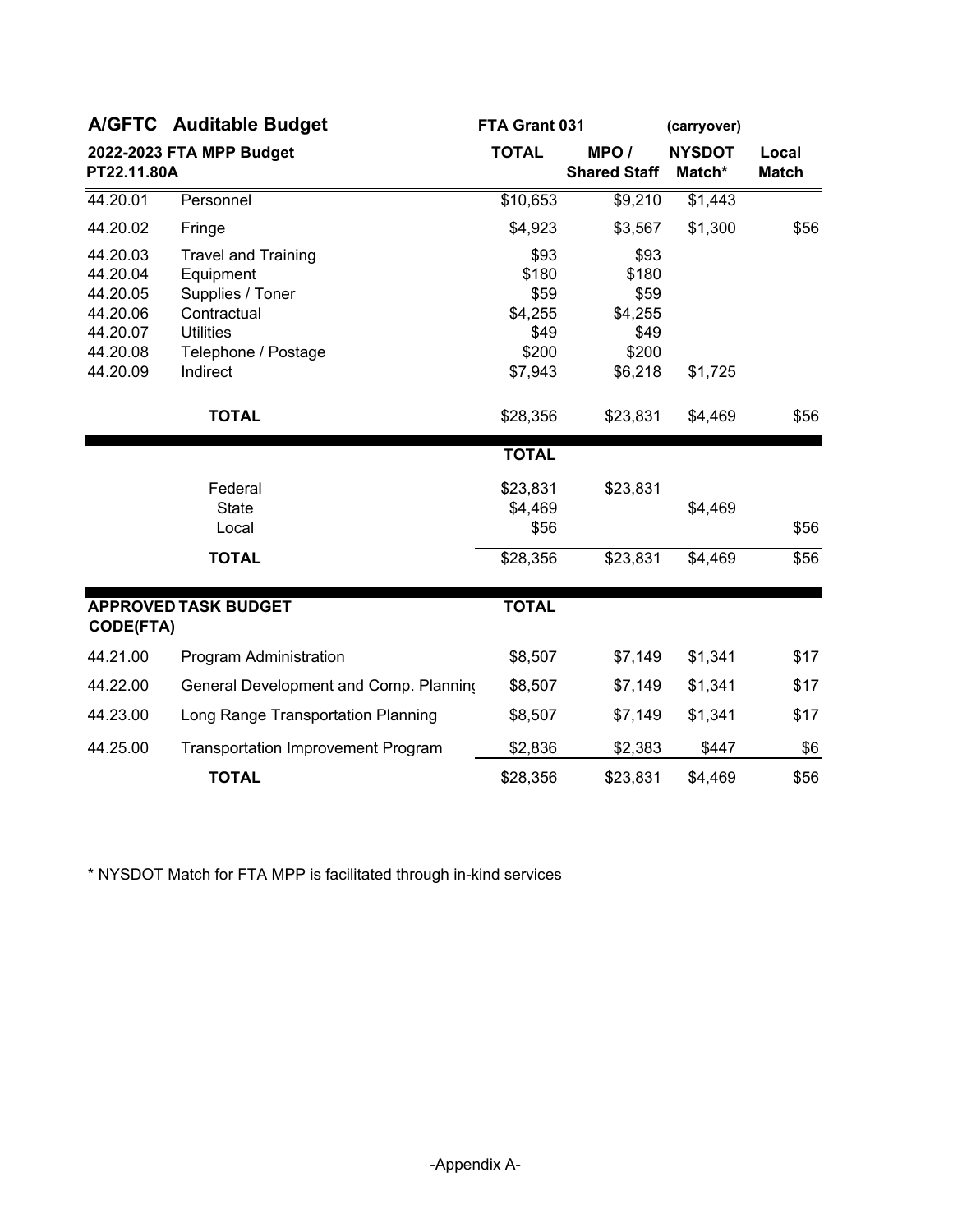|                                                                                  | A/GFTC Auditable Budget                                                                                                           | FTA Grant 032                                                    |                                                                  | (new)                   |                       |  |
|----------------------------------------------------------------------------------|-----------------------------------------------------------------------------------------------------------------------------------|------------------------------------------------------------------|------------------------------------------------------------------|-------------------------|-----------------------|--|
| 2022-23 FTA MPP<br>PT23.11.80A                                                   |                                                                                                                                   | <b>TOTAL</b>                                                     | <b>MPO</b><br><b>Staff</b>                                       | <b>NYSDOT</b><br>Match* | Local<br><b>Match</b> |  |
| 44.20.01                                                                         | Personnel                                                                                                                         | \$27,133                                                         | \$21,490                                                         | \$3,343                 | \$2,300               |  |
| 44.20.02                                                                         | Fringe                                                                                                                            | \$12,484                                                         | \$8,323                                                          | \$3,012                 | \$1,150               |  |
| 44.20.03<br>44.20.04<br>44.20.05<br>44.20.06<br>44.20.07<br>44.20.08<br>44.20.09 | <b>Travel and Training</b><br>Equipment<br>Supplies / Toner<br>Contractual<br><b>Utilities</b><br>Telephone / Postage<br>Indirect | \$217<br>\$420<br>\$137<br>\$9,518<br>\$114<br>\$468<br>\$18,504 | \$217<br>\$420<br>\$137<br>\$9,518<br>\$114<br>\$468<br>\$14,509 | \$3,995                 |                       |  |
|                                                                                  | <b>TOTAL</b>                                                                                                                      | \$68,995                                                         | \$55,196                                                         | \$10,349                | \$3,450               |  |
|                                                                                  |                                                                                                                                   | <b>TOTAL</b>                                                     |                                                                  |                         |                       |  |
|                                                                                  | Federal<br><b>State</b><br>Local                                                                                                  | \$55,196<br>\$10,349<br>\$3,450                                  | \$55,196                                                         | \$10,349                | \$3,450               |  |
|                                                                                  | <b>TOTAL</b>                                                                                                                      | \$68,995                                                         | \$55,196                                                         | \$10,349                | \$3,450               |  |
| <b>CODE(FTA)</b>                                                                 | <b>APPROVED TASK BUDGET</b>                                                                                                       | <b>TOTAL</b>                                                     |                                                                  |                         |                       |  |
| 44.21.00                                                                         | Program Administration                                                                                                            | \$20,699                                                         | \$16,559                                                         | \$3,105                 | \$1,035               |  |
| 44.22.00                                                                         | General Development and Comp. Planning                                                                                            | \$20,699                                                         | \$16,559                                                         | \$3,105                 | \$1,035               |  |
| 44.23.00                                                                         | Long Range Transportation Planning                                                                                                | \$20,699                                                         | \$16,559                                                         | \$3,105                 | \$1,035               |  |
| 44.25.00                                                                         | <b>Transportation Improvement Program</b>                                                                                         | \$6,900                                                          | \$5,520                                                          | \$1,035                 | \$345                 |  |
|                                                                                  | <b>TOTAL</b>                                                                                                                      | \$68,995                                                         | \$55,196                                                         | \$10,349                | \$3,450               |  |

\* NYSDOT Match for FTA MPP is facilitated through in-kind services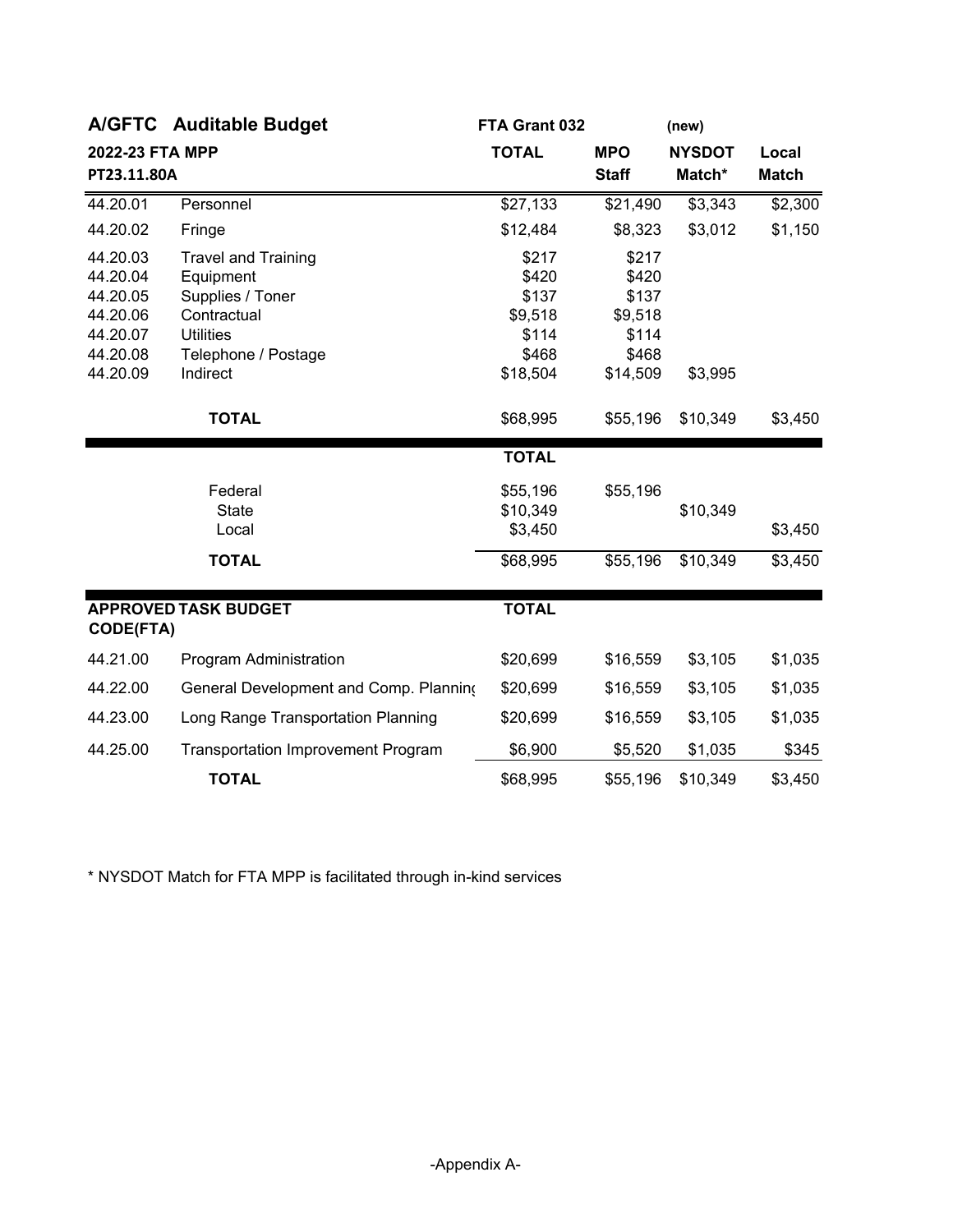### *2022‐2023 A/GFTC Unified Planning Work Program*

| <b>TOTAL\$</b><br>TASK<br>MPO/<br><b>NYSDOT</b><br>MPO/<br><b>NYSDOT</b><br>Matched<br>Local<br>Matched<br>Local<br><b>Shared Staff</b><br>Match<br><b>Shared Staff</b><br>Program<br>Match<br>Program<br>Match<br>Match<br>174,271<br>145,066<br>123,415<br>19,487<br>29,205<br>23,708<br>4,445<br>2,165<br>1,052<br>1.00 Program Support and Administration<br>1.10 General Administration<br>1.20 Reporting and Compliance<br>1.30 UPWP Updates 2023-2024<br>178,516<br>6,409<br>1,052<br>149,311<br>123,415<br>19,487<br>29,205<br>23,708<br>4,445<br>2.00 General Development and Comprehensive Planning<br>2.10 Transportation Data Inventory<br>2.20 Transportation and Land Use<br>2.30 Transit Service Monitoring and Analysis<br>2.40 Safety Planning<br>2.50 Alternative Transportation Promotion and Development<br>2.60 Public Participation<br>2.70 Program Coordination / Local Govt. Assistance (staff)<br>2.80 Local Transportation Planning & Engineering Assistance<br>2.90 GIS Support and Operation<br>178,516<br>149,311<br>123,415<br>19,487<br>6,409<br>29,205<br>23,708<br>4,445<br>1,052<br>3.00 Long Range Transportation Planning<br>3.10 Long Range Plan Update<br>3.20 Travel Demand Modeling<br>3.30 General Transit and Mobility Planning<br>3.40 Rural Warren County EV Charging Station Siting<br>3.50 Bicycle and Pedestrian Planning<br>3.60 Environmental Planning<br>63,778<br>54,043<br>41,138<br>6,409<br>9,735<br>7,903<br>1,482<br>351<br>4.00 Transportation Improvement Program<br>6,496<br>4.10 2019-2024 TIP Maintenance and Implementation<br>4.20 2022-2027 TIP Development and Implementation<br><b>TOTAL</b><br>595,082<br>497,731<br>411,382<br>64,955<br>21,394<br>97,351<br>79,027<br>14,818<br>3,506<br>A/GFTC Program<br><b>FEDERAL FUNDS</b><br>490,409<br>FHWA PL Funds<br>411,382<br>79,027<br>FTA MPP funds<br>79,773<br>NYSDOT Match<br>24,900<br>Local in-kind services match<br><b>Total match</b><br>104,673 |      |  | <b>FHWA Program</b> |  | <b>FTA Program</b> |  |  |
|-----------------------------------------------------------------------------------------------------------------------------------------------------------------------------------------------------------------------------------------------------------------------------------------------------------------------------------------------------------------------------------------------------------------------------------------------------------------------------------------------------------------------------------------------------------------------------------------------------------------------------------------------------------------------------------------------------------------------------------------------------------------------------------------------------------------------------------------------------------------------------------------------------------------------------------------------------------------------------------------------------------------------------------------------------------------------------------------------------------------------------------------------------------------------------------------------------------------------------------------------------------------------------------------------------------------------------------------------------------------------------------------------------------------------------------------------------------------------------------------------------------------------------------------------------------------------------------------------------------------------------------------------------------------------------------------------------------------------------------------------------------------------------------------------------------------------------------------------------------------------------------------------------------------------------------------------------------------------------|------|--|---------------------|--|--------------------|--|--|
|                                                                                                                                                                                                                                                                                                                                                                                                                                                                                                                                                                                                                                                                                                                                                                                                                                                                                                                                                                                                                                                                                                                                                                                                                                                                                                                                                                                                                                                                                                                                                                                                                                                                                                                                                                                                                                                                                                                                                                             | TASK |  |                     |  |                    |  |  |
|                                                                                                                                                                                                                                                                                                                                                                                                                                                                                                                                                                                                                                                                                                                                                                                                                                                                                                                                                                                                                                                                                                                                                                                                                                                                                                                                                                                                                                                                                                                                                                                                                                                                                                                                                                                                                                                                                                                                                                             | NO.  |  |                     |  |                    |  |  |
|                                                                                                                                                                                                                                                                                                                                                                                                                                                                                                                                                                                                                                                                                                                                                                                                                                                                                                                                                                                                                                                                                                                                                                                                                                                                                                                                                                                                                                                                                                                                                                                                                                                                                                                                                                                                                                                                                                                                                                             |      |  |                     |  |                    |  |  |
|                                                                                                                                                                                                                                                                                                                                                                                                                                                                                                                                                                                                                                                                                                                                                                                                                                                                                                                                                                                                                                                                                                                                                                                                                                                                                                                                                                                                                                                                                                                                                                                                                                                                                                                                                                                                                                                                                                                                                                             |      |  |                     |  |                    |  |  |
|                                                                                                                                                                                                                                                                                                                                                                                                                                                                                                                                                                                                                                                                                                                                                                                                                                                                                                                                                                                                                                                                                                                                                                                                                                                                                                                                                                                                                                                                                                                                                                                                                                                                                                                                                                                                                                                                                                                                                                             |      |  |                     |  |                    |  |  |
|                                                                                                                                                                                                                                                                                                                                                                                                                                                                                                                                                                                                                                                                                                                                                                                                                                                                                                                                                                                                                                                                                                                                                                                                                                                                                                                                                                                                                                                                                                                                                                                                                                                                                                                                                                                                                                                                                                                                                                             |      |  |                     |  |                    |  |  |
|                                                                                                                                                                                                                                                                                                                                                                                                                                                                                                                                                                                                                                                                                                                                                                                                                                                                                                                                                                                                                                                                                                                                                                                                                                                                                                                                                                                                                                                                                                                                                                                                                                                                                                                                                                                                                                                                                                                                                                             |      |  |                     |  |                    |  |  |
|                                                                                                                                                                                                                                                                                                                                                                                                                                                                                                                                                                                                                                                                                                                                                                                                                                                                                                                                                                                                                                                                                                                                                                                                                                                                                                                                                                                                                                                                                                                                                                                                                                                                                                                                                                                                                                                                                                                                                                             |      |  |                     |  |                    |  |  |
|                                                                                                                                                                                                                                                                                                                                                                                                                                                                                                                                                                                                                                                                                                                                                                                                                                                                                                                                                                                                                                                                                                                                                                                                                                                                                                                                                                                                                                                                                                                                                                                                                                                                                                                                                                                                                                                                                                                                                                             |      |  |                     |  |                    |  |  |
|                                                                                                                                                                                                                                                                                                                                                                                                                                                                                                                                                                                                                                                                                                                                                                                                                                                                                                                                                                                                                                                                                                                                                                                                                                                                                                                                                                                                                                                                                                                                                                                                                                                                                                                                                                                                                                                                                                                                                                             |      |  |                     |  |                    |  |  |
|                                                                                                                                                                                                                                                                                                                                                                                                                                                                                                                                                                                                                                                                                                                                                                                                                                                                                                                                                                                                                                                                                                                                                                                                                                                                                                                                                                                                                                                                                                                                                                                                                                                                                                                                                                                                                                                                                                                                                                             |      |  |                     |  |                    |  |  |
|                                                                                                                                                                                                                                                                                                                                                                                                                                                                                                                                                                                                                                                                                                                                                                                                                                                                                                                                                                                                                                                                                                                                                                                                                                                                                                                                                                                                                                                                                                                                                                                                                                                                                                                                                                                                                                                                                                                                                                             |      |  |                     |  |                    |  |  |
|                                                                                                                                                                                                                                                                                                                                                                                                                                                                                                                                                                                                                                                                                                                                                                                                                                                                                                                                                                                                                                                                                                                                                                                                                                                                                                                                                                                                                                                                                                                                                                                                                                                                                                                                                                                                                                                                                                                                                                             |      |  |                     |  |                    |  |  |
|                                                                                                                                                                                                                                                                                                                                                                                                                                                                                                                                                                                                                                                                                                                                                                                                                                                                                                                                                                                                                                                                                                                                                                                                                                                                                                                                                                                                                                                                                                                                                                                                                                                                                                                                                                                                                                                                                                                                                                             |      |  |                     |  |                    |  |  |
|                                                                                                                                                                                                                                                                                                                                                                                                                                                                                                                                                                                                                                                                                                                                                                                                                                                                                                                                                                                                                                                                                                                                                                                                                                                                                                                                                                                                                                                                                                                                                                                                                                                                                                                                                                                                                                                                                                                                                                             |      |  |                     |  |                    |  |  |
|                                                                                                                                                                                                                                                                                                                                                                                                                                                                                                                                                                                                                                                                                                                                                                                                                                                                                                                                                                                                                                                                                                                                                                                                                                                                                                                                                                                                                                                                                                                                                                                                                                                                                                                                                                                                                                                                                                                                                                             |      |  |                     |  |                    |  |  |
|                                                                                                                                                                                                                                                                                                                                                                                                                                                                                                                                                                                                                                                                                                                                                                                                                                                                                                                                                                                                                                                                                                                                                                                                                                                                                                                                                                                                                                                                                                                                                                                                                                                                                                                                                                                                                                                                                                                                                                             |      |  |                     |  |                    |  |  |
|                                                                                                                                                                                                                                                                                                                                                                                                                                                                                                                                                                                                                                                                                                                                                                                                                                                                                                                                                                                                                                                                                                                                                                                                                                                                                                                                                                                                                                                                                                                                                                                                                                                                                                                                                                                                                                                                                                                                                                             |      |  |                     |  |                    |  |  |
|                                                                                                                                                                                                                                                                                                                                                                                                                                                                                                                                                                                                                                                                                                                                                                                                                                                                                                                                                                                                                                                                                                                                                                                                                                                                                                                                                                                                                                                                                                                                                                                                                                                                                                                                                                                                                                                                                                                                                                             |      |  |                     |  |                    |  |  |
|                                                                                                                                                                                                                                                                                                                                                                                                                                                                                                                                                                                                                                                                                                                                                                                                                                                                                                                                                                                                                                                                                                                                                                                                                                                                                                                                                                                                                                                                                                                                                                                                                                                                                                                                                                                                                                                                                                                                                                             |      |  |                     |  |                    |  |  |
|                                                                                                                                                                                                                                                                                                                                                                                                                                                                                                                                                                                                                                                                                                                                                                                                                                                                                                                                                                                                                                                                                                                                                                                                                                                                                                                                                                                                                                                                                                                                                                                                                                                                                                                                                                                                                                                                                                                                                                             |      |  |                     |  |                    |  |  |
|                                                                                                                                                                                                                                                                                                                                                                                                                                                                                                                                                                                                                                                                                                                                                                                                                                                                                                                                                                                                                                                                                                                                                                                                                                                                                                                                                                                                                                                                                                                                                                                                                                                                                                                                                                                                                                                                                                                                                                             |      |  |                     |  |                    |  |  |
|                                                                                                                                                                                                                                                                                                                                                                                                                                                                                                                                                                                                                                                                                                                                                                                                                                                                                                                                                                                                                                                                                                                                                                                                                                                                                                                                                                                                                                                                                                                                                                                                                                                                                                                                                                                                                                                                                                                                                                             |      |  |                     |  |                    |  |  |
|                                                                                                                                                                                                                                                                                                                                                                                                                                                                                                                                                                                                                                                                                                                                                                                                                                                                                                                                                                                                                                                                                                                                                                                                                                                                                                                                                                                                                                                                                                                                                                                                                                                                                                                                                                                                                                                                                                                                                                             |      |  |                     |  |                    |  |  |
|                                                                                                                                                                                                                                                                                                                                                                                                                                                                                                                                                                                                                                                                                                                                                                                                                                                                                                                                                                                                                                                                                                                                                                                                                                                                                                                                                                                                                                                                                                                                                                                                                                                                                                                                                                                                                                                                                                                                                                             |      |  |                     |  |                    |  |  |
|                                                                                                                                                                                                                                                                                                                                                                                                                                                                                                                                                                                                                                                                                                                                                                                                                                                                                                                                                                                                                                                                                                                                                                                                                                                                                                                                                                                                                                                                                                                                                                                                                                                                                                                                                                                                                                                                                                                                                                             |      |  |                     |  |                    |  |  |
|                                                                                                                                                                                                                                                                                                                                                                                                                                                                                                                                                                                                                                                                                                                                                                                                                                                                                                                                                                                                                                                                                                                                                                                                                                                                                                                                                                                                                                                                                                                                                                                                                                                                                                                                                                                                                                                                                                                                                                             |      |  |                     |  |                    |  |  |
|                                                                                                                                                                                                                                                                                                                                                                                                                                                                                                                                                                                                                                                                                                                                                                                                                                                                                                                                                                                                                                                                                                                                                                                                                                                                                                                                                                                                                                                                                                                                                                                                                                                                                                                                                                                                                                                                                                                                                                             |      |  |                     |  |                    |  |  |
|                                                                                                                                                                                                                                                                                                                                                                                                                                                                                                                                                                                                                                                                                                                                                                                                                                                                                                                                                                                                                                                                                                                                                                                                                                                                                                                                                                                                                                                                                                                                                                                                                                                                                                                                                                                                                                                                                                                                                                             |      |  |                     |  |                    |  |  |
|                                                                                                                                                                                                                                                                                                                                                                                                                                                                                                                                                                                                                                                                                                                                                                                                                                                                                                                                                                                                                                                                                                                                                                                                                                                                                                                                                                                                                                                                                                                                                                                                                                                                                                                                                                                                                                                                                                                                                                             |      |  |                     |  |                    |  |  |
|                                                                                                                                                                                                                                                                                                                                                                                                                                                                                                                                                                                                                                                                                                                                                                                                                                                                                                                                                                                                                                                                                                                                                                                                                                                                                                                                                                                                                                                                                                                                                                                                                                                                                                                                                                                                                                                                                                                                                                             |      |  |                     |  |                    |  |  |
|                                                                                                                                                                                                                                                                                                                                                                                                                                                                                                                                                                                                                                                                                                                                                                                                                                                                                                                                                                                                                                                                                                                                                                                                                                                                                                                                                                                                                                                                                                                                                                                                                                                                                                                                                                                                                                                                                                                                                                             |      |  |                     |  |                    |  |  |
|                                                                                                                                                                                                                                                                                                                                                                                                                                                                                                                                                                                                                                                                                                                                                                                                                                                                                                                                                                                                                                                                                                                                                                                                                                                                                                                                                                                                                                                                                                                                                                                                                                                                                                                                                                                                                                                                                                                                                                             |      |  |                     |  |                    |  |  |
|                                                                                                                                                                                                                                                                                                                                                                                                                                                                                                                                                                                                                                                                                                                                                                                                                                                                                                                                                                                                                                                                                                                                                                                                                                                                                                                                                                                                                                                                                                                                                                                                                                                                                                                                                                                                                                                                                                                                                                             |      |  |                     |  |                    |  |  |
|                                                                                                                                                                                                                                                                                                                                                                                                                                                                                                                                                                                                                                                                                                                                                                                                                                                                                                                                                                                                                                                                                                                                                                                                                                                                                                                                                                                                                                                                                                                                                                                                                                                                                                                                                                                                                                                                                                                                                                             |      |  |                     |  |                    |  |  |
|                                                                                                                                                                                                                                                                                                                                                                                                                                                                                                                                                                                                                                                                                                                                                                                                                                                                                                                                                                                                                                                                                                                                                                                                                                                                                                                                                                                                                                                                                                                                                                                                                                                                                                                                                                                                                                                                                                                                                                             |      |  |                     |  |                    |  |  |
|                                                                                                                                                                                                                                                                                                                                                                                                                                                                                                                                                                                                                                                                                                                                                                                                                                                                                                                                                                                                                                                                                                                                                                                                                                                                                                                                                                                                                                                                                                                                                                                                                                                                                                                                                                                                                                                                                                                                                                             |      |  |                     |  |                    |  |  |
|                                                                                                                                                                                                                                                                                                                                                                                                                                                                                                                                                                                                                                                                                                                                                                                                                                                                                                                                                                                                                                                                                                                                                                                                                                                                                                                                                                                                                                                                                                                                                                                                                                                                                                                                                                                                                                                                                                                                                                             |      |  |                     |  |                    |  |  |

NYSDOT matches FHWA program with Toll Credits and FTA Program with In‐Kind Services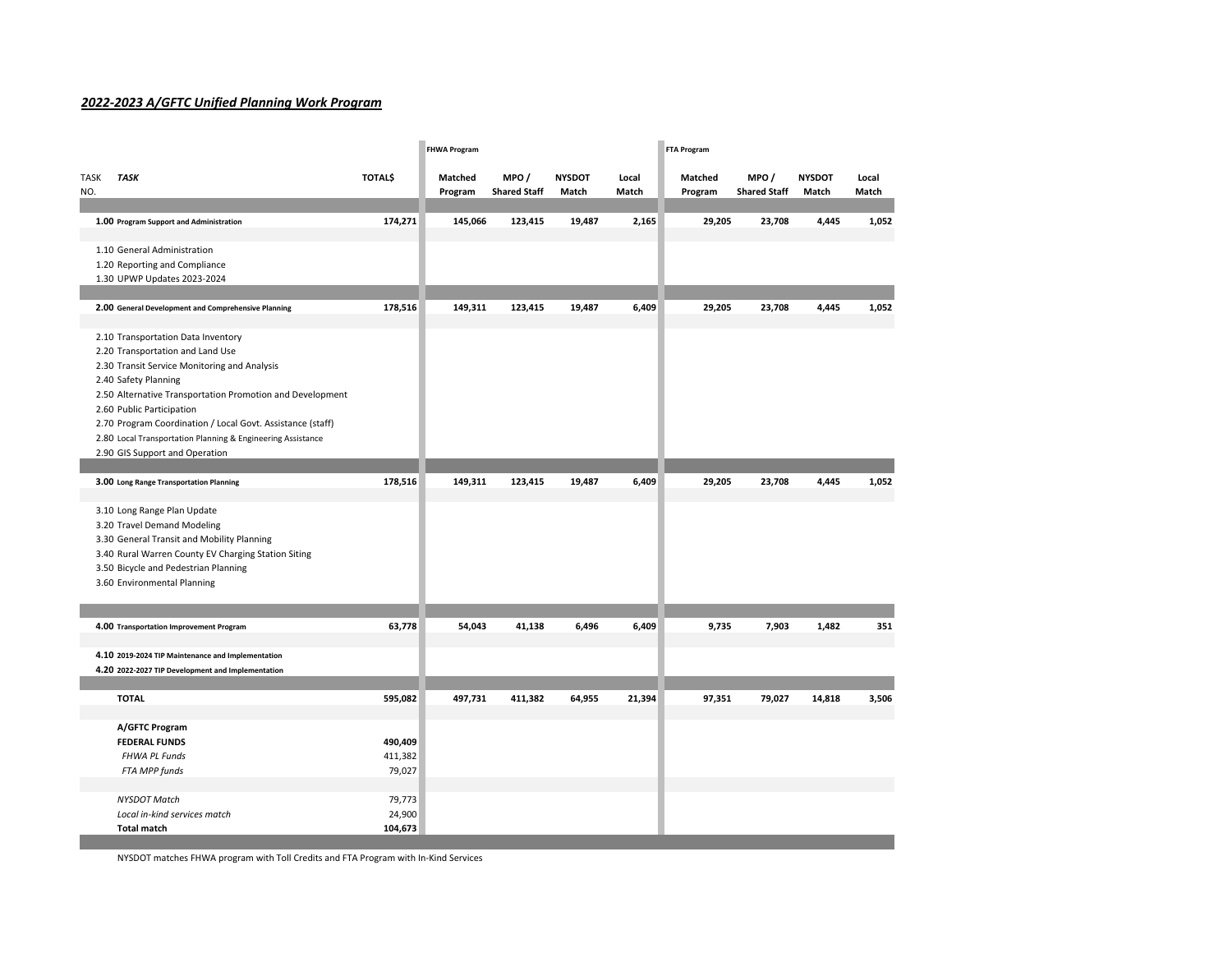# *Appendix B*

*A/GFTC Planning Priorities / Principles*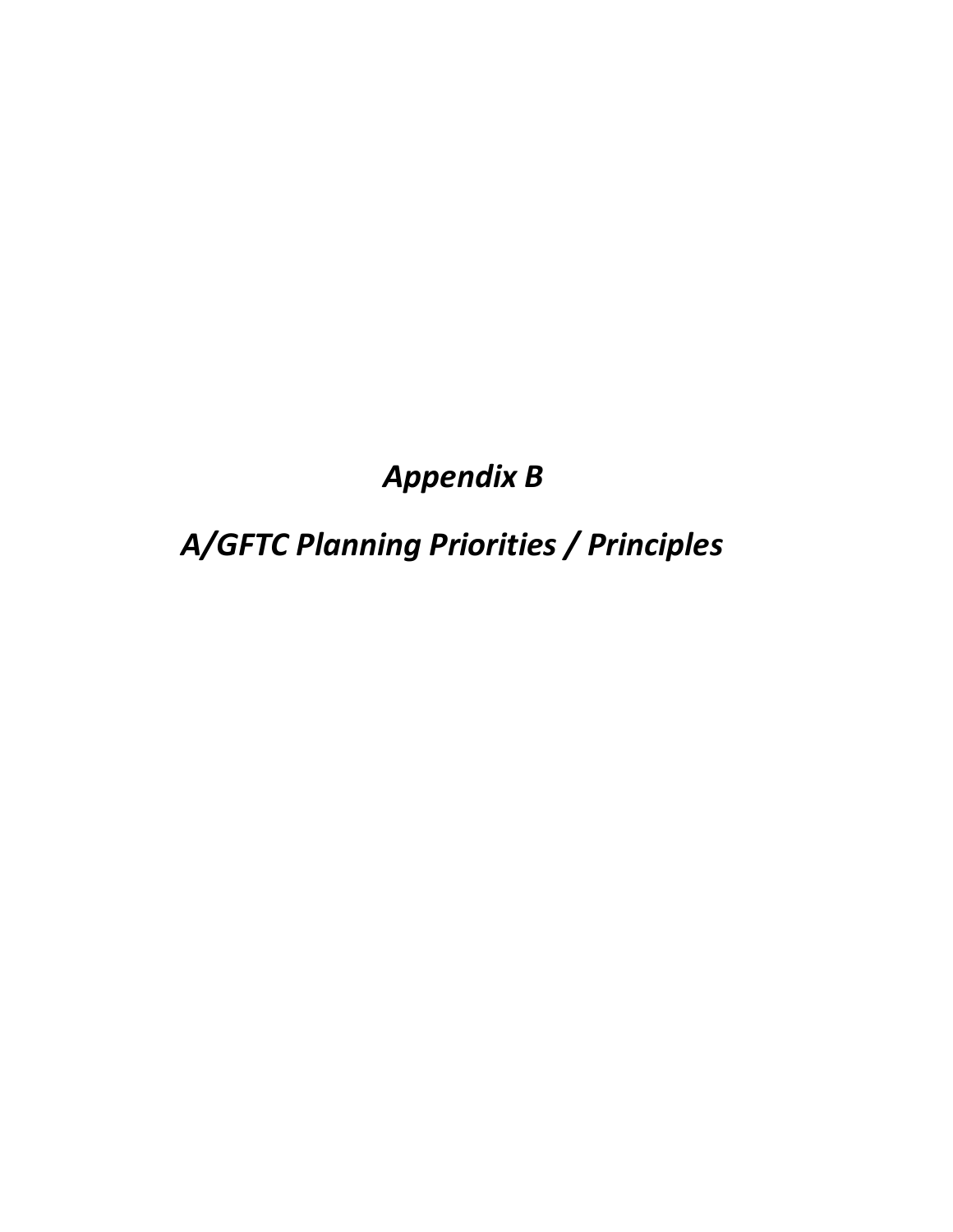**Adirondack / Glens Falls Transportation Council**



**Twelve Principles** to Guide Future A/GFTC Planning and Programming Activities in Support of Adopted Goals and Objectives

- **1.** Transportation plans and programs will seek to maintain the established and varied settings that make the area an attractive place to live, work, and visit while bringing positive changes to the natural and built environments that outweigh associated costs.
- **2.** Options for maintaining the existing transportation system and maximizing its operating utility through improvements that address surface conditions, safety issues, intersection operations, access, and multimodal accommodations will be given priority over costlier and more disruptive capacity improvement or new highway alignment concepts.
- **3.** Maintaining and operating an integrated transportation system that entails minimal risk for all users and all modes is paramount.
- **4.** Current travel and transportation habits will intrinsically create some degree of traffic congestion in some locations. Projects and plans intended to address those locations with recurring vehicle congestion should also incorporate meaningful demand management measures including transit provisions and access improvements.
- **5.** Public transit is essential to progress the evolution of the transportation system. Improving the span, scope and coordination of existing services will enhance mobility options for those that cannot or will not rely upon automobiles and in turn help reduce the physical, environmental and capital costs associated with transportation.
- **6.** Bicycling and walking are modes of transportation not just means of recreation. Capital projects that are designed to include meaningful accommodations for bicyclists and pedestrians will be given priority as future programs are developed.
- **7.** Developing the potential of passenger rail and commercial shipping of water borne and rail borne freight will lessen the demand upon and improve performance of the road-based transportation system.
- **8.** Coordination of land use planning, economic development, and transportation planning activities is essential to maximize the region's potential.
- **9.** Regional issues will require cooperation of municipalities and organizations that transcend established jurisdictional boundaries.
- **10.** Encouraging infill development and redevelopment through the prioritization of system investments is preferable to facilitating large-scale development outside of established residential and commercial areas.
- **11.** A/GFTC will continue its commitment to public participation so that it may continue to plan with the people, not for the people.
- **12.** Technology and data collection will play an important role in identifying, prioritizing, operating, and analyzing transportation system improvements. A/GFTC is committed to improving its technological and analytical capabilities.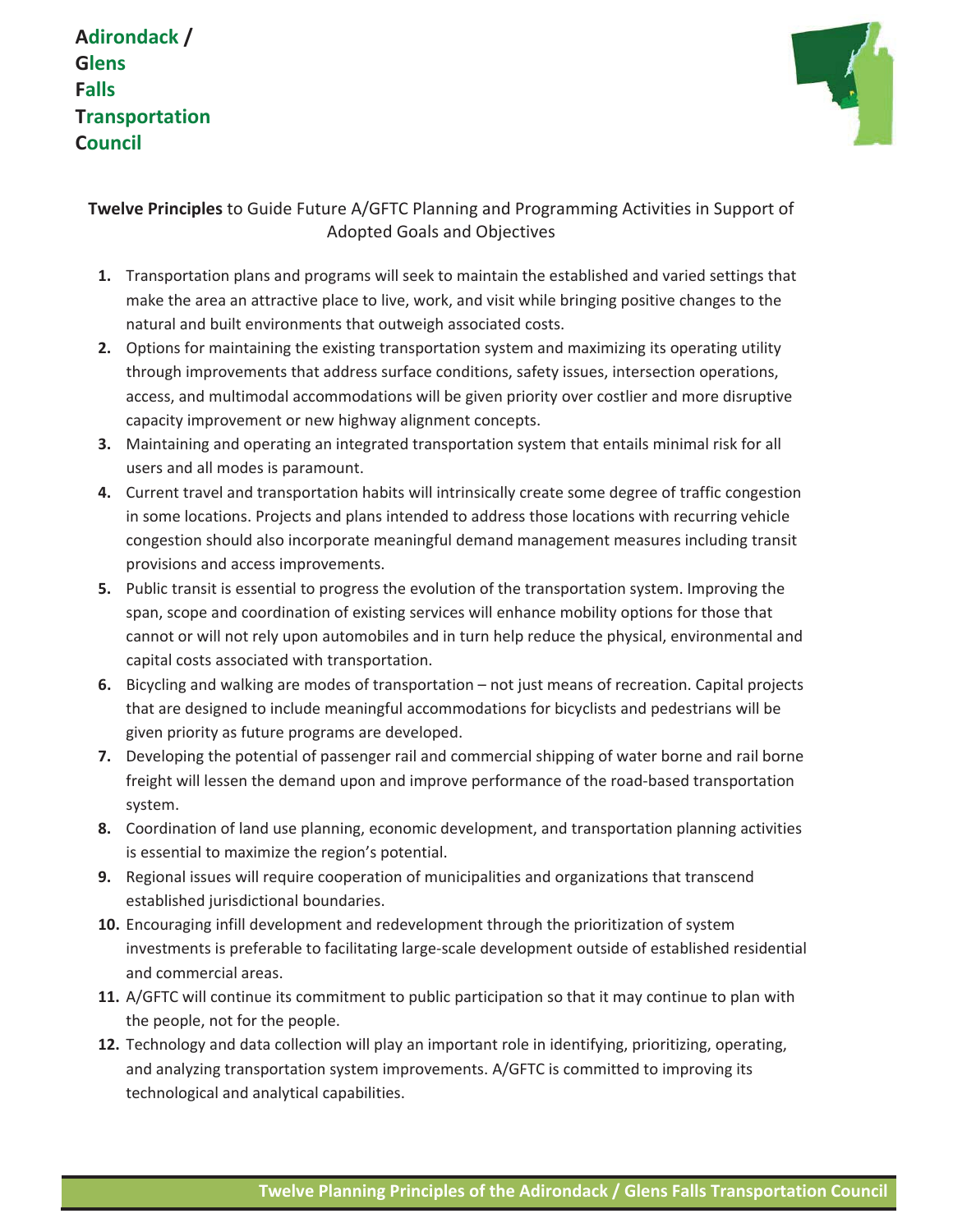**Appendix C** 

**FTA Grant Status Report**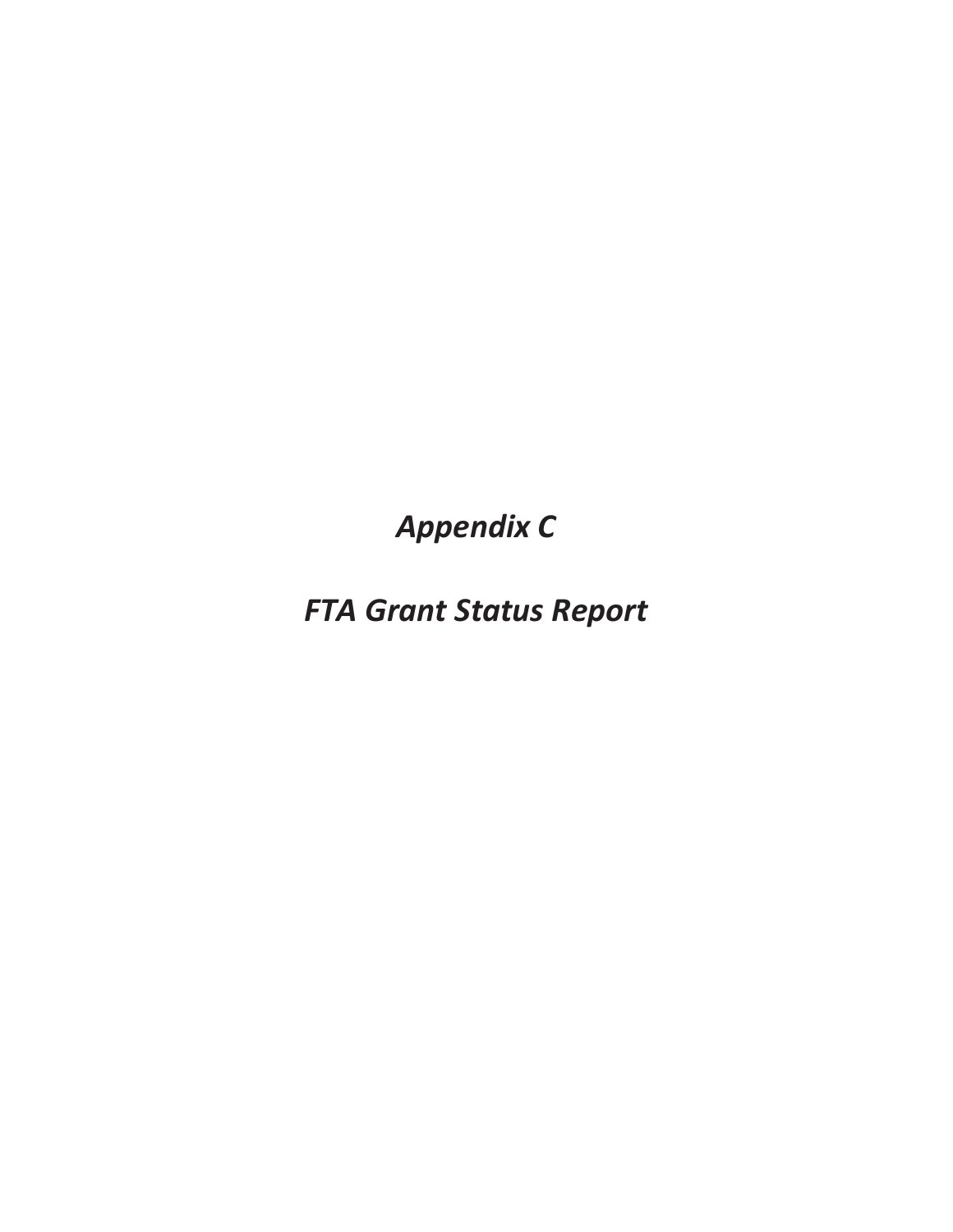### **FTA Grant Status – SFY 2021‐22**

| FTA Section 5303 Grant NY-80-0030                    | \$46,773 |
|------------------------------------------------------|----------|
| Local Share (match requirement met during prior SFY) | \$2,923  |
| <b>Total</b>                                         | \$49,696 |
|                                                      |          |
| Balance (begin SFY-2021-22 1st Quarter)              | \$18,884 |
| Balance (end SFY 2021-22 4 <sup>th</sup> Quarter)    | S<br>0   |
| Expenditures 2021-2022                               | \$18,884 |

# **Total Expenditures Summary by ALI Code**

| 44.21.00 (Administration) $-$                             | \$5,665 |
|-----------------------------------------------------------|---------|
| 44.22.00 (General Development / Comprehensive Planning) - | \$5,666 |
| 44.23.00 (Long Range Planning) $-$                        | \$5,666 |
| 44.25.00 (Transportation Improvement Program) -           | \$1,884 |

| <b>FTA Section 5303 Grant NY-80-0031</b>                    | \$46,472 |
|-------------------------------------------------------------|----------|
| <b>Local Share</b>                                          | \$2,905  |
| <b>Total</b>                                                | \$49,377 |
| Balance (begin SFY-2021-22 1 <sup>st</sup> Quarter)         | \$49,377 |
| Projected Balance (end SFY 2021-22 4 <sup>th</sup> Quarter) | \$17,000 |
| Expenditures 2021-2022                                      | \$32,377 |

### **Total Expenditures Summary by ALI Code**

| 44.21.00 (Administration) $-$                             | \$9,713 |
|-----------------------------------------------------------|---------|
| 44.22.00 (General Development / Comprehensive Planning) - | \$9,713 |
| 44.23.00 (Long Range Planning) $-$                        | \$9,713 |
| 44.25.00 (Transportation Improvement Program) -           | \$3,237 |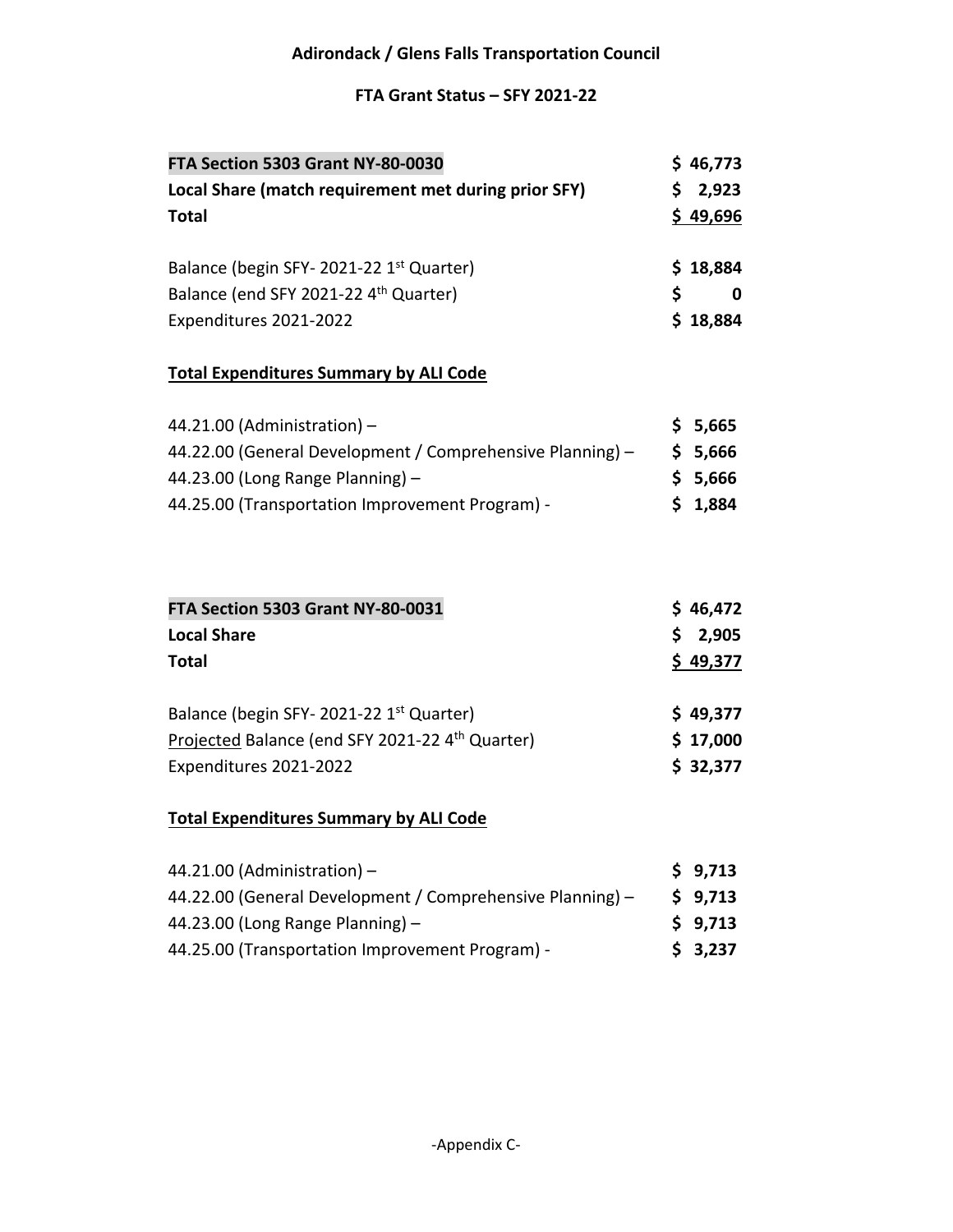### **Accomplishments**

### **44.21.00 Administration**

*Items under 44.21.00 are proportionally charged to both FHWA and FTA.* 

### **Task 1.10 – General Administration**

 Expenditures included staff salaries, fringe, rent, materials, supplies, training, and upgrading of network and data storage equipment. Staff continued hybrid work‐from‐home protocols. All A/GFTC committee meetings were conducted remotely. Continued to participate on GGFT's advisory committee.

### **Task 1.20 – Reporting and Compliance**

 Completed tasks included routine grant reporting. Initiated Environmental Justice analysis update (will carry over in to SFY 22‐23).

### **Task 1.30 – 2021‐22 UPWP Update**

Completion and adoption of the 2021‐2022 UPWP Update is anticipated by February 16, 2021.

### **44.22.00 General Development and Comprehensive Planning**

### **Task 2.30 – Transit Service Monitoring and Analysis**

- Continued shared staffing agreement with GGFT, including investigation and implementation of bikesharing service to expand the effective range of public transit.
- Continued to provide staff assistance to GGFT as needed.

*Schedule:* Task 2.30 is ongoing with new subtasks identified as they emerge.

### **Task 2.50 – Alternative Transportation Development and Promotion**

 Provided mapping outputs to GGFT for use in publications and public displays. Continued to facilitate website hosting on behalf of GGFT. Continued initial investigation to improve GTFS data refinement (current UPWP task).

*Schedule:* Task 2.50 is ongoing.

### **Task 2.60 – Public Participation**

Completed a thorough revision and update to the A/GFTC Public Participation Plan.

### *Schedule:* Task 2.60 is ongoing.

### **Task 2.90 – GIS Development**

Continued maintenance of interactive GGFT route map.

*Schedule:* Task 2.90 is ongoing, with further tasks and refinements considered as needed.

### **44.23.00 Long Range Planning**

### **Task 3.30 – General Transit Planning**

- Continued shared staffing agreement with GGFT.
- Continued to participate in regional mobility discussions.

*Schedule:* Task 3.30 is ongoing.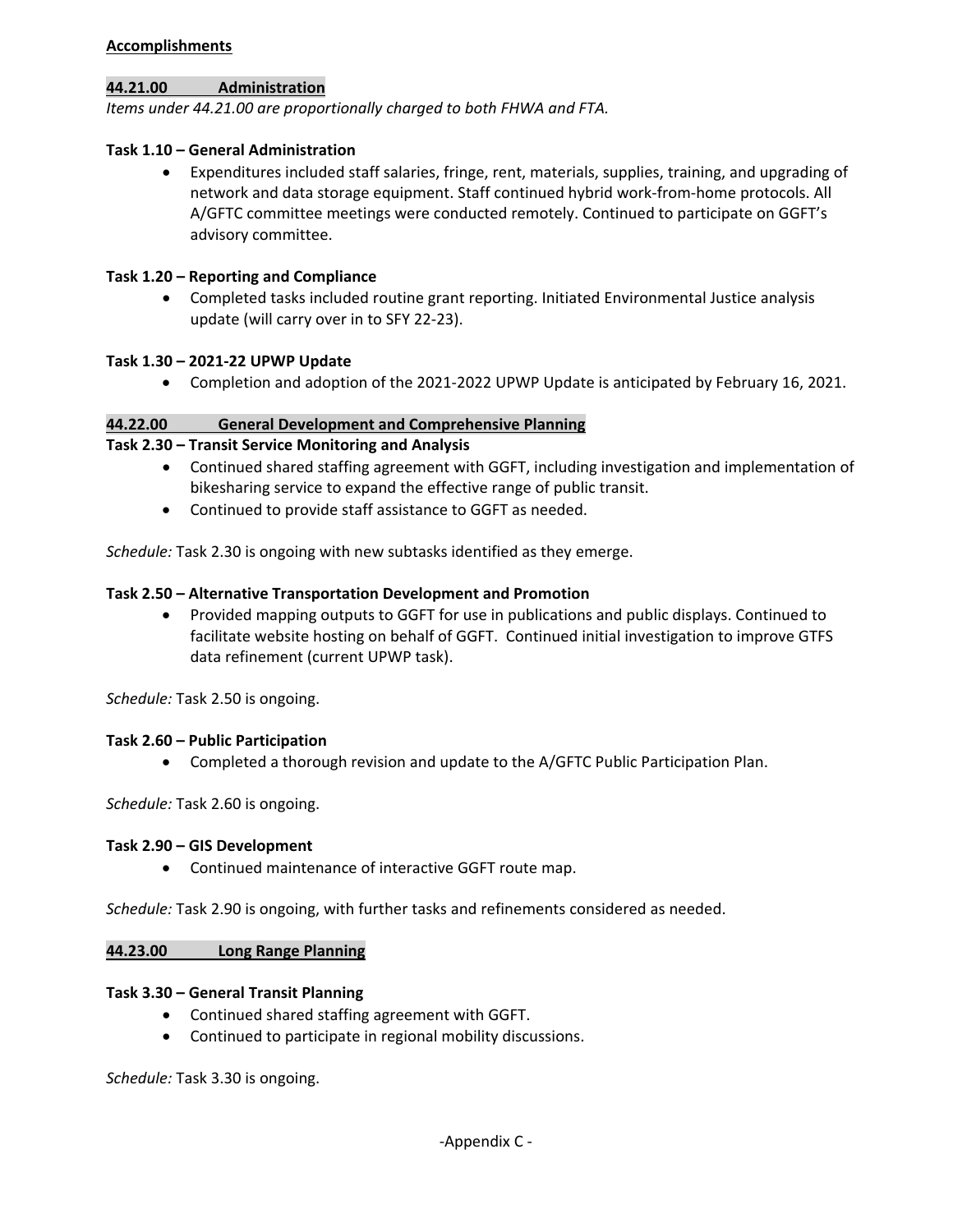### **44.25.00 Transportation Improvement Program**

### **Task 4.10 – 2019‐2024 TIP Update and Maintenance**

- 2019-2024 TIP Update was completed in June 2019. Maintenance of that document, including schedule and funding revisions, is ongoing as needed or requested by GGFT and /or NYSDOT.
- Coordinated FTA 5310 project candidate evaluation and prioritization.

### **Task 4.20 – 2022‐2027 TIP Update and Maintenance**

 Initiated solicitation of capital projects for 2022‐27 TIP and developed draft. Approval of the final TIP is anticipated in May 2022.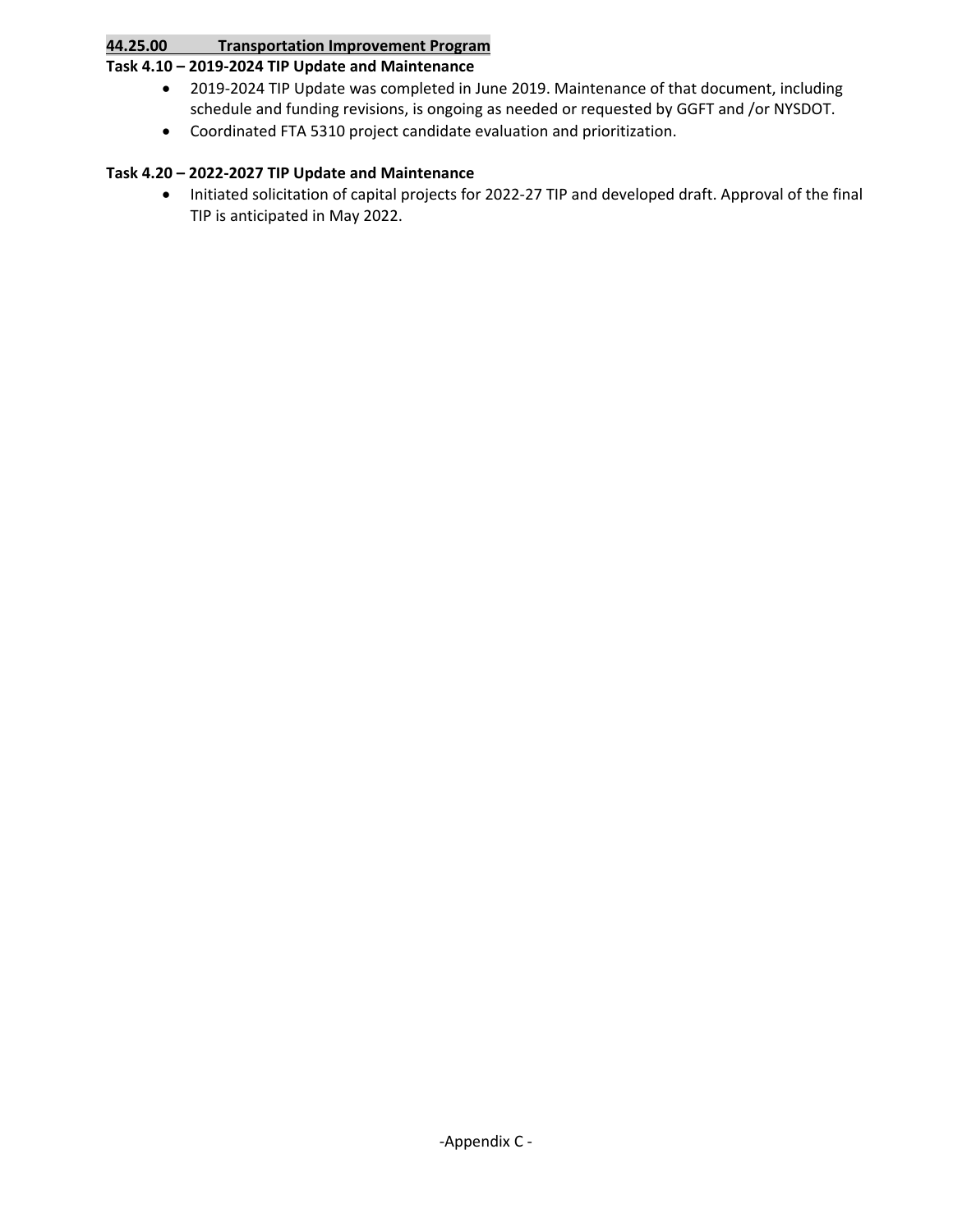**Appendix D** 

**SPR Projects**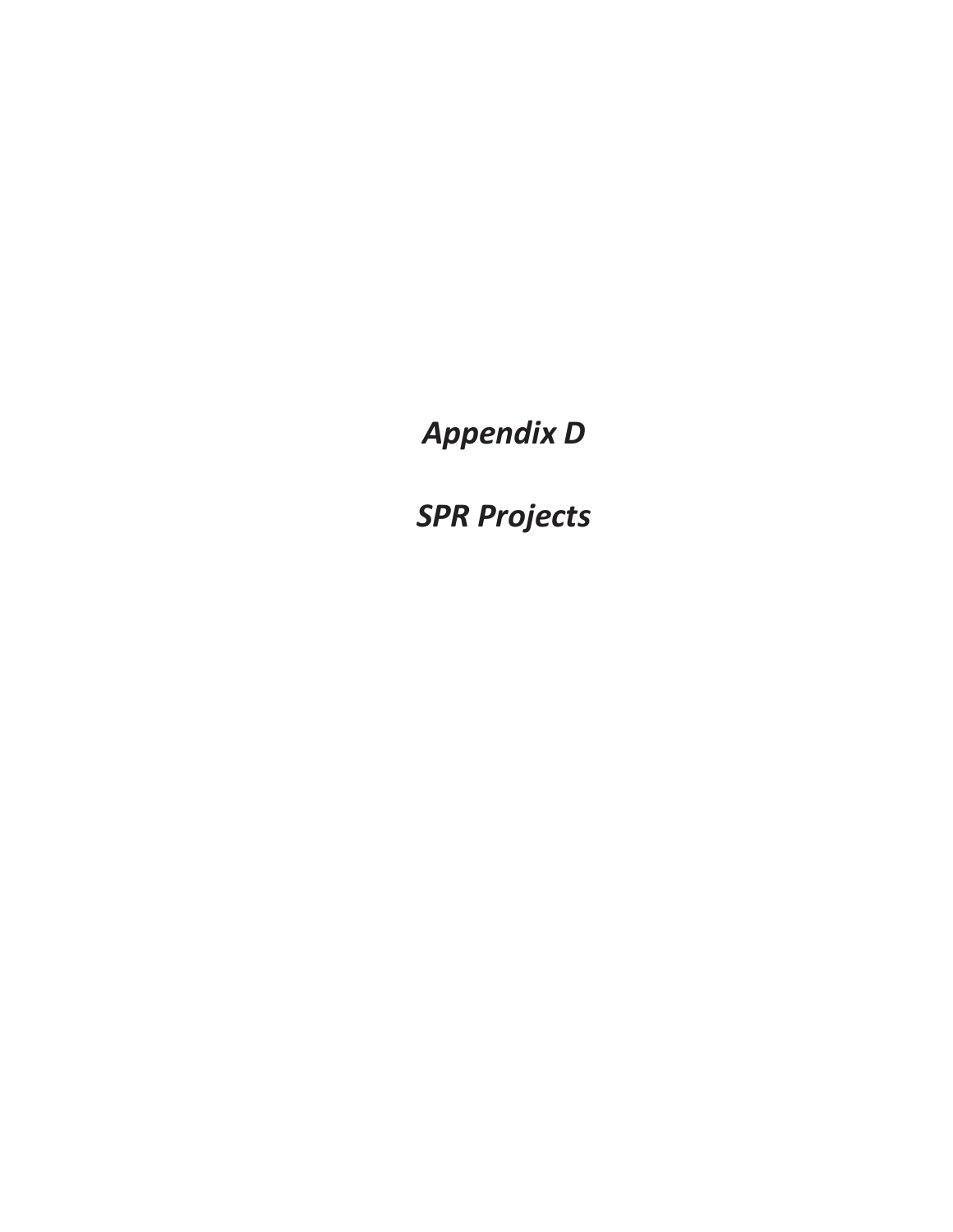| SPR#            | <b>Project Title</b>                                                                                                                                             | Projected<br><b>End Date</b> | <b>SPR</b><br><b>Funding</b> | <b>Short Description</b>                                                                                                                                                                                                                                                                                                                                                                                                                                     |
|-----------------|------------------------------------------------------------------------------------------------------------------------------------------------------------------|------------------------------|------------------------------|--------------------------------------------------------------------------------------------------------------------------------------------------------------------------------------------------------------------------------------------------------------------------------------------------------------------------------------------------------------------------------------------------------------------------------------------------------------|
| <b>SMTC</b>     | <b>Region 3</b>                                                                                                                                                  |                              |                              |                                                                                                                                                                                                                                                                                                                                                                                                                                                              |
| $C-19-53$       | Dome Traffic Management<br>and Events Strategic Plan                                                                                                             | December 2022                | \$400,000                    | The goal of this project is to provide detailed, site specific traffic management<br>and operations documentation during various events at the Syracuse University<br>Carrier Dome which is inclusive of broader, day-to-day management and<br>operations relevant recommendations in light of new access to the University<br>Hill area, and transportation network changes anticipated by the NYSDOT I-81<br>Viaduct being replaced with a community grid. |
| <b>GBNRTC</b>   | <b>Region 5</b>                                                                                                                                                  |                              |                              |                                                                                                                                                                                                                                                                                                                                                                                                                                                              |
| SP-19-02        | Scajaquada Community<br>Forward                                                                                                                                  | October 2021                 | \$350,000                    | The goal of this project is to create and utilize a community-based planning<br>process to derive mutually acceptable transportation improvements in and<br>around the Scajaquada Community.                                                                                                                                                                                                                                                                 |
| <b>NYMTC</b>    | <b>Regions 8, 10 and 11</b>                                                                                                                                      |                              |                              |                                                                                                                                                                                                                                                                                                                                                                                                                                                              |
| $C-19-52$       | Continuous Count Traffic<br>Count Program, Zone 3                                                                                                                | December 2025                | \$5,500,000                  | The goal of this project is to conduct the continuous count traffic count program<br>in Zone 3 (Metro New York City / Long Island) over a five-year term with full<br>performance-based maintenance and upgrade services to provide better<br>coverage, distribution, and differentiation by functional classification of<br>roadway, geographic area, and seasonality of traffic patterns.                                                                  |
| <b>All MPOs</b> |                                                                                                                                                                  |                              |                              |                                                                                                                                                                                                                                                                                                                                                                                                                                                              |
| SP-20-02        | National Household Travel<br>Survey (NHTS), Census<br><b>Transportation Planning</b><br>Program (CTPP), Intercity<br>Travel (ATS) and Travel<br>Patterns for NYS | February 2025                | \$3,580,616                  | The goal of this project is to provide research and analysis of national data sets<br>to highlight New York State data.                                                                                                                                                                                                                                                                                                                                      |
| $C-13-57$       | Highway<br>Oversize/Overweight<br>Credentialing System<br>(HOOCS)                                                                                                | September 2021               | \$5,000,000                  | The goal is to implement a Commercial Off-the-Shelf (COTS) HOOCS<br>software solution and obtain the accompanying integration services necessary<br>to fulfill NYSDOT's Central Permitting Bureau's business requirements.                                                                                                                                                                                                                                   |
| $C-14-53$       | Program & Project<br>Management Software and<br>Training                                                                                                         | November 2021                | \$2,712,796                  | The goal of this project is to provide support services for the ongoing<br>configuration and implementation of a Department-wide enhanced and<br>improved enterprise level program and project management system to facilitate<br>improvements to the capital program delivery.                                                                                                                                                                              |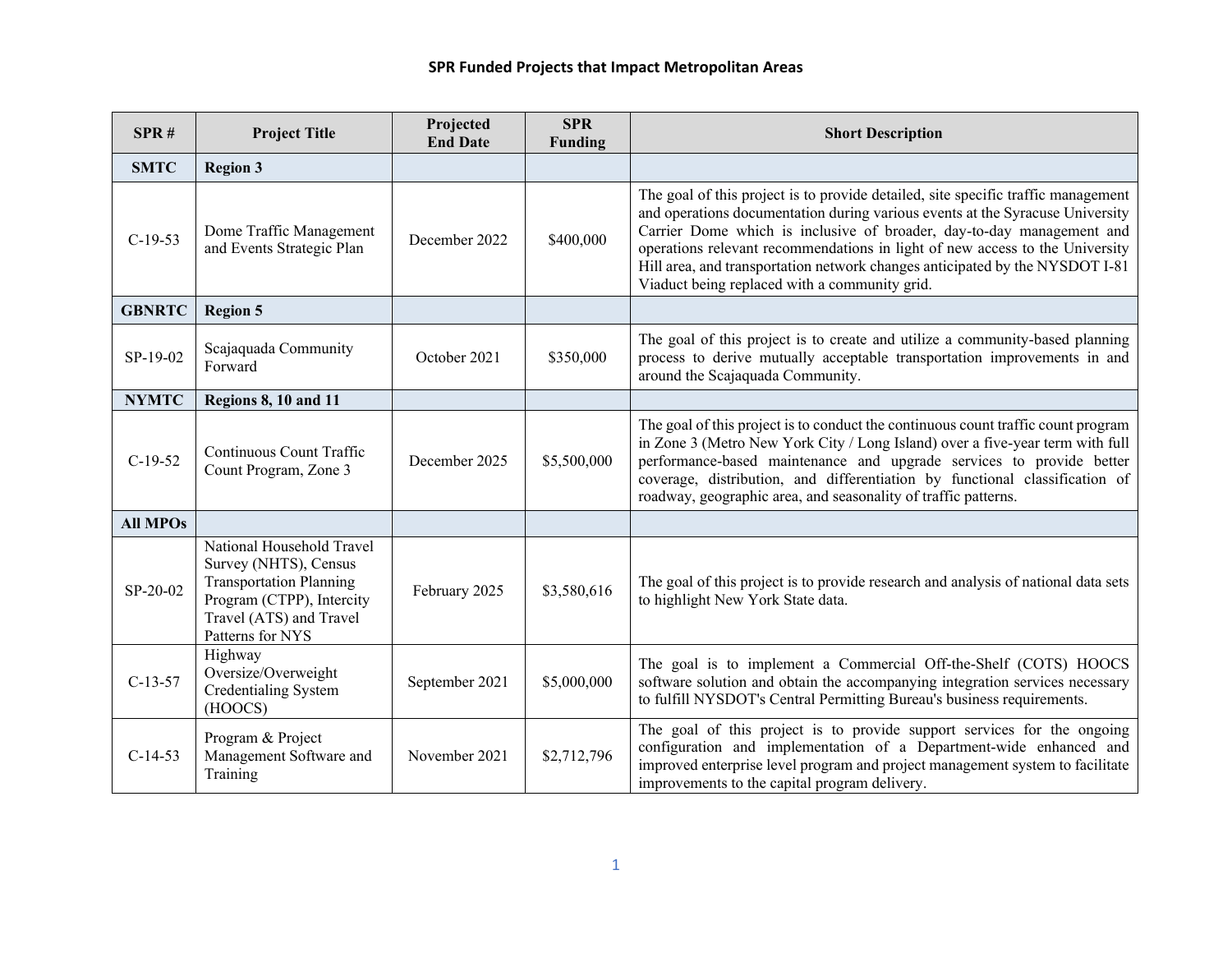### **SPR Funded Projects that Impact Metropolitan Areas**

| SPR#      | <b>Project Title</b>                                                                                                           | Projected<br><b>End Date</b> | <b>SPR</b><br><b>Funding</b>          | <b>Short Description</b>                                                                                                                                                                                                                                                                                                                                                                                                                     |
|-----------|--------------------------------------------------------------------------------------------------------------------------------|------------------------------|---------------------------------------|----------------------------------------------------------------------------------------------------------------------------------------------------------------------------------------------------------------------------------------------------------------------------------------------------------------------------------------------------------------------------------------------------------------------------------------------|
| $C-14-61$ | Technical Support for Use<br>of National Performance<br>Management Research Data<br>(NPMRDS)                                   | September 2021               | \$1,654,357                           | The goal of this project is to develop and make accessible to NYSDOT and<br>partner planning agencies a hosted National Performance Management<br>Research Data Set (NPMRDS) geo-database and analytic framework for<br>performance analysis and visualization of congestion, mobility and reliability.                                                                                                                                      |
| $C-19-51$ | <b>Short Count Traffic Count</b><br>Program (2020-2024)                                                                        | December 2025                | \$30,434,707                          | The project goal is to provide for the collection of traffic data in NYSDOT<br>Regions 1 through 11 (divided into Zones). This will be achieved by contracting<br>for the collection of that data.                                                                                                                                                                                                                                           |
| $C-15-52$ | Statewide Planning, Policy<br>& Technical Research Tasks<br>in Support of ATDM<br>(Active Transportation<br>Demand Management) | June 2021                    | \$3,725,000                           | This project will progress and support specific task-order based assignments<br>related to planning, policy, technical assistance, and research needs that may be<br>inter-regional, or statewide in scope and aim to reduce congestion, energy<br>consumption, greenhouse gas emissions, improve mobility, increase<br>transportation efficiency through multimodal measures, and promote or foster<br>a sustainable transportation system. |
| $C-15-54$ | Bus Safety Inspection<br>System (BusNET)                                                                                       | November 2020                | \$2,300,000                           | The goal of this project is to replace the existing $25+$ year old mainframe with<br>a new modern server-based IT system.                                                                                                                                                                                                                                                                                                                    |
| $C-16-51$ | Continuous Count Traffic<br>Count Program Zone 1                                                                               | June 2021                    | \$2,525,000                           | This initiative is the Continuous Count Traffic Count Program for Zone 1 with<br>full performance-based maintenance and upgrade services in Zone 1 to provide<br>better coverage, distribution, and differentiation by functional classification of<br>roadway, geographic area, and seasonality of traffic patterns.                                                                                                                        |
| $C-16-52$ | Continuous Count Traffic<br>Count Program Zone 2                                                                               | June 2021                    | \$2,225,000                           | This initiative is the Continuous Count Traffic Count Program for Zone 2 with<br>full performance-based maintenance and upgrade services in Zone 2 to provide<br>better coverage, distribution, and differentiation by functional classification of<br>roadway, geographic area, and seasonality of traffic patterns.                                                                                                                        |
| $C-17-53$ | <b>Pavement Condition Data</b><br><b>Collection Services</b>                                                                   | December 2024                | \$20,500,000                          | The goal of this project is to collect pavement condition data as necessary to<br>comply with annual state and federal requirements and NYSDOT pavement<br>management practices and to develop and maintain a system by which to track<br>location, dimension and condition of other highway related assets.                                                                                                                                 |
| $C-17-56$ | Statewide Coordination of<br>Metropolitan Planning<br>Programs                                                                 | March 2022                   | \$100,000<br>2021-2022<br>UPWP period | The goal of this project is to support and maintain the ongoing coordination of<br>the metropolitan planning programs in NYS for statewide benefit; the ongoing<br>collaboration of the fourteen (14) metropolitan planning organizations (MPOs);<br>and the on-going coordination of metropolitan and statewide planning<br>programs.                                                                                                       |